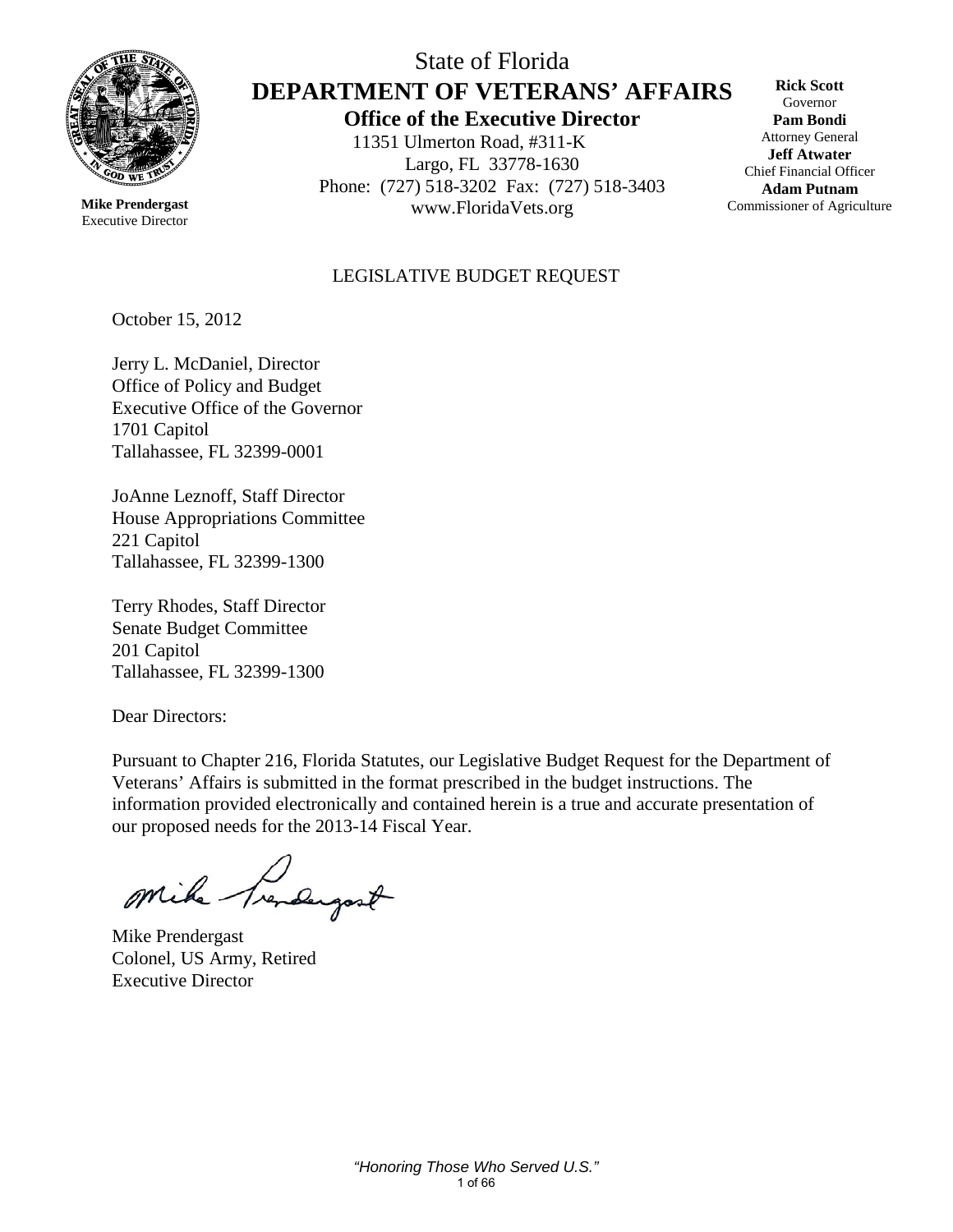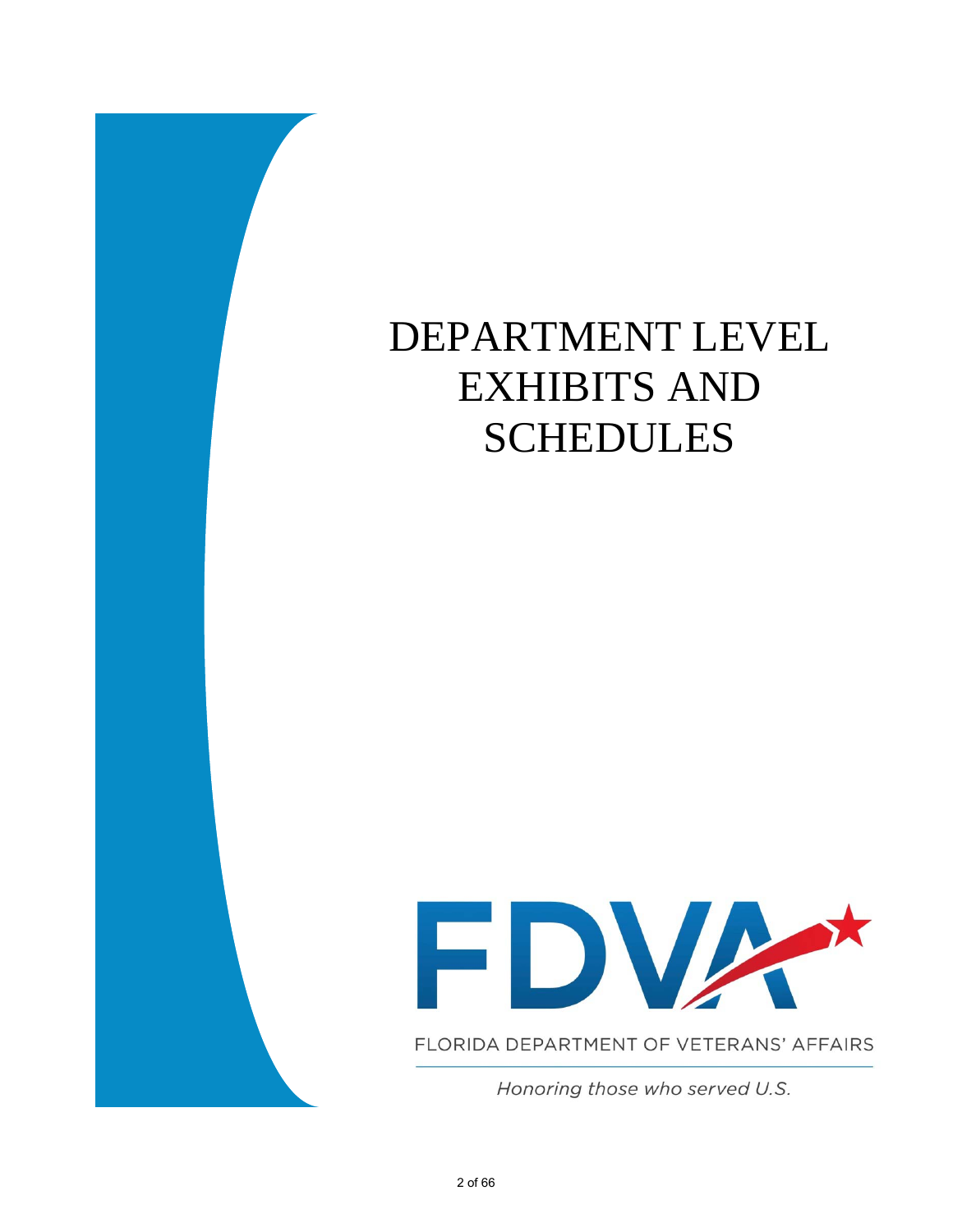|                | Non-Strategic IT<br><b>Network Service</b><br>Service:                                                                                                                                                                                         |                           |                                                                                          |                                              |                                                                                                                    |
|----------------|------------------------------------------------------------------------------------------------------------------------------------------------------------------------------------------------------------------------------------------------|---------------------------|------------------------------------------------------------------------------------------|----------------------------------------------|--------------------------------------------------------------------------------------------------------------------|
|                | Dept/Agency: Florida Department of Veterans' Affairs<br>Prepared by: Joel Gallay Chief Information Officer<br>Phone: 727- 518- 3202 ext 5507, Cell Phone 727- 638- 1888                                                                        |                           | # of Assets &<br><b>Resources Apportioned</b><br>to this IT Service in FY<br>$2013 - 14$ |                                              |                                                                                                                    |
|                | Service Provisioning - - Assets & Resources (Cost Elements)                                                                                                                                                                                    | Footnote<br><b>Number</b> | <b>Number</b><br>used for<br>this<br>service                                             | <b>Number</b><br>w/costs<br>in FY<br>2013-14 | Estimated FY 2013-14<br><b>Allocation of Recurring</b><br><b>Base Budget</b><br>(based on Column G64<br>minus G65) |
|                | A. Personnel                                                                                                                                                                                                                                   |                           | 1.25                                                                                     |                                              | \$59.675                                                                                                           |
|                | A-1.1 State FTE                                                                                                                                                                                                                                |                           | 1.25                                                                                     |                                              | \$59,675                                                                                                           |
|                | A-2.1 <b>OPS FTE</b>                                                                                                                                                                                                                           |                           | 0.00                                                                                     |                                              | \$0                                                                                                                |
|                | A-3.1 Contractor Positions (Staff Augmentation)                                                                                                                                                                                                |                           | 0.00                                                                                     |                                              | \$0                                                                                                                |
|                | <b>B.</b> Hardware                                                                                                                                                                                                                             |                           |                                                                                          |                                              | \$110,750                                                                                                          |
| B-1            | <b>Servers</b>                                                                                                                                                                                                                                 | 2                         | 19                                                                                       | 9                                            | \$71,100                                                                                                           |
| B-2            | Server Maintenance & Support                                                                                                                                                                                                                   | 3                         | 26                                                                                       | 26                                           | \$39,650                                                                                                           |
| B-3            | Network Devices & Hardware (e.g., routers, switches, hubs, cabling, etc.)                                                                                                                                                                      |                           | 163                                                                                      | $\Omega$                                     | \$0                                                                                                                |
| $B-4$          | Online Storage for file and print (indicate GB of storage)                                                                                                                                                                                     |                           | 1200                                                                                     |                                              | \$0                                                                                                                |
| $B-5$          | Archive Storage for file and print (indicate GB of storage)                                                                                                                                                                                    |                           | 1000                                                                                     |                                              | \$0                                                                                                                |
| B-6            | Other Hardware Assets (Please specify in Footnote Section below)                                                                                                                                                                               |                           |                                                                                          |                                              | \$0                                                                                                                |
|                | C. Software                                                                                                                                                                                                                                    |                           |                                                                                          |                                              | \$54,765                                                                                                           |
|                | D. External Service Provider(s)                                                                                                                                                                                                                |                           |                                                                                          |                                              | \$278,883                                                                                                          |
| D-1            | <b>MyFloridaNet</b>                                                                                                                                                                                                                            |                           |                                                                                          |                                              | \$255,926                                                                                                          |
| D-2            | Other (Please specify in Footnote Section below)                                                                                                                                                                                               | 4                         |                                                                                          |                                              | \$22,957                                                                                                           |
|                | E. Other (Please describe in Footnotes Section below)                                                                                                                                                                                          |                           |                                                                                          |                                              | \$0                                                                                                                |
|                | F. Total for IT Service                                                                                                                                                                                                                        |                           |                                                                                          |                                              | \$504,073                                                                                                          |
|                | G. Please identify the number of users of the Network Service                                                                                                                                                                                  |                           |                                                                                          |                                              | 1,250                                                                                                              |
|                | H. How many locations currently host IT assets and resources used to provide LAN services?                                                                                                                                                     |                           |                                                                                          |                                              | 26                                                                                                                 |
|                | I. How many locations currently use WAN services?                                                                                                                                                                                              |                           |                                                                                          |                                              | 29                                                                                                                 |
| J.             | Footnotes - Please indicate a footnote for each corresponding row above. Maximum footnote length is 1024 characters.                                                                                                                           |                           |                                                                                          |                                              |                                                                                                                    |
| $\mathbf{I}$   | <u>, כ וא שער מהקומונים אין בא טרע סארווטענט שטוויקטנט איז העמידו אווענט איז טרענט אוויסטער איז איסטער פו ט</u><br>Office Automation specialist and .25 of a third Office Automation Specialist.                                               |                           |                                                                                          |                                              |                                                                                                                    |
| 2              |                                                                                                                                                                                                                                                |                           |                                                                                          |                                              |                                                                                                                    |
| 3              | These servers are the same servers listed on our Data Consolidation sheet rather than break them out by service they are all listed here.<br>אם טו טען מכנשטות טכימכנז מום המוטעמוכ המעכ טכנו טעוכותם שעבר נווכ תוכנות של הוכץ מ<br>this time. |                           |                                                                                          |                                              |                                                                                                                    |
| $\overline{4}$ | <u>ה מנחובכא מודטמוסים מטיסוקים ואיז אזוואן ואיסטאט אומט איז האמנטים איז האזור וטו איז איז אס הייט אויסטאט איז הא</u>                                                                                                                          |                           |                                                                                          |                                              |                                                                                                                    |
|                | MFN sites when they become available, using MFN will reduce traffic on our VPN appliance and put our users on our Network.                                                                                                                     |                           |                                                                                          |                                              |                                                                                                                    |
| 5              |                                                                                                                                                                                                                                                |                           |                                                                                          |                                              |                                                                                                                    |
| 6              |                                                                                                                                                                                                                                                |                           |                                                                                          |                                              |                                                                                                                    |
| $\overline{z}$ |                                                                                                                                                                                                                                                |                           |                                                                                          |                                              |                                                                                                                    |
| 8              |                                                                                                                                                                                                                                                |                           |                                                                                          |                                              |                                                                                                                    |
| 9              |                                                                                                                                                                                                                                                |                           |                                                                                          |                                              |                                                                                                                    |
| 10             |                                                                                                                                                                                                                                                |                           |                                                                                          |                                              |                                                                                                                    |
| 11             |                                                                                                                                                                                                                                                |                           |                                                                                          |                                              |                                                                                                                    |
| 12             |                                                                                                                                                                                                                                                |                           |                                                                                          |                                              |                                                                                                                    |
| 13             |                                                                                                                                                                                                                                                |                           |                                                                                          |                                              |                                                                                                                    |
| 14             |                                                                                                                                                                                                                                                |                           |                                                                                          |                                              |                                                                                                                    |
| 15             |                                                                                                                                                                                                                                                |                           |                                                                                          |                                              |                                                                                                                    |
|                |                                                                                                                                                                                                                                                |                           |                                                                                          |                                              |                                                                                                                    |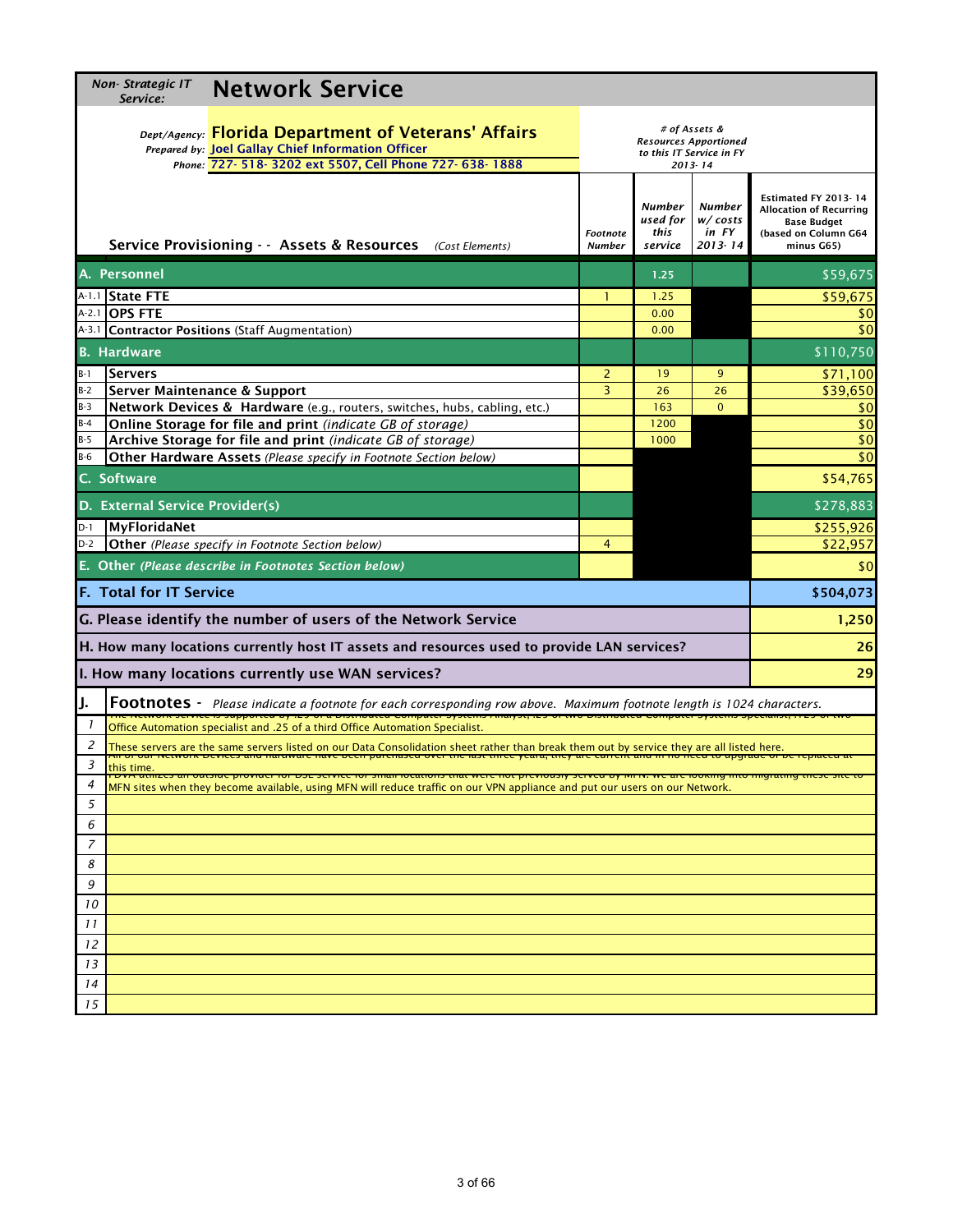|                             | Non-Strategic IT<br>E- Mail, Messaging, and Calendaring Service<br>Service:                                                                                        |                           |                                       |                                                                                                |                                                                                                                    |  |  |  |  |
|-----------------------------|--------------------------------------------------------------------------------------------------------------------------------------------------------------------|---------------------------|---------------------------------------|------------------------------------------------------------------------------------------------|--------------------------------------------------------------------------------------------------------------------|--|--|--|--|
|                             | Agency: Florida Department of Veterans' Affairs<br>Prepared by: Joel Gallay Chief Information Officer<br>Phone: 727- 518- 3202 ext 5507, Cell Phone 727- 638- 1888 |                           |                                       | # of Assets &<br><b>Resources</b><br>Apportioned to this<br><b>IT Service in FY</b><br>2013-14 |                                                                                                                    |  |  |  |  |
|                             | Service Provisioning - - Assets & Resources (Cost Elements)                                                                                                        | Footnote<br><b>Number</b> | Number<br>used for<br>this<br>service | <b>Number</b><br>w/costs<br>in FY<br>$2013 - 14$                                               | Estimated FY 2013-14<br><b>Allocation of Recurring</b><br><b>Base Budget</b><br>(based on Column G64<br>minus G65) |  |  |  |  |
|                             | A. Personnel                                                                                                                                                       |                           | 0.38                                  |                                                                                                | \$19,010                                                                                                           |  |  |  |  |
| A-1                         | <b>State FTE</b>                                                                                                                                                   |                           | 0.38                                  |                                                                                                | \$19,010                                                                                                           |  |  |  |  |
| $A-2$                       | <b>OPS FTE</b>                                                                                                                                                     |                           | 0.00                                  |                                                                                                | \$0                                                                                                                |  |  |  |  |
| $A-3$                       | Contractor Positions (Staff Augmentation)                                                                                                                          |                           | 0.00                                  |                                                                                                | \$0                                                                                                                |  |  |  |  |
|                             | <b>B.</b> Hardware                                                                                                                                                 |                           |                                       |                                                                                                | \$9,124                                                                                                            |  |  |  |  |
| $B-1$                       | Servers                                                                                                                                                            |                           | $\mathbf{0}$                          | $\mathbf{0}$                                                                                   | \$0                                                                                                                |  |  |  |  |
| $B-2$                       | <b>Server Maintenance &amp; Support</b>                                                                                                                            |                           | $\Omega$                              | $\Omega$                                                                                       | \$0                                                                                                                |  |  |  |  |
| $B-3$                       | Wireless Communication Devices (e.g., Blackberries, iPhones, PDAs, etc.)                                                                                           | $\overline{2}$            | 21                                    | $\mathbf{0}$                                                                                   | \$9,124                                                                                                            |  |  |  |  |
| $B-4$                       | Online Storage (indicate GB of storage)                                                                                                                            |                           | $\mathbf{0}$                          |                                                                                                | \$0                                                                                                                |  |  |  |  |
| $B-5$                       | Archive Storage (indicate GB of storage)                                                                                                                           |                           | $\Omega$                              |                                                                                                | \$0                                                                                                                |  |  |  |  |
| $B-6$                       | Other Hardware Assets (Please specify in Footnote Section below)                                                                                                   |                           |                                       |                                                                                                | \$0                                                                                                                |  |  |  |  |
|                             | C. Software                                                                                                                                                        |                           |                                       |                                                                                                | \$0                                                                                                                |  |  |  |  |
|                             | D. External Service Provider(s)                                                                                                                                    |                           |                                       |                                                                                                | \$9,796                                                                                                            |  |  |  |  |
| $D-1$                       | <b>Southwood Shared Resource Center</b>                                                                                                                            | $\mathbf{3}$              |                                       |                                                                                                | \$9,796                                                                                                            |  |  |  |  |
| $D-2$                       | Northwood Shared Resource Center                                                                                                                                   |                           |                                       |                                                                                                | \$0                                                                                                                |  |  |  |  |
| $D-3$                       | Northwest Regional Data Center                                                                                                                                     |                           |                                       |                                                                                                | \$0                                                                                                                |  |  |  |  |
| $D-4$                       | Other Data Center External Service Provider (specify in Footnotes below)                                                                                           |                           |                                       |                                                                                                | \$0                                                                                                                |  |  |  |  |
|                             | E. Other (Please describe in Footnotes Section below)                                                                                                              |                           |                                       |                                                                                                | \$0                                                                                                                |  |  |  |  |
|                             | <b>F. Total for IT Service</b>                                                                                                                                     |                           |                                       |                                                                                                | \$37,930                                                                                                           |  |  |  |  |
| G.                          | Please provide the number of user mailboxes.                                                                                                                       |                           |                                       |                                                                                                | 697                                                                                                                |  |  |  |  |
| H.                          | Please provide the number of resource mailboxes.                                                                                                                   |                           |                                       |                                                                                                | 138                                                                                                                |  |  |  |  |
| I.                          | Footnotes - Please indicate a footnote for each corresponding row above. Maximum footnote length is 1024 characters.                                               |                           |                                       |                                                                                                |                                                                                                                    |  |  |  |  |
| $\mathcal{I}$               | The E-mail service is supported by .125 of a Distributed Computer Systems Analyst and .125 of a Distributed Computer Systems Specialist                            |                           |                                       |                                                                                                |                                                                                                                    |  |  |  |  |
| $\mathcal{L}_{\mathcal{L}}$ | FDVA uses Smartphones devices on the Verizon State Contract service for Voice & Data connectivity.                                                                 |                           |                                       |                                                                                                |                                                                                                                    |  |  |  |  |
| $\mathcal{S}_{\mathcal{S}}$ | This is our ISA, Edge Server and FIS Service                                                                                                                       |                           |                                       |                                                                                                |                                                                                                                    |  |  |  |  |
| 4                           |                                                                                                                                                                    |                           |                                       |                                                                                                |                                                                                                                    |  |  |  |  |
| 5                           |                                                                                                                                                                    |                           |                                       |                                                                                                |                                                                                                                    |  |  |  |  |
| 6<br>$\overline{7}$         |                                                                                                                                                                    |                           |                                       |                                                                                                |                                                                                                                    |  |  |  |  |
| 8                           |                                                                                                                                                                    |                           |                                       |                                                                                                |                                                                                                                    |  |  |  |  |
| 9                           |                                                                                                                                                                    |                           |                                       |                                                                                                |                                                                                                                    |  |  |  |  |
|                             |                                                                                                                                                                    |                           |                                       |                                                                                                |                                                                                                                    |  |  |  |  |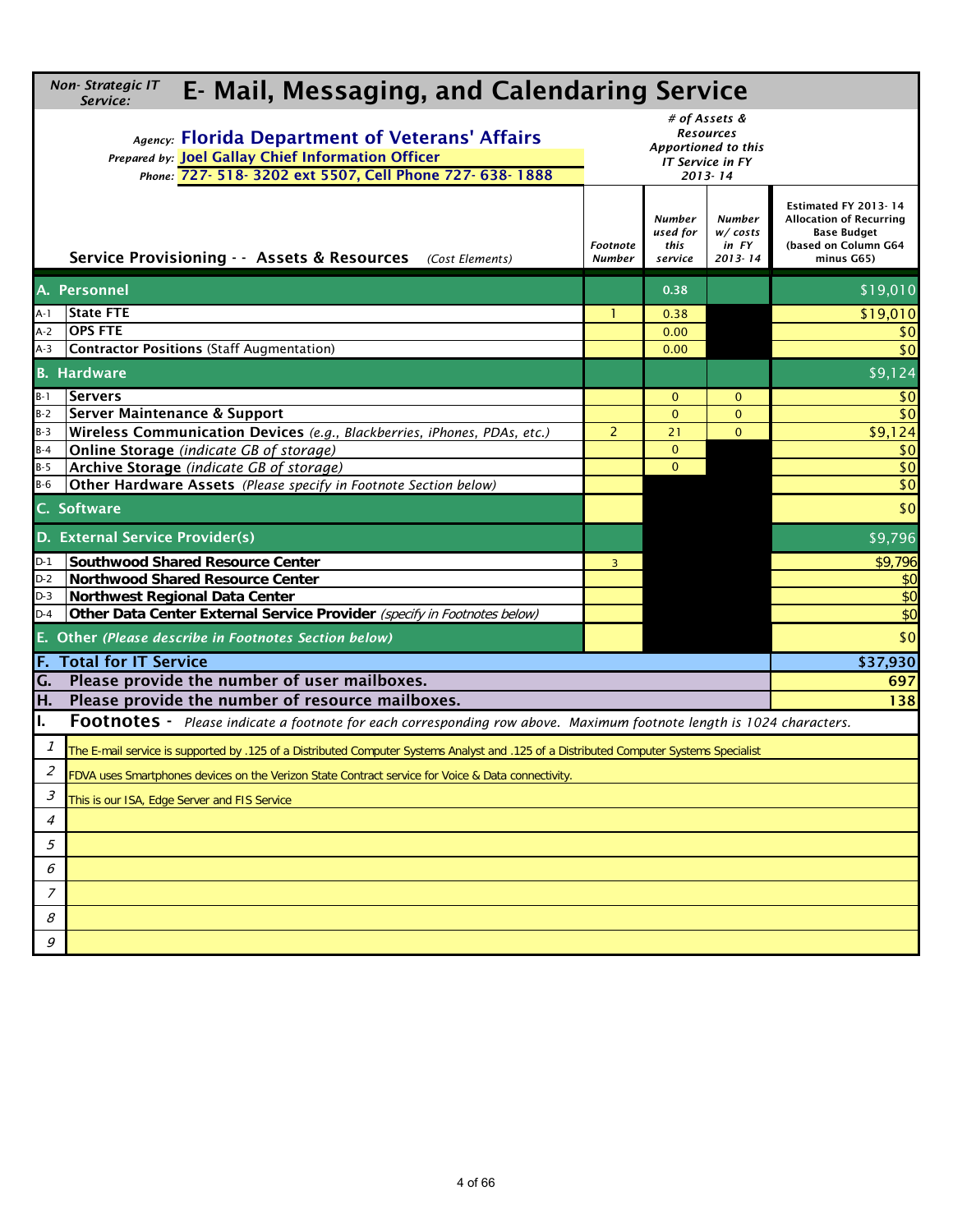| Non-Strategic IT<br><b>Desktop Computing Service</b><br>Service:                                                                                                                                                                                                                                |                           |                                              |                                                  |                                                                                                                    |  |  |
|-------------------------------------------------------------------------------------------------------------------------------------------------------------------------------------------------------------------------------------------------------------------------------------------------|---------------------------|----------------------------------------------|--------------------------------------------------|--------------------------------------------------------------------------------------------------------------------|--|--|
| # of Assets &<br><b>Resources</b>                                                                                                                                                                                                                                                               |                           |                                              |                                                  |                                                                                                                    |  |  |
| Agency: Florida Department of Veterans' Affairs                                                                                                                                                                                                                                                 |                           |                                              | Apportioned to this                              |                                                                                                                    |  |  |
| Prepared by: Joel Gallay Chief Information Officer                                                                                                                                                                                                                                              |                           |                                              | <b>IT Service in FY</b>                          |                                                                                                                    |  |  |
| Phone: 727- 518- 3202 ext 5507, Cell Phone 727- 638- 1888                                                                                                                                                                                                                                       |                           |                                              | $2013 - 14$                                      |                                                                                                                    |  |  |
| Service Provisioning - - Assets & Resources (Cost Elements)                                                                                                                                                                                                                                     | Footnote<br><b>Number</b> | <b>Number</b><br>used for<br>this<br>service | <b>Number</b><br>W/costs<br>in FY<br>$2013 - 14$ | Estimated FY 2013-14<br><b>Allocation of Recurring</b><br><b>Base Budget</b><br>(based on Column G64<br>minus G65) |  |  |
|                                                                                                                                                                                                                                                                                                 |                           |                                              |                                                  |                                                                                                                    |  |  |
| A. Personnel                                                                                                                                                                                                                                                                                    |                           | 1.63                                         |                                                  | \$79,685                                                                                                           |  |  |
| <b>State FTE</b><br>A-1                                                                                                                                                                                                                                                                         | $\mathbf{1}$              | 1.63                                         |                                                  | \$79,685                                                                                                           |  |  |
| <b>OPS FTE</b><br>$A-2$                                                                                                                                                                                                                                                                         |                           | 0.00                                         |                                                  | \$0                                                                                                                |  |  |
| <b>Contractor Positions (Staff Augmentation)</b><br>$A-3$                                                                                                                                                                                                                                       |                           | 0.00                                         |                                                  | \$0                                                                                                                |  |  |
| <b>B.</b> Hardware                                                                                                                                                                                                                                                                              |                           | 482                                          | 100                                              | \$119,730                                                                                                          |  |  |
| $B-1$<br><b>Servers</b>                                                                                                                                                                                                                                                                         |                           | $\mathbf{0}$                                 | $\Omega$                                         | \$0                                                                                                                |  |  |
| <b>Server Maintenance &amp; Support</b><br>$B-2$                                                                                                                                                                                                                                                |                           | $\mathbf{0}$                                 | $\Omega$                                         | \$0                                                                                                                |  |  |
| B-3.1 Desktop Computers                                                                                                                                                                                                                                                                         | $\overline{2}$            | 370                                          | 85                                               | \$95,370                                                                                                           |  |  |
| B-3.2 Mobile Computers (e.g., Laptop, Notebook, Handheld, Wireless Computer)                                                                                                                                                                                                                    | 3                         | 60                                           | 15                                               | \$24,360                                                                                                           |  |  |
| B-3.3 Other Hardware Assets (Please specify in Footnote Section below)                                                                                                                                                                                                                          | $\overline{4}$            | 52                                           | $\Omega$                                         | \$0                                                                                                                |  |  |
| C. Software                                                                                                                                                                                                                                                                                     |                           |                                              |                                                  | \$42,852                                                                                                           |  |  |
| D. External Service Provider(s)                                                                                                                                                                                                                                                                 |                           | $\mathbf{0}$                                 | $\mathbf{0}$                                     | \$0                                                                                                                |  |  |
| E. Other (Please describe in Footnotes Section below)                                                                                                                                                                                                                                           | 5                         |                                              |                                                  | \$14,800                                                                                                           |  |  |
| <b>F. Total for IT Service</b>                                                                                                                                                                                                                                                                  |                           |                                              |                                                  | \$257,067                                                                                                          |  |  |
| G. Please identify the number of users of this service.                                                                                                                                                                                                                                         |                           |                                              |                                                  | 1,250                                                                                                              |  |  |
| H. How many locations currently use this service?                                                                                                                                                                                                                                               |                           |                                              |                                                  | 26                                                                                                                 |  |  |
| Ъ.<br><b>Footnotes</b> - Please indicate a footnote for each corresponding row above. Maximum footnote length is 1024 characters.                                                                                                                                                               |                           |                                              |                                                  |                                                                                                                    |  |  |
| тне резкtop зегviсе is supported by . וב ט ום משנה ומענצים שטווקטים און אוויט שטוופוש אז יום כזו. The pesktop service is supported by . וע כזו<br>1<br>second Distributed Computer Systems Specialist, 25 of an Office Automation Specialist and .375 of two OAS and .125 of a Senior Data Base |                           |                                              |                                                  |                                                                                                                    |  |  |
| $\overline{c}$<br>The numbers in column "F" represent the numbers of Desktop and Laptops we expect to be able to refresh as long as funding is available.                                                                                                                                       |                           |                                              |                                                  |                                                                                                                    |  |  |
| 3<br>The software here is McAfee Anti-Virus and Microsoft Licenses                                                                                                                                                                                                                              |                           |                                              |                                                  |                                                                                                                    |  |  |
| $\overline{4}$                                                                                                                                                                                                                                                                                  |                           |                                              |                                                  |                                                                                                                    |  |  |
| 5                                                                                                                                                                                                                                                                                               |                           |                                              |                                                  |                                                                                                                    |  |  |
| 6                                                                                                                                                                                                                                                                                               |                           |                                              |                                                  |                                                                                                                    |  |  |
| 7                                                                                                                                                                                                                                                                                               |                           |                                              |                                                  |                                                                                                                    |  |  |
| 8                                                                                                                                                                                                                                                                                               |                           |                                              |                                                  |                                                                                                                    |  |  |
| 9                                                                                                                                                                                                                                                                                               |                           |                                              |                                                  |                                                                                                                    |  |  |
| 10                                                                                                                                                                                                                                                                                              |                           |                                              |                                                  |                                                                                                                    |  |  |
| 11<br>12                                                                                                                                                                                                                                                                                        |                           |                                              |                                                  |                                                                                                                    |  |  |
| 13                                                                                                                                                                                                                                                                                              |                           |                                              |                                                  |                                                                                                                    |  |  |
| 14                                                                                                                                                                                                                                                                                              |                           |                                              |                                                  |                                                                                                                    |  |  |
| 15                                                                                                                                                                                                                                                                                              |                           |                                              |                                                  |                                                                                                                    |  |  |
|                                                                                                                                                                                                                                                                                                 |                           |                                              |                                                  |                                                                                                                    |  |  |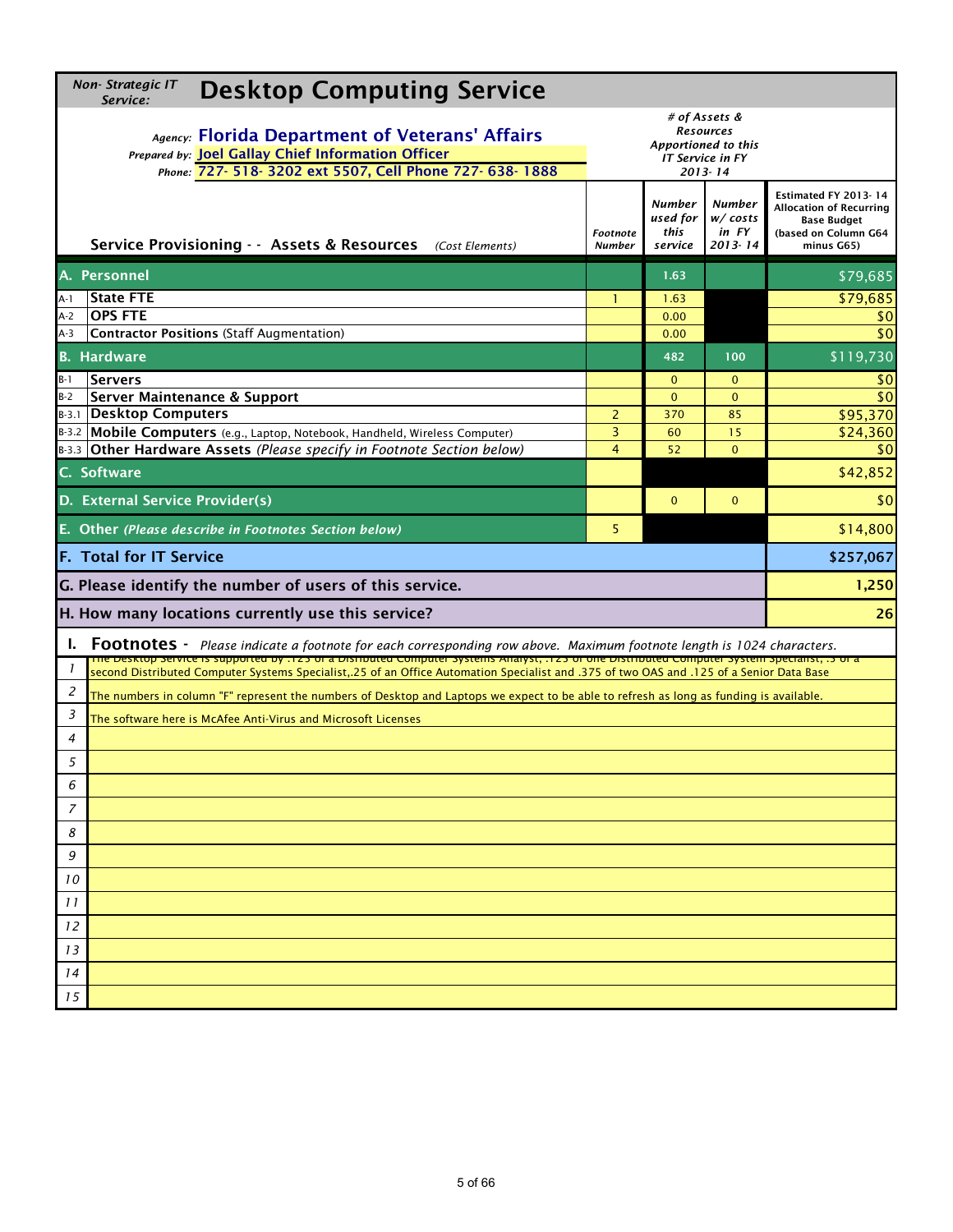| Non-Strategic IT<br><b>Helpdesk Service</b><br>Service:                                                                                                                                                                                                |                           |                                                                                             |                                                    |                                                                                                                    |
|--------------------------------------------------------------------------------------------------------------------------------------------------------------------------------------------------------------------------------------------------------|---------------------------|---------------------------------------------------------------------------------------------|----------------------------------------------------|--------------------------------------------------------------------------------------------------------------------|
| Agency: Florida Department of Veterans' Affairs<br>Prepared by: Joel Gallay Chief Information Officer<br>Phone: 727-518-3202 ext 5507, Cell Phone 727-638-1888                                                                                         |                           | # of Assets &<br><b>Resources</b><br>Apportioned to this<br>IT Service in FY<br>$2013 - 14$ |                                                    |                                                                                                                    |
| Service Provisioning - - Assets & Resources (Cost Elements)                                                                                                                                                                                            | Footnote<br><b>Number</b> | <b>Number</b><br>used for<br>this<br>service                                                | <b>Number</b><br>$W / \cos ts$<br>in FY<br>2013-14 | Estimated FY 2013-14<br><b>Allocation of Recurring</b><br><b>Base Budget</b><br>(based on Column G64<br>minus G65) |
| A. Personnel                                                                                                                                                                                                                                           |                           | 1.13                                                                                        |                                                    | \$109,426                                                                                                          |
| <b>State FTE</b><br>A-1                                                                                                                                                                                                                                |                           | 1.13                                                                                        |                                                    | \$109,426                                                                                                          |
| <b>OPS FTE</b><br>$A-2$                                                                                                                                                                                                                                |                           | 0.00                                                                                        |                                                    | \$0                                                                                                                |
| Contractor Positions (Staff Augmentation)<br>$A-3$                                                                                                                                                                                                     |                           | 0.00                                                                                        |                                                    | \$0                                                                                                                |
| <b>B.</b> Hardware                                                                                                                                                                                                                                     |                           | $\mathbf{0}$                                                                                | $\mathbf{0}$                                       | \$0                                                                                                                |
| $B-1$<br><b>Servers</b>                                                                                                                                                                                                                                |                           | $\mathbf{0}$                                                                                | $\mathbf{0}$                                       | \$0                                                                                                                |
| $B-2$<br>Server Maintenance & Support<br>Other Hardware Assets (Please specify in Footnote Section below)<br>$B-3$                                                                                                                                     |                           | $\mathbf{0}$<br>$\mathbf{0}$                                                                | $\mathbf{0}$<br>$\Omega$                           | \$0<br>\$0                                                                                                         |
| C. Software                                                                                                                                                                                                                                            | $\overline{2}$            |                                                                                             |                                                    | \$3,498                                                                                                            |
| D. External Service Provider(s)                                                                                                                                                                                                                        |                           | $\mathbf{0}$                                                                                | $\mathbf{0}$                                       | \$0                                                                                                                |
| E. Other (Please describe in Footnotes Section below)                                                                                                                                                                                                  |                           |                                                                                             |                                                    | \$0                                                                                                                |
| <b>F. Total for IT Service</b>                                                                                                                                                                                                                         |                           |                                                                                             | \$112,924                                          |                                                                                                                    |
| G. Please identify the number of users of this service.                                                                                                                                                                                                |                           |                                                                                             |                                                    | 1,250                                                                                                              |
| H. How many locations currently host IT assets and resources used to provide this service?                                                                                                                                                             |                           |                                                                                             |                                                    | $\mathbf{1}$                                                                                                       |
| I. What is the average monthly volume of calls/cases/tickets?                                                                                                                                                                                          |                           |                                                                                             |                                                    | 750                                                                                                                |
| J. FOOTNOTES - Please indicate a footnote for each corresponding row above. Maximum footnote length is 1024 characters.                                                                                                                                |                           |                                                                                             |                                                    |                                                                                                                    |
| ine HeipDesk Servce is supported by .125 of a Distributed Computer Systems Analyst, .25 of a Distributed Computer System Specialist, .25 of two Office Automation Specialists, .125 of an<br>$\mathbf{I}$<br>OAS and .125 of a System Project Analyst. |                           |                                                                                             |                                                    |                                                                                                                    |
| $\overline{c}$<br>The HelpDesk Data Base runs on a shared server with more than one application on it.<br>This Help Desk software allows us to track and assist our user base of 1250 FTES. This Help Desk supports the use or a Clinical & Finanic    |                           |                                                                                             |                                                    |                                                                                                                    |
| 3<br>Pharmacies contained in the Homes. We also support access to the Federal Data base our staff uses filing claims and dispersing VA educational benefits to Florida's Veterans and their<br>$\overline{4}$                                          |                           |                                                                                             |                                                    |                                                                                                                    |
| 5                                                                                                                                                                                                                                                      |                           |                                                                                             |                                                    |                                                                                                                    |
| 6                                                                                                                                                                                                                                                      |                           |                                                                                             |                                                    |                                                                                                                    |
| $\overline{z}$                                                                                                                                                                                                                                         |                           |                                                                                             |                                                    |                                                                                                                    |
| 8                                                                                                                                                                                                                                                      |                           |                                                                                             |                                                    |                                                                                                                    |
| 9                                                                                                                                                                                                                                                      |                           |                                                                                             |                                                    |                                                                                                                    |
| 10                                                                                                                                                                                                                                                     |                           |                                                                                             |                                                    |                                                                                                                    |
|                                                                                                                                                                                                                                                        |                           |                                                                                             |                                                    |                                                                                                                    |
| 11                                                                                                                                                                                                                                                     |                           |                                                                                             |                                                    |                                                                                                                    |
| 12                                                                                                                                                                                                                                                     |                           |                                                                                             |                                                    |                                                                                                                    |
| 13<br>14                                                                                                                                                                                                                                               |                           |                                                                                             |                                                    |                                                                                                                    |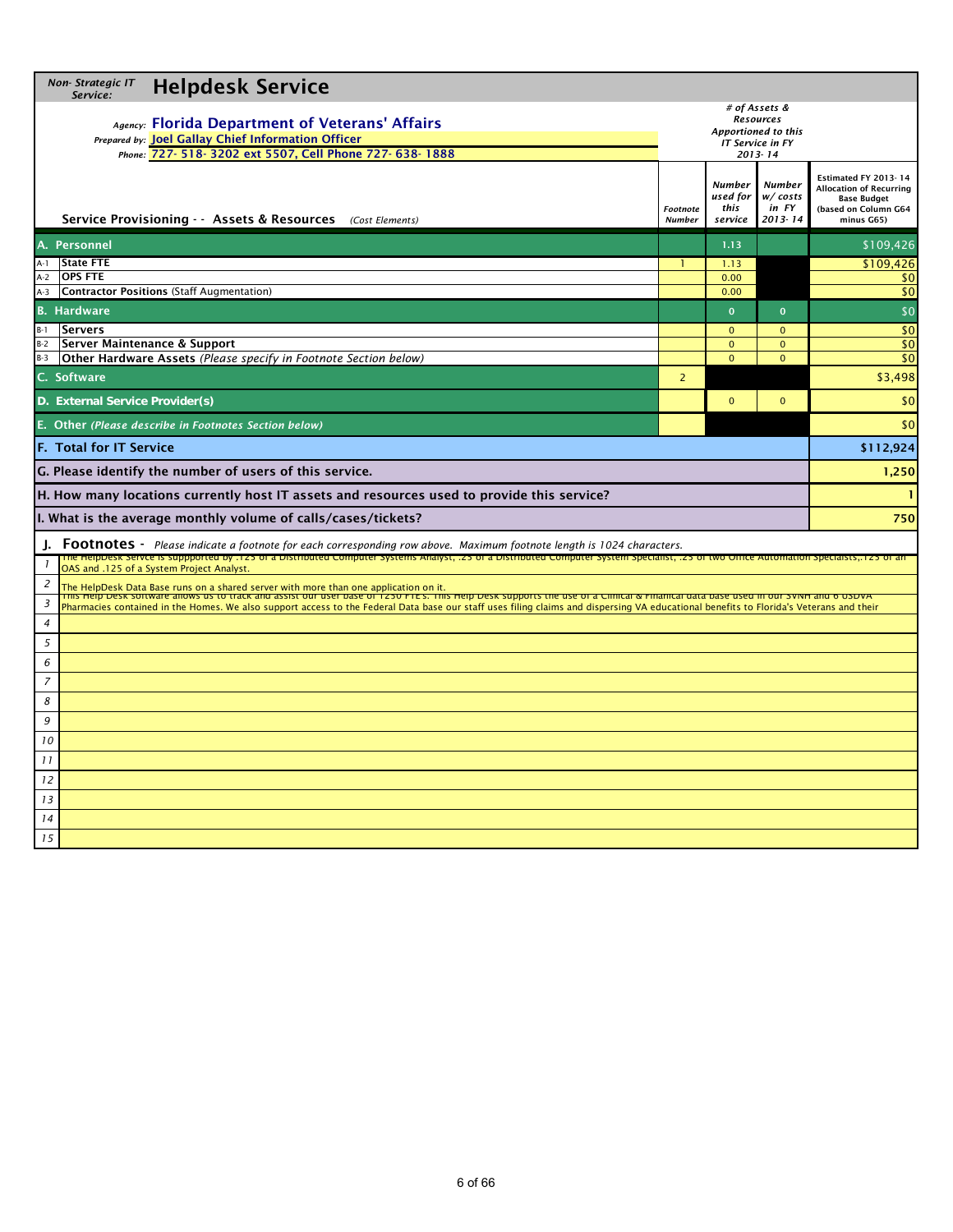| Non-Strategic IT<br><b>IT Security/Risk Mitigation Service</b><br>Service:                                                                                                                                                                                                                                         |                           |                                                                                             |                                           |                                                                                                             |  |  |  |
|--------------------------------------------------------------------------------------------------------------------------------------------------------------------------------------------------------------------------------------------------------------------------------------------------------------------|---------------------------|---------------------------------------------------------------------------------------------|-------------------------------------------|-------------------------------------------------------------------------------------------------------------|--|--|--|
| Agency: Florida Department of Veterans' Affairs<br>Prepared by: Joel Gallay Chief Information Officer<br>Phone: 727-518-3202 ext 5507, Cell Phone 727-638-1888                                                                                                                                                     |                           | # of Assets &<br>Resources<br>Apportioned to this<br><b>IT Service in FY</b><br>$2013 - 14$ |                                           |                                                                                                             |  |  |  |
| Service Provisioning - - Assets & Resources (Cost Elements)                                                                                                                                                                                                                                                        | Footnote<br><b>Number</b> | Number<br>used for<br>this<br>service                                                       | Number<br>w/costs<br>in FY<br>$2013 - 14$ | Estimated FY 2013-14<br><b>Allocation of Recurring Base</b><br>Budget<br>(based on Column G64<br>minus G65) |  |  |  |
| A. Personnel                                                                                                                                                                                                                                                                                                       |                           | 0.63                                                                                        |                                           | \$36,306                                                                                                    |  |  |  |
| <b>State FTE</b><br>A-1                                                                                                                                                                                                                                                                                            | ı.                        | 0.63                                                                                        |                                           | 36,306                                                                                                      |  |  |  |
| <b>OPS FTE</b><br>$A-2$<br><b>Contractor Positions (Staff Augmentation)</b>                                                                                                                                                                                                                                        |                           | 0.00                                                                                        |                                           | \$0                                                                                                         |  |  |  |
| A-3                                                                                                                                                                                                                                                                                                                |                           | 0.00                                                                                        |                                           | \$0                                                                                                         |  |  |  |
| <b>B.</b> Hardware                                                                                                                                                                                                                                                                                                 |                           | 13                                                                                          | $\mathbf{0}$                              | \$0                                                                                                         |  |  |  |
| B-1<br><b>Servers</b><br>Server Maintenance & Support<br>$B-2$                                                                                                                                                                                                                                                     |                           | $\mathbf{0}$                                                                                | $\mathbf{0}$<br>$\overline{0}$            | \$0<br>\$0                                                                                                  |  |  |  |
| Other Hardware Assets (Please specify in Footnote Section below)<br>$B-3$                                                                                                                                                                                                                                          | 2                         | 13                                                                                          | $\mathbf{0}$                              | \$0                                                                                                         |  |  |  |
| C. Software                                                                                                                                                                                                                                                                                                        |                           |                                                                                             |                                           | \$0                                                                                                         |  |  |  |
| D. External Service Provider(s)                                                                                                                                                                                                                                                                                    |                           | $\Omega$                                                                                    | $\mathbf{0}$                              | \$0                                                                                                         |  |  |  |
| E. Other (Please describe in Footnotes Section below)                                                                                                                                                                                                                                                              |                           |                                                                                             |                                           | \$0                                                                                                         |  |  |  |
| <b>F. Total for IT Service</b>                                                                                                                                                                                                                                                                                     |                           |                                                                                             |                                           | \$36,306                                                                                                    |  |  |  |
| G.<br><b>Footnotes</b> - Please indicate a footnote for each corresponding row above. Maximum footnote length is 1024 characters.<br><u>ة ان כזו. וווא האנצע האטערווואנט כס האטרווואנט האט כאן הוויס הוואס האט כא. און האט האט האט האט האט האט הוויס ה</u><br>-1<br><b>Distributed Computer Systems Specialist</b> |                           |                                                                                             |                                           |                                                                                                             |  |  |  |
| $\overline{c}$<br>We support this service using 15 Firewalls that are listed under the Network Service and are included in the Data Center Consolidation reporting.                                                                                                                                                |                           |                                                                                             |                                           |                                                                                                             |  |  |  |
| 3                                                                                                                                                                                                                                                                                                                  |                           |                                                                                             |                                           |                                                                                                             |  |  |  |
| $\overline{4}$                                                                                                                                                                                                                                                                                                     |                           |                                                                                             |                                           |                                                                                                             |  |  |  |
| 5                                                                                                                                                                                                                                                                                                                  |                           |                                                                                             |                                           |                                                                                                             |  |  |  |
| 6                                                                                                                                                                                                                                                                                                                  |                           |                                                                                             |                                           |                                                                                                             |  |  |  |
| $\overline{7}$                                                                                                                                                                                                                                                                                                     |                           |                                                                                             |                                           |                                                                                                             |  |  |  |
| 8                                                                                                                                                                                                                                                                                                                  |                           |                                                                                             |                                           |                                                                                                             |  |  |  |
| 9                                                                                                                                                                                                                                                                                                                  |                           |                                                                                             |                                           |                                                                                                             |  |  |  |
| 10                                                                                                                                                                                                                                                                                                                 |                           |                                                                                             |                                           |                                                                                                             |  |  |  |
| 11                                                                                                                                                                                                                                                                                                                 |                           |                                                                                             |                                           |                                                                                                             |  |  |  |
| 12                                                                                                                                                                                                                                                                                                                 |                           |                                                                                             |                                           |                                                                                                             |  |  |  |
| 13                                                                                                                                                                                                                                                                                                                 |                           |                                                                                             |                                           |                                                                                                             |  |  |  |
| 14                                                                                                                                                                                                                                                                                                                 |                           |                                                                                             |                                           |                                                                                                             |  |  |  |
| 15                                                                                                                                                                                                                                                                                                                 |                           |                                                                                             |                                           |                                                                                                             |  |  |  |
|                                                                                                                                                                                                                                                                                                                    |                           |                                                                                             |                                           |                                                                                                             |  |  |  |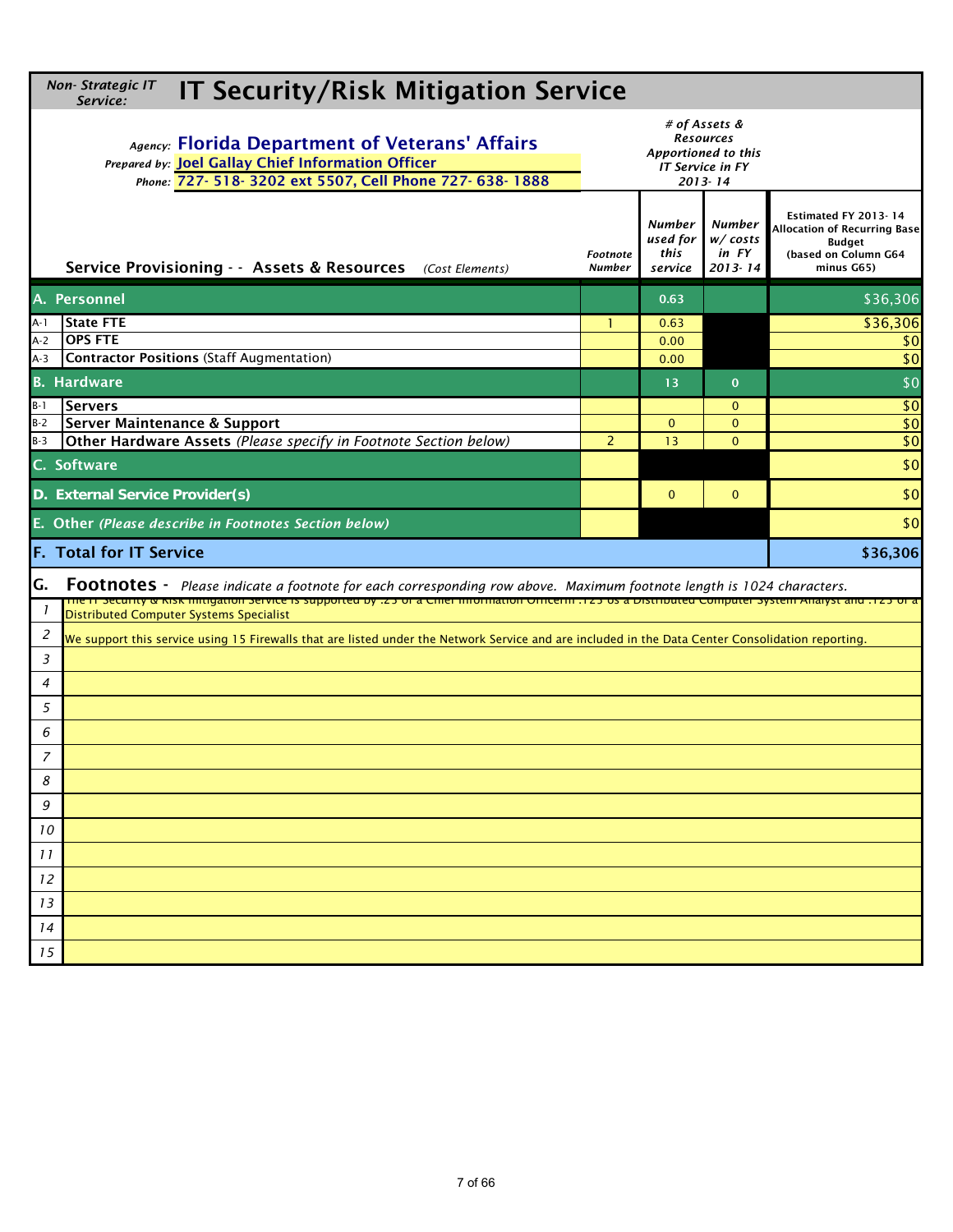|                | Non-Strategic IT<br><b>Agency Financial and Administrative Systems Support Service</b><br>Service:                                                                 |                                                                                          |                                       |                                       |                                                                                                             |  |  |  |  |
|----------------|--------------------------------------------------------------------------------------------------------------------------------------------------------------------|------------------------------------------------------------------------------------------|---------------------------------------|---------------------------------------|-------------------------------------------------------------------------------------------------------------|--|--|--|--|
|                | Agency: Florida Department of Veterans' Affairs<br>Prepared by: Joel Gallay Chief Information Officer<br>Phone: 727- 518- 3202 ext 5507, Cell Phone 727- 638- 1888 | # of Assets &<br><b>Resources</b><br>Apportioned to this<br>IT Service in FY 2013-<br>14 |                                       |                                       |                                                                                                             |  |  |  |  |
|                | Service Provisioning - - Assets & Resources (Cost Elements)                                                                                                        | Footnote<br><b>Number</b>                                                                | Number<br>used for<br>this<br>service | Number<br>w/costs<br>in FY<br>2013-14 | Estimated FY 2013-14<br>Allocation of<br><b>Recurring Base Budget</b><br>(based on Column G64<br>minus G65) |  |  |  |  |
|                | A. Personnel                                                                                                                                                       |                                                                                          | 0.00                                  |                                       | \$0                                                                                                         |  |  |  |  |
| A-1            | <b>State FTE</b>                                                                                                                                                   |                                                                                          | 0.00                                  |                                       | \$0                                                                                                         |  |  |  |  |
| $A-2$          | <b>OPS FTE</b>                                                                                                                                                     |                                                                                          | 0.00                                  |                                       | \$0                                                                                                         |  |  |  |  |
| $A-3$          | Contractor Positions (Staff Augmentation)                                                                                                                          |                                                                                          | 0.00                                  |                                       | \$0                                                                                                         |  |  |  |  |
|                | <b>B.</b> Hardware                                                                                                                                                 |                                                                                          | $\mathbf{0}$                          | $\mathbf{0}$                          | \$0                                                                                                         |  |  |  |  |
| $B-1$          | <b>Servers</b>                                                                                                                                                     |                                                                                          | $\mathbf{0}$                          | $\mathbf{0}$                          | \$0                                                                                                         |  |  |  |  |
| $B-2$<br>$B-3$ | Server Maintenance & Support<br>Other Hardware Assets (Please specify in Footnote Section below)                                                                   |                                                                                          | $\mathbf{0}$<br>$\Omega$              | $\mathbf{0}$<br>$\Omega$              | \$0<br>\$0                                                                                                  |  |  |  |  |
|                | C. Software                                                                                                                                                        |                                                                                          |                                       |                                       | \$0                                                                                                         |  |  |  |  |
|                | D. External Service Provider(s)                                                                                                                                    |                                                                                          |                                       |                                       | \$0                                                                                                         |  |  |  |  |
|                | E. Other (Please describe in Footnotes Section below)                                                                                                              |                                                                                          |                                       |                                       | \$0                                                                                                         |  |  |  |  |
|                | <b>F. Total for IT Service</b>                                                                                                                                     |                                                                                          |                                       |                                       | \$0                                                                                                         |  |  |  |  |
|                | G. Please identify the number of users of this service.                                                                                                            |                                                                                          |                                       |                                       | 31                                                                                                          |  |  |  |  |
|                | H. How many locations currently host agency financial/adminstrative systems?                                                                                       |                                                                                          |                                       |                                       | $\mathbf{1}$                                                                                                |  |  |  |  |
| Ι.             | Footnotes - Please indicate a footnote for each corresponding row above. Maximum footnote length is 1024 characters.                                               |                                                                                          |                                       |                                       |                                                                                                             |  |  |  |  |
| -1             |                                                                                                                                                                    |                                                                                          |                                       |                                       |                                                                                                             |  |  |  |  |
| 2              |                                                                                                                                                                    |                                                                                          |                                       |                                       |                                                                                                             |  |  |  |  |
| $\overline{3}$ |                                                                                                                                                                    |                                                                                          |                                       |                                       |                                                                                                             |  |  |  |  |
| 4              |                                                                                                                                                                    |                                                                                          |                                       |                                       |                                                                                                             |  |  |  |  |
| 5              |                                                                                                                                                                    |                                                                                          |                                       |                                       |                                                                                                             |  |  |  |  |
| 6              |                                                                                                                                                                    |                                                                                          |                                       |                                       |                                                                                                             |  |  |  |  |
| $\overline{7}$ |                                                                                                                                                                    |                                                                                          |                                       |                                       |                                                                                                             |  |  |  |  |
| 8              |                                                                                                                                                                    |                                                                                          |                                       |                                       |                                                                                                             |  |  |  |  |
| 9              |                                                                                                                                                                    |                                                                                          |                                       |                                       |                                                                                                             |  |  |  |  |
| 10             |                                                                                                                                                                    |                                                                                          |                                       |                                       |                                                                                                             |  |  |  |  |
| 11             |                                                                                                                                                                    |                                                                                          |                                       |                                       |                                                                                                             |  |  |  |  |
| 12             |                                                                                                                                                                    |                                                                                          |                                       |                                       |                                                                                                             |  |  |  |  |
| 13             |                                                                                                                                                                    |                                                                                          |                                       |                                       |                                                                                                             |  |  |  |  |
| 14             |                                                                                                                                                                    |                                                                                          |                                       |                                       |                                                                                                             |  |  |  |  |
| 15             |                                                                                                                                                                    |                                                                                          |                                       |                                       |                                                                                                             |  |  |  |  |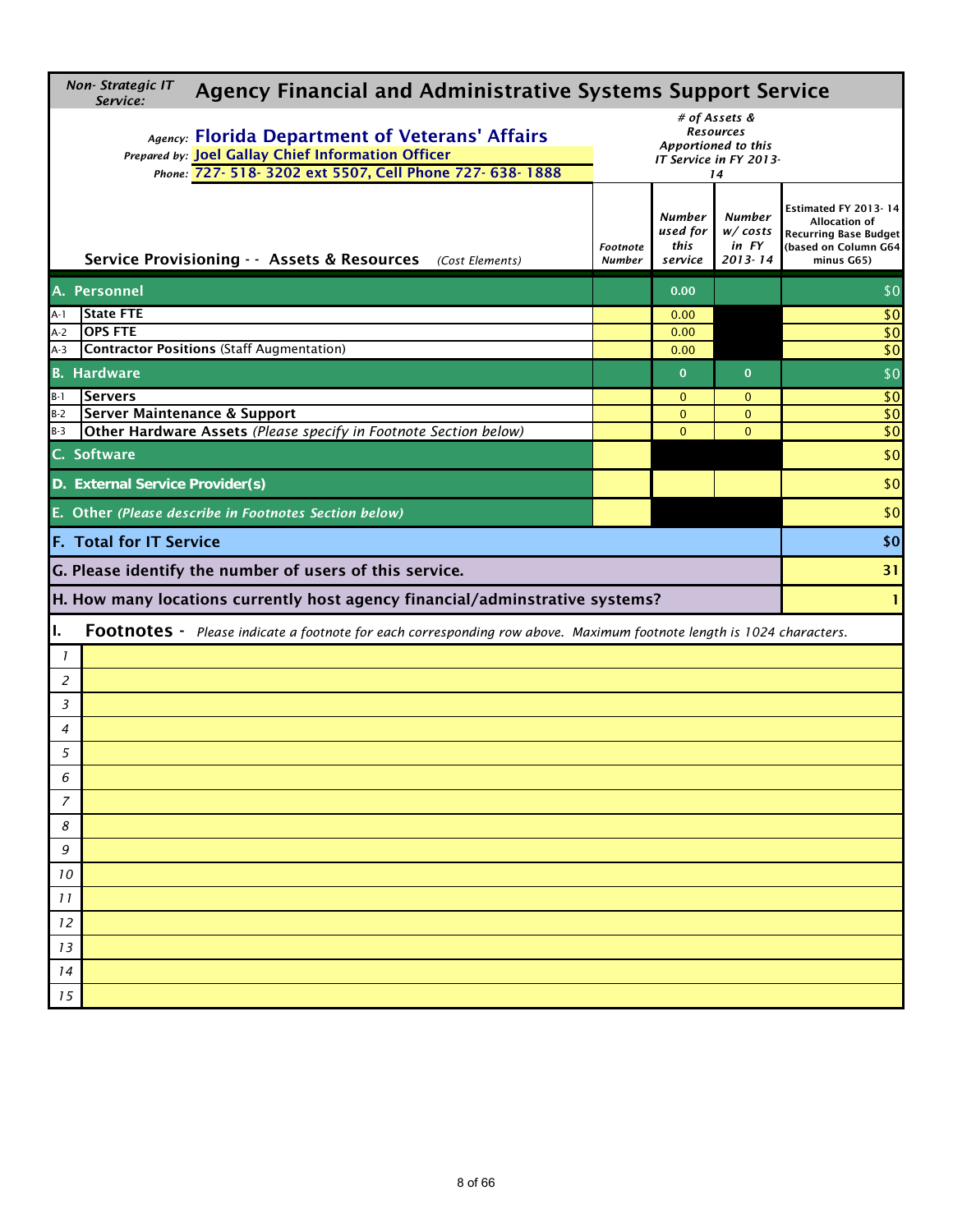| Non-Strategic IT<br><b>IT Administration and Management Service</b><br>Service:                                                                                    |                                  |                                       |                                           |                                                                                                             |  |  |  |  |
|--------------------------------------------------------------------------------------------------------------------------------------------------------------------|----------------------------------|---------------------------------------|-------------------------------------------|-------------------------------------------------------------------------------------------------------------|--|--|--|--|
| Agency: Florida Department of Veterans' Affairs<br>Prepared by: Joel Gallay Chief Information Officer<br>Phone: 727- 518- 3202 ext 5507, Cell Phone 727- 638- 1888 |                                  |                                       |                                           |                                                                                                             |  |  |  |  |
| Service Provisioning - - Assets & Resources (Cost Elements)                                                                                                        | <b>Footnote</b><br><b>Number</b> | Number<br>used for<br>this<br>service | Number<br>w/costs<br>in FY<br>$2013 - 14$ | Estimated FY 2013-14<br>Allocation of Recurring Base<br><b>Budget</b><br>(based on Column G64<br>minus G65) |  |  |  |  |
| A. Personnel                                                                                                                                                       |                                  | 0.50                                  |                                           | \$35,604                                                                                                    |  |  |  |  |
| <b>State FTE</b><br>A-1                                                                                                                                            | -1                               | 0.50                                  |                                           | \$35,604                                                                                                    |  |  |  |  |
| <b>OPS FTE</b><br>A-2<br>Contractor Positions (Staff Augmentation)<br>$A-3$                                                                                        |                                  | 0.00<br>0.00                          |                                           | \$0<br>\$0                                                                                                  |  |  |  |  |
| <b>B.</b> Hardware                                                                                                                                                 |                                  | $\mathbf{0}$                          | $\mathbf{0}$                              | \$0                                                                                                         |  |  |  |  |
| $B-1$<br><b>Servers</b>                                                                                                                                            |                                  | $\mathbf{0}$                          | $\mathbf{0}$                              | \$0                                                                                                         |  |  |  |  |
| Server Maintenance & Support<br>$B-2$                                                                                                                              |                                  | $\Omega$                              | $\mathbf{0}$                              | \$0                                                                                                         |  |  |  |  |
| $B-3$<br>Other Hardware Assets (Please specify in Footnote Section below)                                                                                          |                                  | $\Omega$                              | $\Omega$                                  | \$0                                                                                                         |  |  |  |  |
| C. Software                                                                                                                                                        |                                  |                                       |                                           | \$0                                                                                                         |  |  |  |  |
| D. External Service Provider(s)                                                                                                                                    | \$0                              |                                       |                                           |                                                                                                             |  |  |  |  |
| E. Other (Please describe in Footnotes Section below)                                                                                                              |                                  |                                       |                                           | \$0                                                                                                         |  |  |  |  |
|                                                                                                                                                                    |                                  |                                       |                                           |                                                                                                             |  |  |  |  |
| <b>F. Total for IT Service</b>                                                                                                                                     |                                  |                                       |                                           | \$35,604                                                                                                    |  |  |  |  |
| G. How many locations currently host assets and resources used to provide this service?                                                                            |                                  |                                       |                                           | 1                                                                                                           |  |  |  |  |
| G.<br>Footnotes - Please indicate a footnote for each corresponding row above. Maximum footnote length is 1024 characters.                                         |                                  |                                       |                                           |                                                                                                             |  |  |  |  |
| 1                                                                                                                                                                  |                                  |                                       |                                           |                                                                                                             |  |  |  |  |
| This service is supported by .25 of a Chief Information Officer and .125 of two Office Automation Specialists.<br>$\overline{c}$                                   |                                  |                                       |                                           |                                                                                                             |  |  |  |  |
| 3                                                                                                                                                                  |                                  |                                       |                                           |                                                                                                             |  |  |  |  |
| 4                                                                                                                                                                  |                                  |                                       |                                           |                                                                                                             |  |  |  |  |
| 5                                                                                                                                                                  |                                  |                                       |                                           |                                                                                                             |  |  |  |  |
| 6                                                                                                                                                                  |                                  |                                       |                                           |                                                                                                             |  |  |  |  |
| $\overline{7}$                                                                                                                                                     |                                  |                                       |                                           |                                                                                                             |  |  |  |  |
| 8                                                                                                                                                                  |                                  |                                       |                                           |                                                                                                             |  |  |  |  |
| 9                                                                                                                                                                  |                                  |                                       |                                           |                                                                                                             |  |  |  |  |
| 10                                                                                                                                                                 |                                  |                                       |                                           |                                                                                                             |  |  |  |  |
| 11                                                                                                                                                                 |                                  |                                       |                                           |                                                                                                             |  |  |  |  |
| 12                                                                                                                                                                 |                                  |                                       |                                           |                                                                                                             |  |  |  |  |
| 13                                                                                                                                                                 |                                  |                                       |                                           |                                                                                                             |  |  |  |  |
| 14                                                                                                                                                                 |                                  |                                       |                                           |                                                                                                             |  |  |  |  |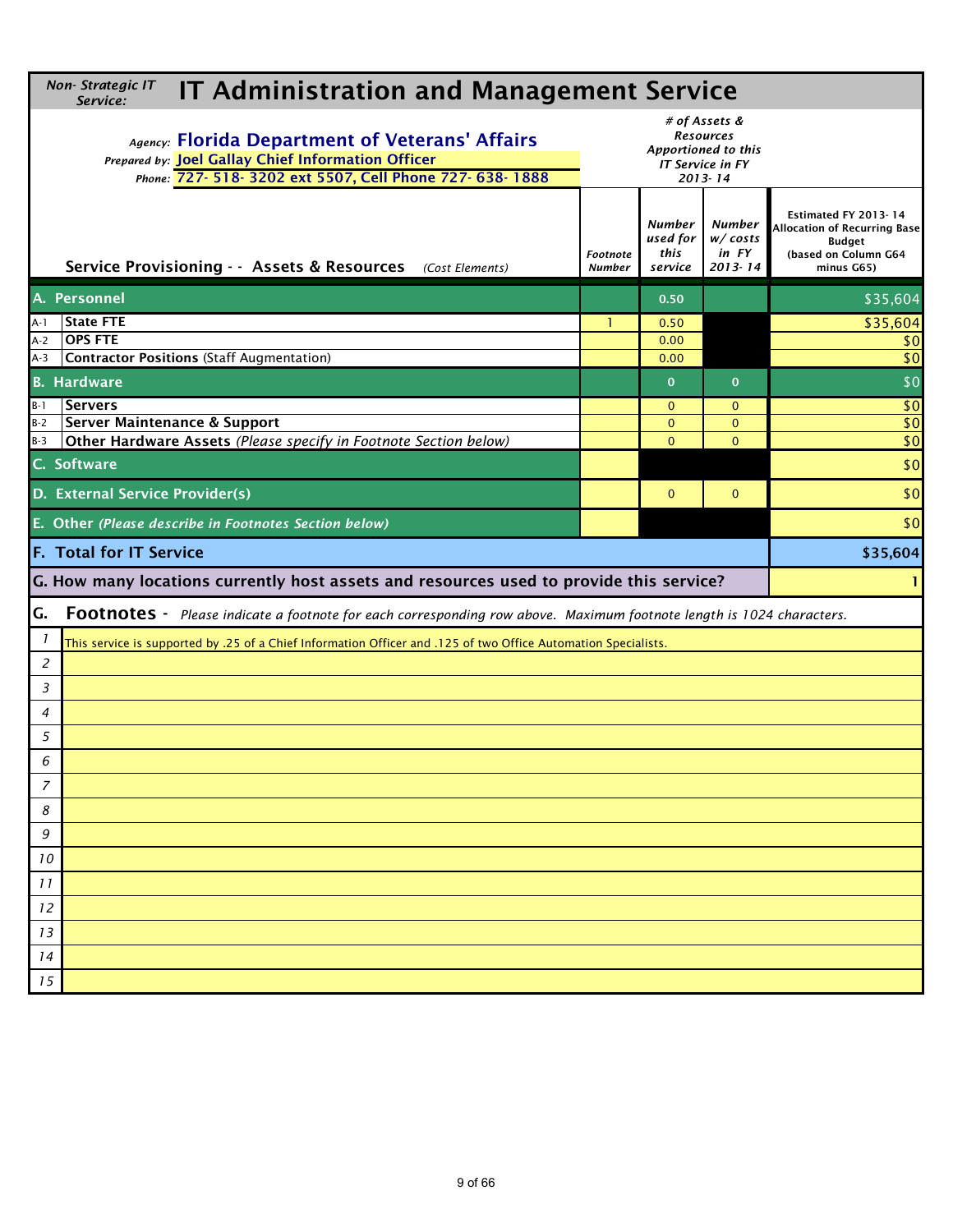| Non-Strategic IT<br><b>Web/Portal Service</b><br>Service:                                                                                                                      |                           |                                       |                                                                                          |                                                                                                                    |
|--------------------------------------------------------------------------------------------------------------------------------------------------------------------------------|---------------------------|---------------------------------------|------------------------------------------------------------------------------------------|--------------------------------------------------------------------------------------------------------------------|
| <b>Dept/Agency:</b> Florida Department of Veterans' Affairs<br>Prepared by: Joel Gallay Chief Information Officer<br>Phone: 727- 518- 3202 ext 5507, Cell Phone 727- 638- 1888 |                           |                                       | # of Assets &<br><b>Resources Apportioned</b><br>to this IT Service in FY<br>$2013 - 14$ |                                                                                                                    |
| <b>Service Provisioning -- Assets &amp; Resources</b><br>(Cost Elements)                                                                                                       | Footnote<br><b>Number</b> | Number<br>used for<br>this<br>service | <b>Number</b><br>w/ costs<br>in FY<br>2013-14                                            | Estimated FY 2013-14<br><b>Allocation of Recurring</b><br><b>Base Budget</b><br>(based on Column G64<br>minus G65) |
| A. Personnel                                                                                                                                                                   |                           | 0.88                                  |                                                                                          | \$51,232                                                                                                           |
| A-1.1 State FTE                                                                                                                                                                | $\mathbf{1}$              | 0.88                                  |                                                                                          | \$51,232                                                                                                           |
| A-2.1 OPS FTE                                                                                                                                                                  |                           | 0.00                                  |                                                                                          | \$0                                                                                                                |
| A-3.1 Contractor Positions (Staff Augmentation)                                                                                                                                |                           | 0.00                                  |                                                                                          | \$0                                                                                                                |
| <b>B.</b> Hardware                                                                                                                                                             |                           |                                       |                                                                                          | \$0                                                                                                                |
| $B-1$<br><b>Servers</b>                                                                                                                                                        |                           | $\mathbf{0}$                          | $\mathbf{0}$                                                                             | \$0                                                                                                                |
| Server Maintenance & Support<br>$B-2$                                                                                                                                          |                           | $\mathbf{0}$                          | $\mathbf{0}$                                                                             | \$0                                                                                                                |
| $B-3$<br>Other Hardware Assets (Please specify in Footnotes Section below)                                                                                                     |                           | $\Omega$                              | $\Omega$                                                                                 | \$0                                                                                                                |
| C. Software                                                                                                                                                                    |                           |                                       |                                                                                          | \$0                                                                                                                |
| D. External Service Provider(s)                                                                                                                                                | 2                         | $\mathbf{0}$                          | $\mathbf 0$                                                                              | \$3,500                                                                                                            |
| E. Other (Please describe in Footnotes Section below)                                                                                                                          |                           |                                       |                                                                                          | \$0                                                                                                                |
| <b>F. Total for IT Service</b>                                                                                                                                                 |                           |                                       |                                                                                          | \$54,732                                                                                                           |
| G. Please identify the number of Internet users of this service.                                                                                                               |                           |                                       |                                                                                          | 960,000                                                                                                            |
| H. Please identify the number of intranet users of this service.                                                                                                               |                           |                                       |                                                                                          | 1,250                                                                                                              |
| 1. How many locations currently host IT assets and resources used to provide this service?                                                                                     |                           |                                       |                                                                                          | 1                                                                                                                  |
| Footnotes - Please indicate a footnote for each corresponding row above. Maximum footnote length is 1024 characters.<br>J.                                                     |                           |                                       |                                                                                          |                                                                                                                    |
| $\mathcal I$<br>The Web Portal Service is supported by .125 of a Chief Information Officer and .75 of Senior Web Page Designer.                                                |                           |                                       |                                                                                          |                                                                                                                    |
| 2<br>FDVA uses Infinity Computing Solutions as our ISP to host our Websites http://FloridaVets.org and FloridaVeteransFoundation.org                                           |                           |                                       |                                                                                          |                                                                                                                    |
| 3                                                                                                                                                                              |                           |                                       |                                                                                          |                                                                                                                    |
| $\overline{4}$                                                                                                                                                                 |                           |                                       |                                                                                          |                                                                                                                    |
| 5                                                                                                                                                                              |                           |                                       |                                                                                          |                                                                                                                    |
| 6                                                                                                                                                                              |                           |                                       |                                                                                          |                                                                                                                    |
| $\overline{7}$                                                                                                                                                                 |                           |                                       |                                                                                          |                                                                                                                    |
| 8                                                                                                                                                                              |                           |                                       |                                                                                          |                                                                                                                    |
| 9                                                                                                                                                                              |                           |                                       |                                                                                          |                                                                                                                    |
| 10                                                                                                                                                                             |                           |                                       |                                                                                          |                                                                                                                    |
| 11                                                                                                                                                                             |                           |                                       |                                                                                          |                                                                                                                    |
| 12<br>13                                                                                                                                                                       |                           |                                       |                                                                                          |                                                                                                                    |
| 14                                                                                                                                                                             |                           |                                       |                                                                                          |                                                                                                                    |
| 15                                                                                                                                                                             |                           |                                       |                                                                                          |                                                                                                                    |
|                                                                                                                                                                                |                           |                                       |                                                                                          |                                                                                                                    |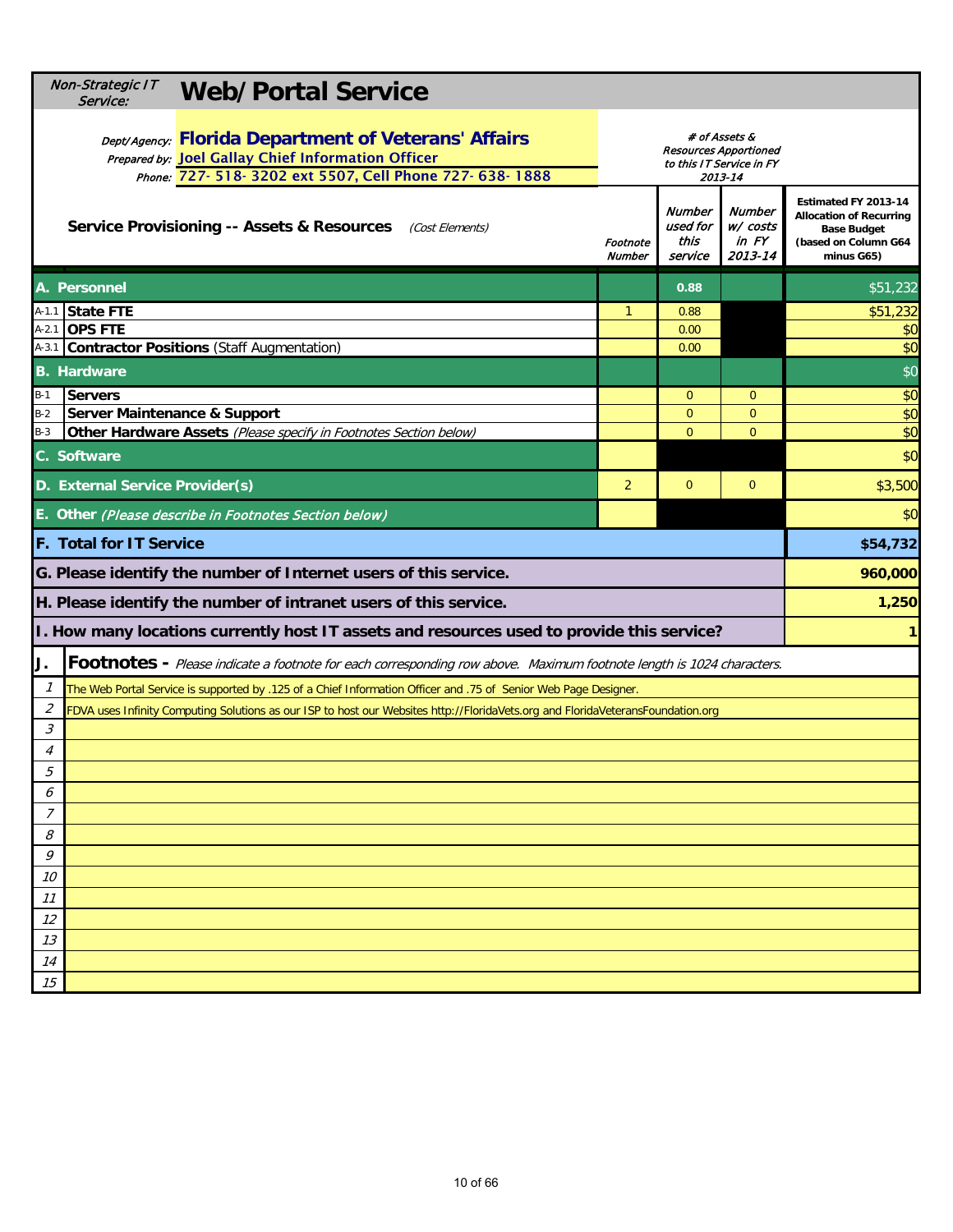| <b>Non-Strategic IT</b><br><b>Data Center Service</b><br>Service:                                                                                                                                               |                           |                                                                            |                                        |                                                                                                                    |
|-----------------------------------------------------------------------------------------------------------------------------------------------------------------------------------------------------------------|---------------------------|----------------------------------------------------------------------------|----------------------------------------|--------------------------------------------------------------------------------------------------------------------|
| <b>Dept/Agency: Florida Department of Veterans' Affairs</b><br>Prepared by: Joel Gallay Chief Information Officer<br>Phone: 727- 518- 3202 ext 5507, Cell Phone 727- 638- 1888                                  |                           | # of Assets & Resources<br>Apportioned to this IT<br>Service in FY 2013-14 |                                        |                                                                                                                    |
| <b>Service Provisioning -- Assets &amp; Resources</b><br>(Cost Elements)                                                                                                                                        | Footnote<br><b>Number</b> | Number<br>used for this<br>service                                         | Number<br>W/ costs<br>in FY<br>2013-14 | Estimated FY 2013-14<br><b>Allocation of Recurring</b><br><b>Base Budget</b><br>(based on Column G64<br>minus G65) |
| A. Personnel (performing data center functions defined in w. 282.201(2)(d)1.e., F.S.)                                                                                                                           |                           | 0.50                                                                       |                                        | \$29,822                                                                                                           |
| A-1.1 State FTE                                                                                                                                                                                                 | $\mathbf{1}$              | 0.50                                                                       |                                        | \$29,822                                                                                                           |
| <b>OPS FTE</b><br>$A-2.1$                                                                                                                                                                                       |                           | 0.00                                                                       |                                        | \$0                                                                                                                |
| A-3.1 Contractor Positions (Staff Augmentation)                                                                                                                                                                 |                           | 0.00                                                                       |                                        | \$0                                                                                                                |
| <b>B.</b> Hardware                                                                                                                                                                                              |                           |                                                                            |                                        | \$0                                                                                                                |
| $B-1$<br>Non-Mainframe Servers (including single-function logical servers not assigned to another service)                                                                                                      |                           | $\mathbf{0}$                                                               | $\mathbf{0}$                           | \$0                                                                                                                |
| $B-2$<br><b>Servers - Mainframe</b>                                                                                                                                                                             |                           | $\overline{0}$                                                             | $\mathbf{0}$                           | \$0                                                                                                                |
| Server Maintenance & Support<br>$B-3$                                                                                                                                                                           |                           | $\overline{0}$                                                             | $\Omega$                               | \$0                                                                                                                |
| Online or Archival Storage Systems (indicate GB of storage)<br>$B-4$                                                                                                                                            |                           | $\overline{0}$                                                             |                                        | \$0                                                                                                                |
| Data Center/ Computing Facility Internal Network<br>$B-5$                                                                                                                                                       |                           |                                                                            |                                        | \$0                                                                                                                |
| Other Hardware (Please specify in Footnotes Section below)<br>$B-6$                                                                                                                                             |                           |                                                                            |                                        | \$0                                                                                                                |
| C. Software                                                                                                                                                                                                     |                           |                                                                            |                                        | \$0                                                                                                                |
| D. External Service Provider(s)                                                                                                                                                                                 |                           |                                                                            |                                        | \$0                                                                                                                |
| $D-1$<br>Southwood Shared Resource Center (indicate # of Board votes)                                                                                                                                           | $\overline{2}$            | $\mathbf 0$                                                                |                                        | \$0                                                                                                                |
| Northwood Shared Resource Center (indicate # of Board votes)<br>$D-2$                                                                                                                                           |                           | $\mathbf{0}$                                                               |                                        | \$0                                                                                                                |
| $D-3$<br><b>Northwest Regional Data Center</b> (indicate # of Board votes)                                                                                                                                      |                           | $\overline{0}$                                                             |                                        | \$0                                                                                                                |
| Other Data Center External Service Provider (specify in Footnotes below)<br>$D-4$                                                                                                                               |                           |                                                                            |                                        | \$0                                                                                                                |
| E. Plant & Facility                                                                                                                                                                                             |                           |                                                                            |                                        | \$56,402                                                                                                           |
| $E-1$<br>Data Center/Computing Facilities Rent & Insurance                                                                                                                                                      | 3                         |                                                                            |                                        | \$56,402                                                                                                           |
| Utilities (e.g., electricity and water)<br>$E-2$                                                                                                                                                                | $\overline{4}$            |                                                                            |                                        | \$0                                                                                                                |
| Environmentals (e.g., HVAC, fire control, and physical security)<br>E-3                                                                                                                                         | $\overline{4}$            |                                                                            |                                        | \$0                                                                                                                |
| $E-4$<br>Other (please specify in Footnotes Section below)                                                                                                                                                      |                           |                                                                            |                                        | \$0                                                                                                                |
| F. Other (Please describe in Footnotes Section below)                                                                                                                                                           |                           |                                                                            |                                        | \$0                                                                                                                |
| <b>G. Total for IT Service</b>                                                                                                                                                                                  |                           |                                                                            |                                        | \$86,224                                                                                                           |
| H. Please provide the number of agency data centers.                                                                                                                                                            |                           |                                                                            |                                        | $\mathbf{0}$                                                                                                       |
| I. Please provide the number of agency computing facilities.                                                                                                                                                    |                           |                                                                            |                                        | $\mathbf{O}$                                                                                                       |
| J. Please provide the number of single-server installations.                                                                                                                                                    |                           |                                                                            |                                        | $\mathbf{O}$                                                                                                       |
| Н.<br>Footnotes - Please indicate a footnote for each corresponding row above. Maximum footnote length is 1024 characters.                                                                                      |                           |                                                                            |                                        |                                                                                                                    |
| This service is supported by varying FDVA IT employees as stated on the Data Center Consolidation spreadsheets already submitted                                                                                |                           |                                                                            |                                        |                                                                                                                    |
| All Non-Mainframe servers are listed in the actual service area sheet they belong in since by definition we are a computing facility and we thought it best to list the servers with<br>2                       |                           |                                                                            |                                        |                                                                                                                    |
| We are projected to add 6 processors to the NSRC in July of 2013 and this is their estimate of our annual charges. We have written an LBR for the recurring charges listed here.<br>3                           |                           |                                                                            |                                        |                                                                                                                    |
| FDVA leases space in the State regional Office Building in Largo the Mary Grizzle Buillding, all utilities and environmentals are include in the square footage cost associated with the<br>$\overline{4}$<br>5 |                           |                                                                            |                                        |                                                                                                                    |
| 6                                                                                                                                                                                                               |                           |                                                                            |                                        |                                                                                                                    |
| $\overline{z}$                                                                                                                                                                                                  |                           |                                                                            |                                        |                                                                                                                    |
| 8                                                                                                                                                                                                               |                           |                                                                            |                                        |                                                                                                                    |
| 9                                                                                                                                                                                                               |                           |                                                                            |                                        |                                                                                                                    |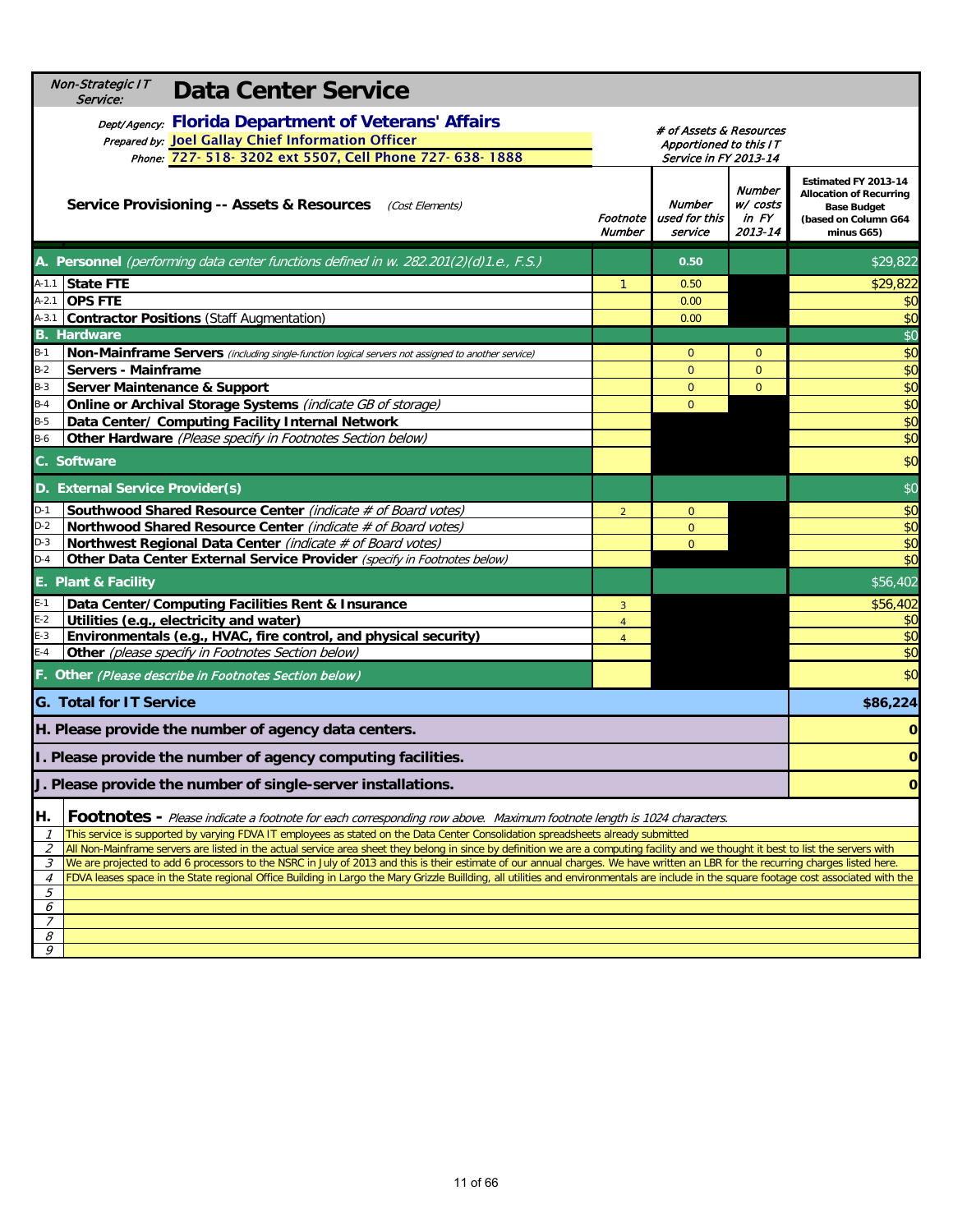|                                 |                                | Agency:         | <b>Florida Department of Veterans' Affairs</b> |                                             |                                  |      |                                          |                                  |                                                                                  | E- Mail, Messaging,<br>and Calendaring<br>Service | <b>Network Service</b> | Computing<br>Desktop<br>Service                    | Service<br>Helpdesk  | IT Security/Risk<br>Mitigation Service | and<br>Agency Financial a<br>Administrative<br>Systems Support<br>Service | IT Administration and<br>Management Service | Service<br>Web/Portal | Service<br>Center<br>Data |
|---------------------------------|--------------------------------|-----------------|------------------------------------------------|---------------------------------------------|----------------------------------|------|------------------------------------------|----------------------------------|----------------------------------------------------------------------------------|---------------------------------------------------|------------------------|----------------------------------------------------|----------------------|----------------------------------------|---------------------------------------------------------------------------|---------------------------------------------|-----------------------|---------------------------|
| <b>Budget Entity</b><br>Code    | <b>Budget Entity Component</b> | Program<br>Code | <b>Program Component</b>                       | Appropriation<br><b>Category Code</b>       | Appropriation Category Fund Code |      | Fund                                     | <b>FSI</b><br>Line Item<br>Total | <b>Identified Funding as % of</b><br><b>Funding Identified</b><br>for IT Service | 100.0000%                                         | 100.0000%              | 100.0000%                                          | 100.0000%            | 100.0000%                              | #DIV/0!<br>50                                                             | 100.0000%                                   | 100.0000%             | 100.0000%                 |
|                                 | 50100400                       | 50100400        | <b>IT Program</b>                              |                                             |                                  | 1000 | <b>GR</b>                                |                                  | \$830,788                                                                        | \$37,930<br>\$18,920                              | \$504,073<br>\$444,398 | \$257,067<br>\$177,382                             | \$112,924<br>\$3,498 | \$36,306<br>\$10,030                   |                                                                           | \$35,604<br>\$35,604                        | \$54,732<br>\$54,732  | \$86,224<br>\$86,224      |
|                                 | 50100100                       | 50100100        | <b>State Veterans' Homes</b>                   |                                             |                                  | 2516 | OM TF                                    |                                  | \$294,072                                                                        | \$19,010                                          | \$59,675               | \$79,685                                           | \$109,426            | \$26,276                               |                                                                           |                                             |                       |                           |
|                                 |                                |                 | Program                                        |                                             |                                  |      |                                          |                                  | \$0                                                                              |                                                   |                        |                                                    |                      |                                        |                                                                           |                                             |                       |                           |
|                                 |                                |                 |                                                |                                             |                                  |      |                                          |                                  | \$0                                                                              |                                                   |                        |                                                    |                      |                                        |                                                                           |                                             |                       |                           |
|                                 |                                |                 |                                                |                                             |                                  |      |                                          |                                  | \$0                                                                              |                                                   |                        |                                                    |                      |                                        |                                                                           |                                             |                       |                           |
|                                 |                                |                 |                                                |                                             |                                  |      |                                          |                                  | 50                                                                               |                                                   |                        |                                                    |                      |                                        |                                                                           |                                             |                       |                           |
|                                 |                                |                 |                                                |                                             |                                  |      |                                          |                                  | \$0                                                                              |                                                   |                        |                                                    |                      |                                        |                                                                           |                                             |                       |                           |
|                                 |                                |                 |                                                |                                             |                                  |      |                                          |                                  | \$0                                                                              |                                                   |                        |                                                    |                      |                                        |                                                                           |                                             |                       |                           |
| $\mathbf{q}$<br>10 <sup>1</sup> |                                |                 |                                                |                                             |                                  |      |                                          |                                  | \$0<br>\$0                                                                       |                                                   |                        |                                                    |                      |                                        |                                                                           |                                             |                       |                           |
|                                 |                                |                 |                                                |                                             |                                  |      |                                          |                                  | \$0                                                                              |                                                   |                        |                                                    |                      |                                        |                                                                           |                                             |                       |                           |
|                                 |                                |                 |                                                |                                             |                                  |      |                                          |                                  | \$0                                                                              |                                                   |                        |                                                    |                      |                                        |                                                                           |                                             |                       |                           |
|                                 |                                |                 |                                                |                                             |                                  |      |                                          |                                  | \$0                                                                              |                                                   |                        |                                                    |                      |                                        |                                                                           |                                             |                       |                           |
|                                 |                                |                 |                                                |                                             |                                  |      |                                          |                                  | \$0                                                                              |                                                   |                        |                                                    |                      |                                        |                                                                           |                                             |                       |                           |
|                                 |                                |                 |                                                |                                             |                                  |      |                                          |                                  | \$0                                                                              |                                                   |                        |                                                    |                      |                                        |                                                                           |                                             |                       |                           |
|                                 |                                |                 |                                                |                                             |                                  |      |                                          |                                  | \$0                                                                              |                                                   |                        |                                                    |                      |                                        |                                                                           |                                             |                       |                           |
|                                 |                                |                 |                                                |                                             |                                  |      |                                          |                                  | \$0                                                                              |                                                   |                        |                                                    |                      |                                        |                                                                           |                                             |                       |                           |
|                                 |                                |                 |                                                |                                             |                                  |      |                                          |                                  | \$0                                                                              |                                                   |                        |                                                    |                      |                                        |                                                                           |                                             |                       |                           |
| 19                              |                                |                 |                                                |                                             |                                  |      |                                          |                                  | \$0                                                                              |                                                   |                        |                                                    |                      |                                        |                                                                           |                                             |                       |                           |
|                                 |                                |                 |                                                |                                             |                                  |      |                                          |                                  | \$0                                                                              |                                                   |                        |                                                    |                      |                                        |                                                                           |                                             |                       |                           |
|                                 |                                |                 |                                                |                                             |                                  |      |                                          |                                  | \$0                                                                              |                                                   |                        |                                                    |                      |                                        |                                                                           |                                             |                       |                           |
| 22                              |                                |                 |                                                |                                             |                                  |      |                                          |                                  | \$0                                                                              |                                                   |                        |                                                    |                      |                                        |                                                                           |                                             |                       |                           |
|                                 |                                |                 |                                                |                                             |                                  |      |                                          |                                  | \$0<br>\$0                                                                       |                                                   |                        |                                                    |                      |                                        |                                                                           |                                             |                       |                           |
|                                 |                                |                 |                                                |                                             |                                  |      |                                          |                                  | \$0                                                                              |                                                   |                        |                                                    |                      |                                        |                                                                           |                                             |                       |                           |
|                                 |                                |                 |                                                |                                             |                                  |      |                                          |                                  | \$0                                                                              |                                                   |                        |                                                    |                      |                                        |                                                                           |                                             |                       |                           |
|                                 |                                |                 |                                                |                                             |                                  |      |                                          |                                  | \$0                                                                              |                                                   |                        |                                                    |                      |                                        |                                                                           |                                             |                       |                           |
| 28                              |                                |                 |                                                |                                             |                                  |      |                                          |                                  | \$0                                                                              |                                                   |                        |                                                    |                      |                                        |                                                                           |                                             |                       |                           |
|                                 |                                |                 |                                                |                                             |                                  |      |                                          |                                  | \$0                                                                              |                                                   |                        |                                                    |                      |                                        |                                                                           |                                             |                       |                           |
|                                 |                                |                 |                                                |                                             |                                  |      |                                          |                                  | \$0                                                                              |                                                   |                        |                                                    |                      |                                        |                                                                           |                                             |                       |                           |
|                                 |                                |                 |                                                |                                             |                                  |      |                                          |                                  | Sum of IT Cost Elements<br><b>Across IT Services</b>                             |                                                   |                        |                                                    |                      |                                        |                                                                           |                                             |                       |                           |
|                                 |                                |                 |                                                |                                             |                                  |      | State FTE $#$                            |                                  | 6.90                                                                             | 0.38                                              | 1.25                   | 1.63                                               | $-1.13 -$            | 0.63                                   | 0.00                                                                      | 0.50                                        | 0.88                  | 0.50                      |
|                                 |                                |                 |                                                | Е                                           |                                  |      | <b>State FTE (Costs)</b>                 |                                  | \$420,760                                                                        | \$19,010                                          | \$59,675               | \$79,685                                           | \$109,426            | \$36,306                               | 50                                                                        | \$35,604                                    | \$51,232              | \$29,822                  |
|                                 |                                |                 |                                                | -S                                          | <b>Personnel</b>                 |      | OPS FTE (#)                              |                                  | 0.00                                                                             | 0.00                                              | 0.00                   | 0.00                                               | 0.00                 | 0.00                                   | 0.00                                                                      | 0.00                                        | 0.00                  | 0.00                      |
|                                 |                                |                 |                                                | ᄝ                                           |                                  |      | <b>OPS FTE (Cost)</b>                    |                                  | -50                                                                              | <b>CO</b>                                         | sn.                    | 50                                                 | \$0                  | \$0                                    | \$0                                                                       | \$0                                         | <b>SO</b>             | S <sub>0</sub>            |
|                                 |                                |                 |                                                |                                             |                                  |      | Vendor/Staff Augmentation (# Positions,  |                                  | 0.00                                                                             | 0.00                                              | 0.00                   | 0.00                                               | 0.00                 | 0.00                                   | 0.00                                                                      | 0.00                                        | 0.00                  | 0.00                      |
|                                 |                                |                 |                                                |                                             |                                  |      | <b>Vendor/Staff Augmentation (Costs)</b> |                                  | \$0                                                                              | 50                                                | SO <sub>2</sub>        | 50                                                 | \$0                  | \$0                                    | so l                                                                      | SO <sub>2</sub>                             | \$0                   | \$0                       |
|                                 |                                |                 |                                                |                                             |                                  |      | <b>Hardware</b>                          |                                  | \$239,604                                                                        | \$9,124                                           | \$110,750              | \$119,730                                          | \$0                  | SO                                     | \$0                                                                       | \$0                                         | \$0                   | SO                        |
|                                 |                                |                 |                                                |                                             |                                  |      | <b>Software</b>                          |                                  | \$101,11                                                                         | 50                                                | \$54,765               | \$42,852                                           | \$3,498              | \$0                                    | \$0                                                                       | \$0                                         | \$0                   | \$0                       |
|                                 |                                |                 |                                                |                                             |                                  |      | <b>External Services</b>                 |                                  | \$292,179<br>\$56,402                                                            | \$9,796                                           | \$278,883              | S <sub>0</sub>                                     | \$0                  | SO                                     | \$0                                                                       | \$0                                         | \$3,500               | SO<br>\$56,402            |
|                                 |                                |                 |                                                |                                             |                                  |      | Plant & Facility (Data Center Only)      |                                  | \$14,80                                                                          | S <sub>0</sub>                                    | SO <sub>2</sub>        |                                                    |                      | 50 <sup>1</sup>                        | 50 <sup>1</sup>                                                           | \$0                                         | 50                    |                           |
|                                 |                                |                 |                                                | Element Data as enter<br>Service Worksheets |                                  |      | <b>Other</b>                             |                                  |                                                                                  |                                                   |                        | \$14,800                                           | \$0                  |                                        |                                                                           |                                             |                       | S <sub>0</sub>            |
|                                 |                                |                 |                                                |                                             |                                  |      | <b>Budget Total</b>                      |                                  | \$1,124,860                                                                      | \$37,930                                          | \$504.073              | \$257,067                                          | \$112,924            | \$36,306                               | SO <sub>2</sub>                                                           | \$35,604                                    | \$54,732              | \$86,224                  |
|                                 |                                |                 |                                                | Cost                                        |                                  |      | <b>FTE Total</b>                         |                                  | 6.90                                                                             | 0.38                                              | 1.25                   | 1.63                                               | $1.13 -$             | 0.63                                   | 0.00                                                                      | 0.50                                        | 0.88                  | 0.50                      |
|                                 |                                |                 |                                                | $\blacksquare$                              |                                  |      |                                          |                                  | <b>Users</b>                                                                     | 835                                               | 1,250                  | 1,250                                              | 1,250                |                                        | 31                                                                        |                                             | 961,250               |                           |
|                                 |                                |                 |                                                |                                             |                                  |      |                                          |                                  | <b>Cost Per User</b>                                                             | \$45                                              | 403.2584               | 205.6536                                           | 90.3392              |                                        | $\Omega$                                                                  |                                             | 0.056938362           |                           |
|                                 |                                |                 |                                                |                                             |                                  |      |                                          |                                  |                                                                                  | (cost/all mailboxes)                              |                        | Help Desk Tickets: 750<br>Cost/Ticket: 12.54711111 |                      |                                        |                                                                           |                                             |                       |                           |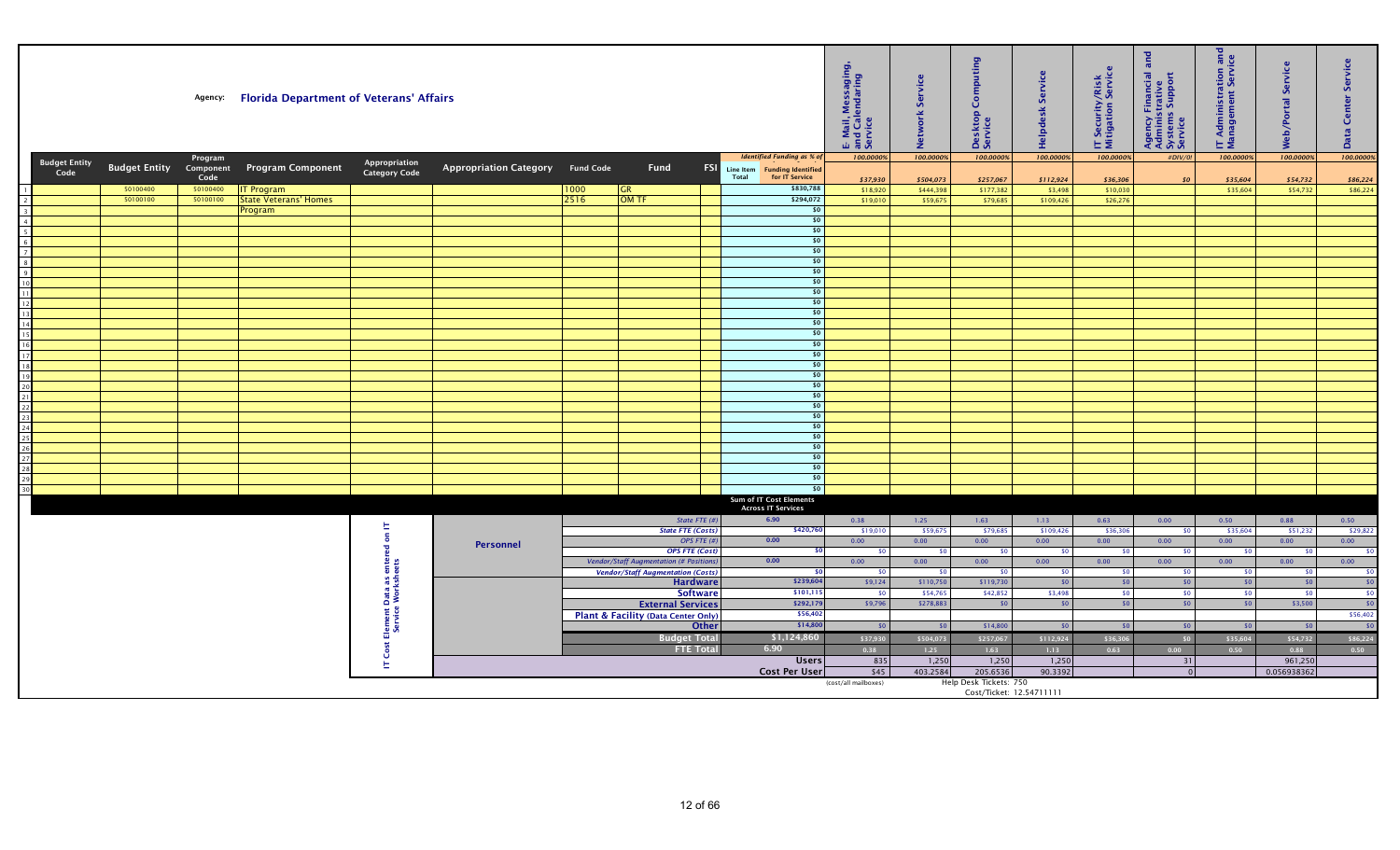## **Schedule VII: Agency Litigation Inventory**

*For directions on completing this schedule, please see the "Legislative Budget Request (LBR) Instructions" located on the Governor's website.*

| <b>Florida Department of Veterans' Affairs</b><br>Agency:                                                                                                        |  |    |                                                              |               |                                                                          |  |
|------------------------------------------------------------------------------------------------------------------------------------------------------------------|--|----|--------------------------------------------------------------|---------------|--------------------------------------------------------------------------|--|
| <b>Contact Person:</b>                                                                                                                                           |  |    | David R. Herman                                              | Phone Number: | 850-487-1533 c7711                                                       |  |
|                                                                                                                                                                  |  |    |                                                              |               |                                                                          |  |
| Names of the Case: (If<br>no case name, list the<br>names of the plaintiff<br>and defendant.)                                                                    |  |    | agency is a party, as described in s. 216.023(5), Fla. Stat. |               | FDVA is not currently engaged in any significant litigation in which the |  |
| Court with Jurisdiction:                                                                                                                                         |  |    |                                                              |               |                                                                          |  |
| Case Number:                                                                                                                                                     |  |    |                                                              |               |                                                                          |  |
| Summary of the<br>Complaint:                                                                                                                                     |  |    |                                                              |               |                                                                          |  |
| Amount of the Claim:                                                                                                                                             |  | \$ |                                                              |               |                                                                          |  |
| Specific Statutes or<br>Laws (including GAA)<br>Challenged:                                                                                                      |  |    |                                                              |               |                                                                          |  |
| <b>Status of the Case:</b>                                                                                                                                       |  |    |                                                              |               |                                                                          |  |
| Who is representing (of<br>record) the state in this                                                                                                             |  |    | <b>Agency Counsel</b>                                        |               |                                                                          |  |
| lawsuit? Check all that                                                                                                                                          |  |    |                                                              |               | Office of the Attorney General or Division of Risk Management            |  |
| apply.                                                                                                                                                           |  |    | <b>Outside Contract Counsel</b>                              |               |                                                                          |  |
| If the lawsuit is a class<br>action (whether the class<br>is certified or not),<br>provide the name of the<br>firm or firms<br>representing the<br>plaintiff(s). |  |    |                                                              |               |                                                                          |  |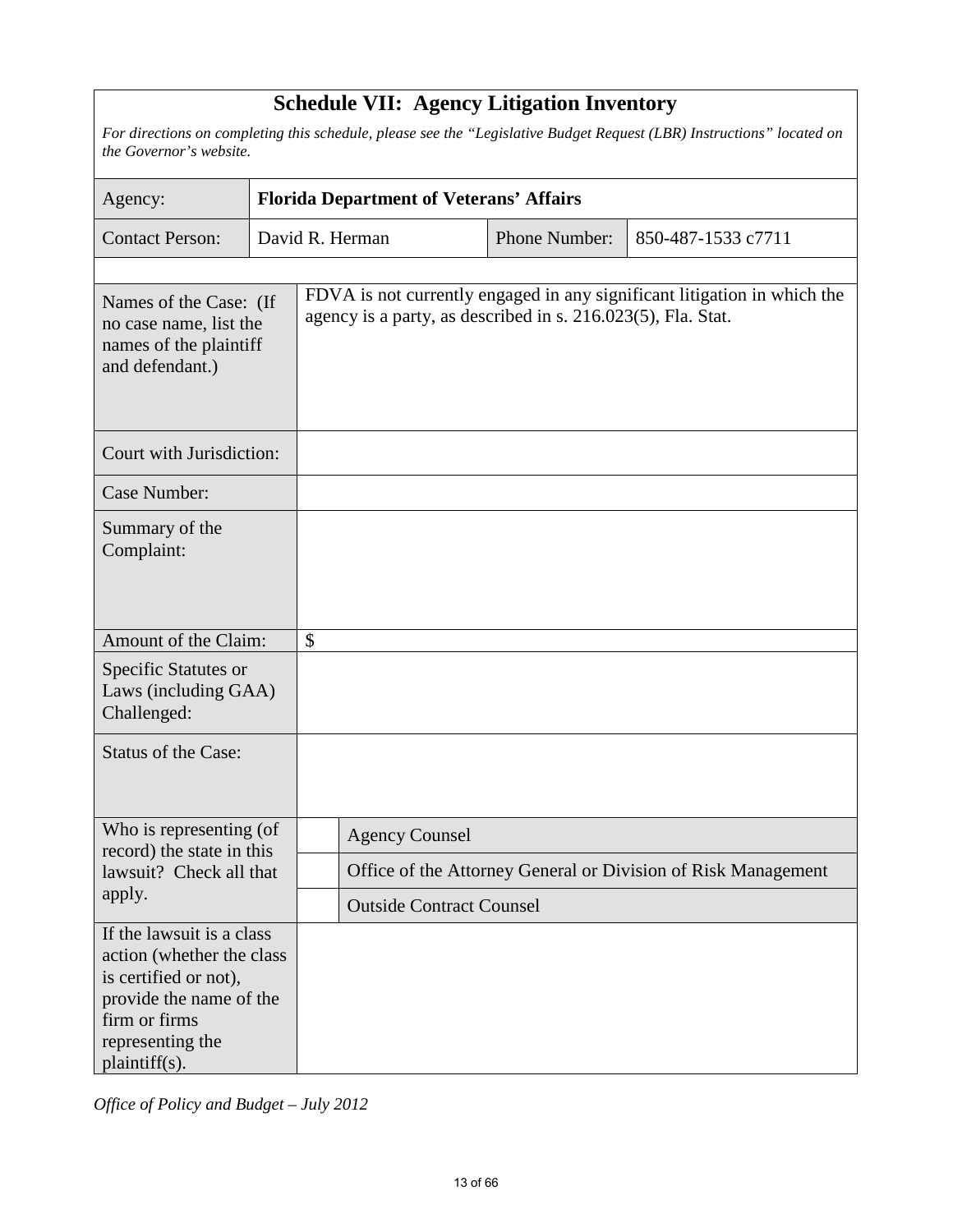Schedule X<br>Budget Entity: 50000000

## **Organizational Chart Florida Department of Veterans' Affairs**

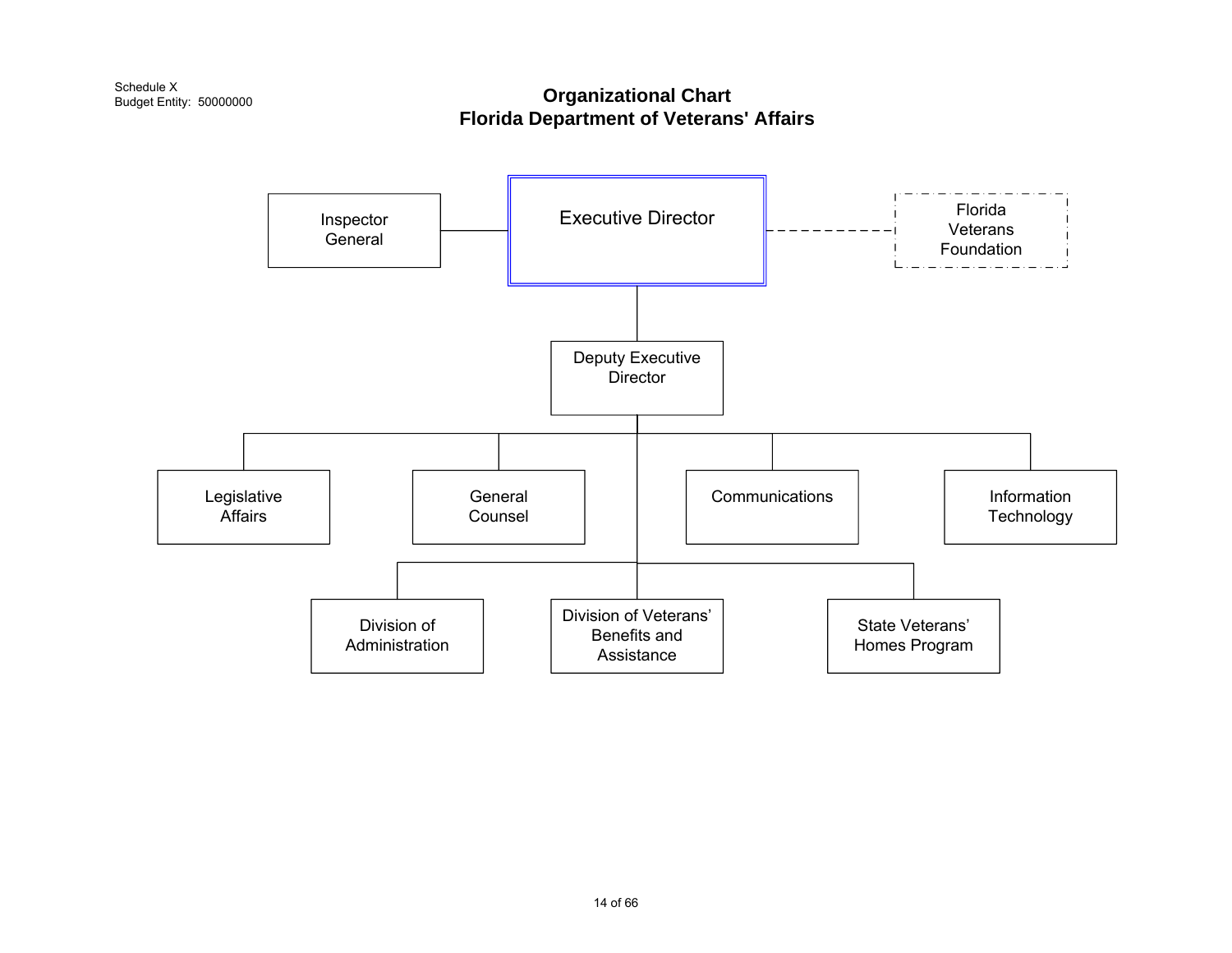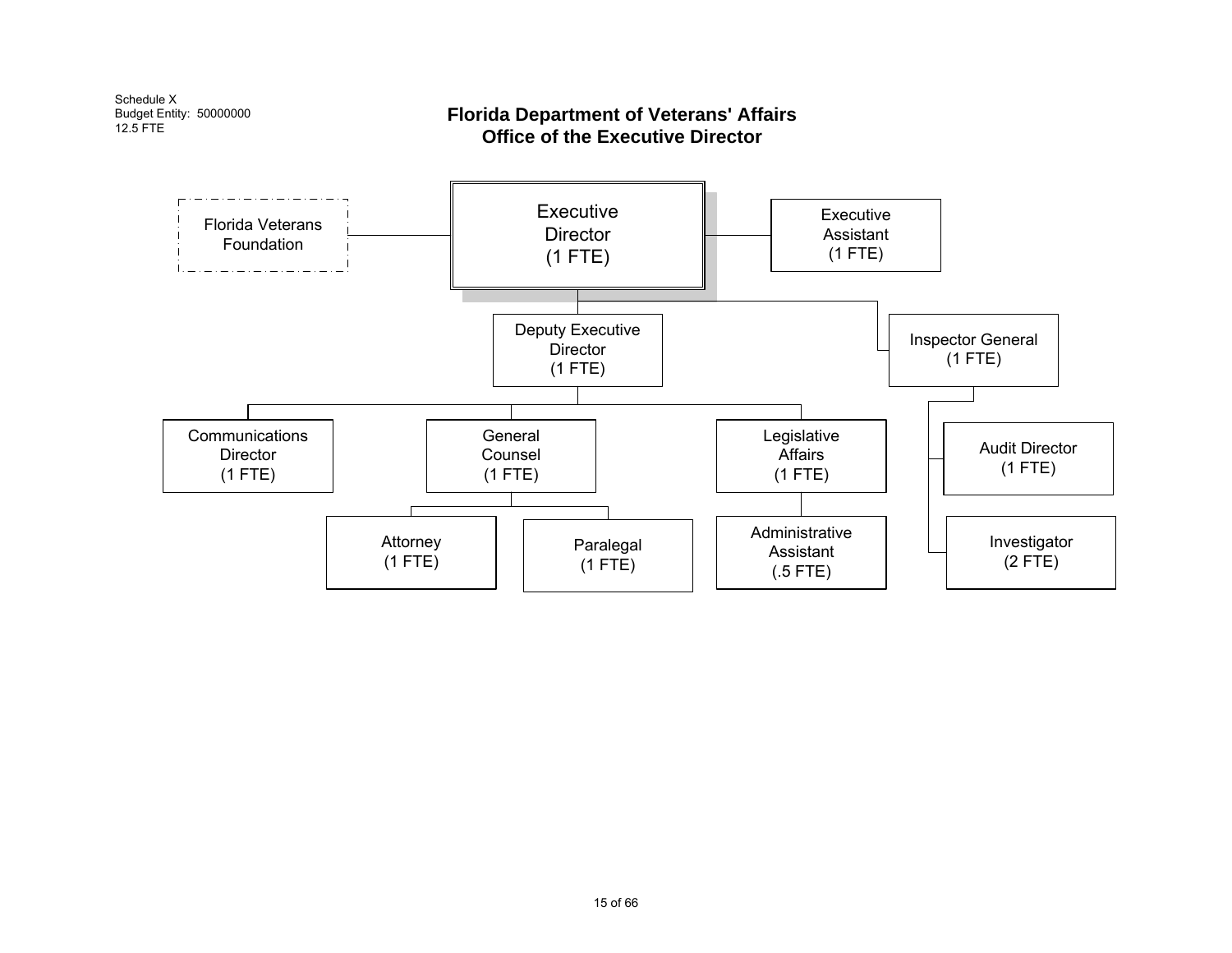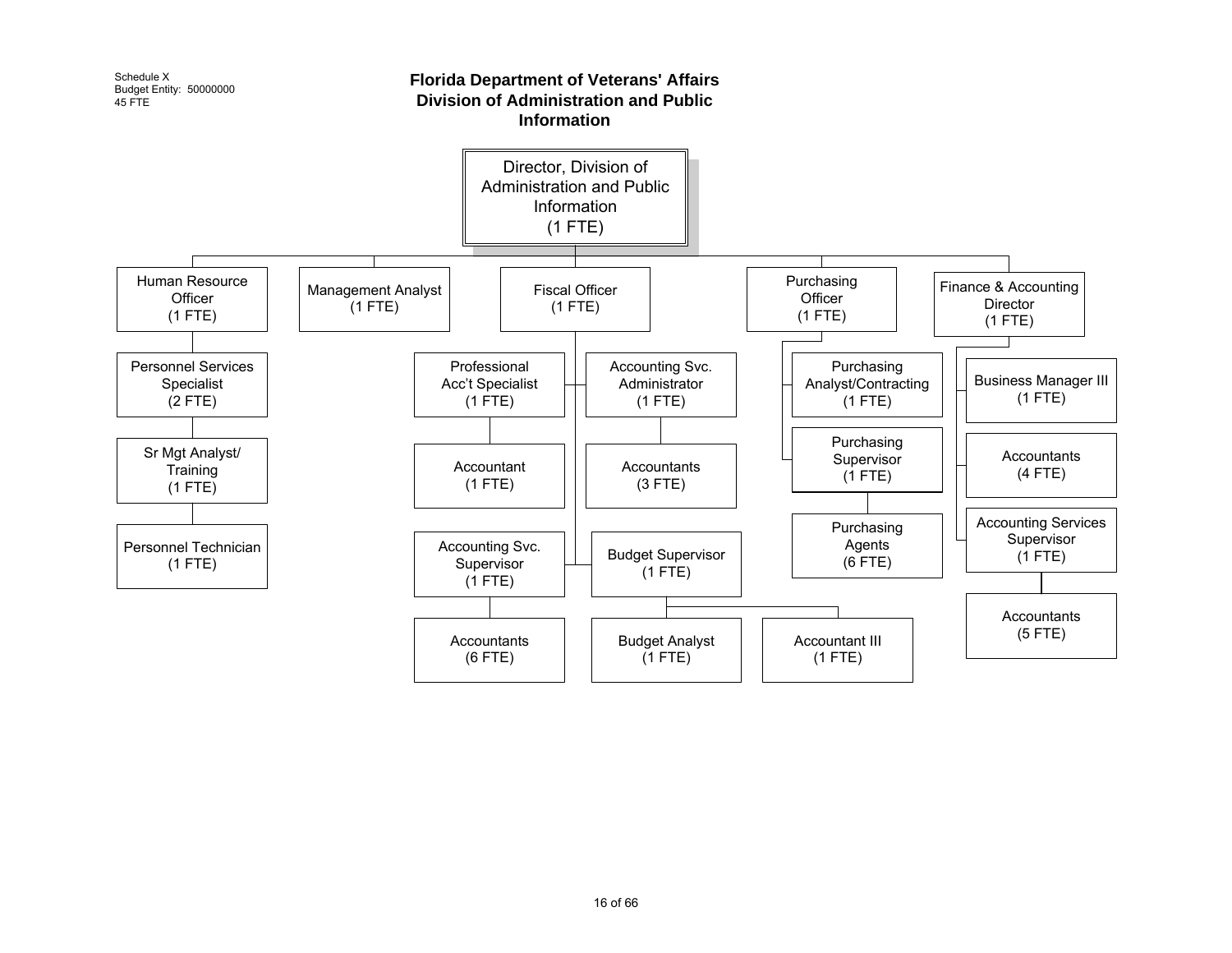Schedule X Budget Entity: 50000000

### **Florida Department of Veterans' Affairs Information Technology Program**

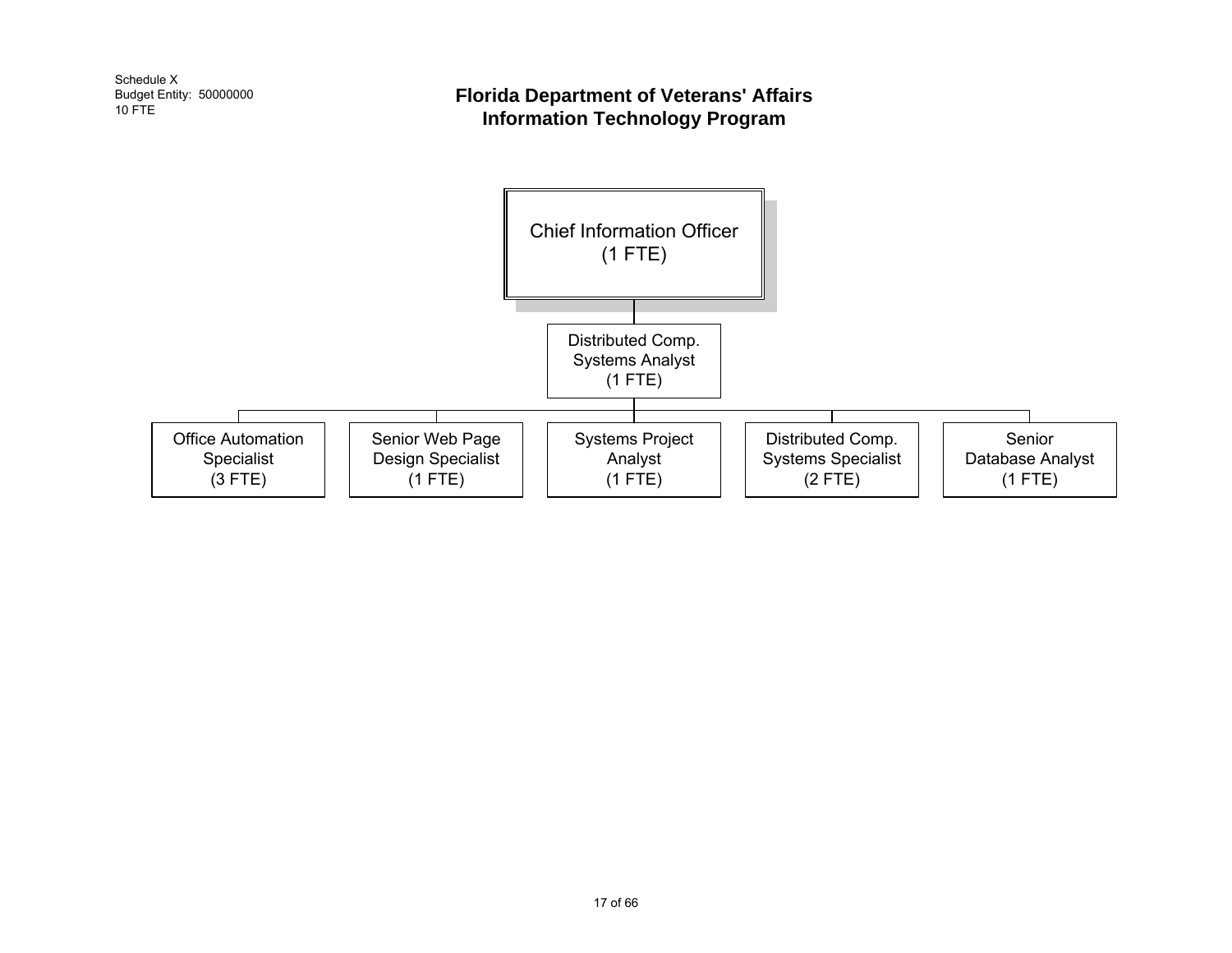

## **Florida Department of Veterans' Affairs Division of Veterans' Benefits and Assistance**

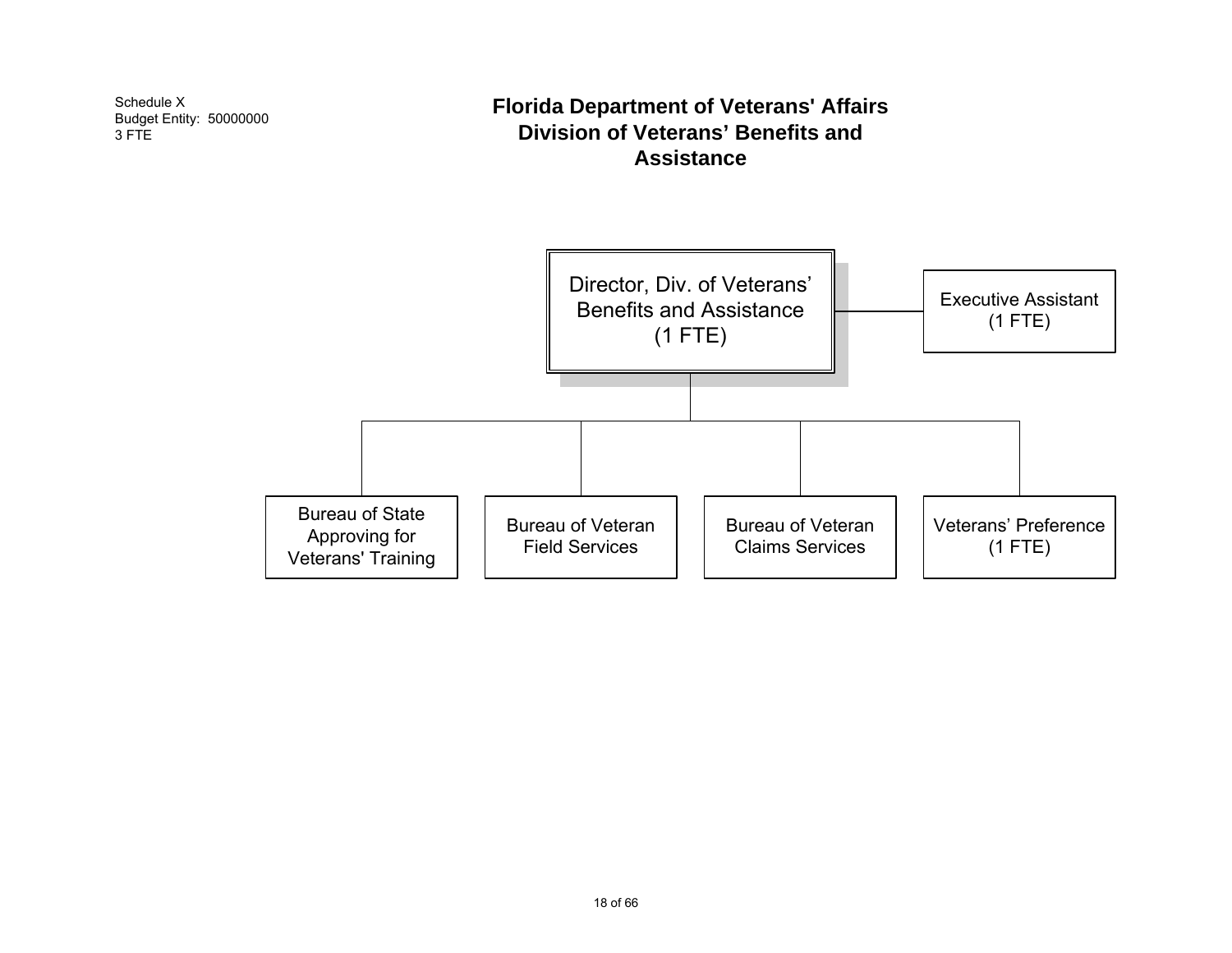Schedule X Budget Entity: 50000000 22 FTE

**Florida Department of Veterans' Affairs Division of Benefits and Assistance Bureau of Veteran Claims Services**

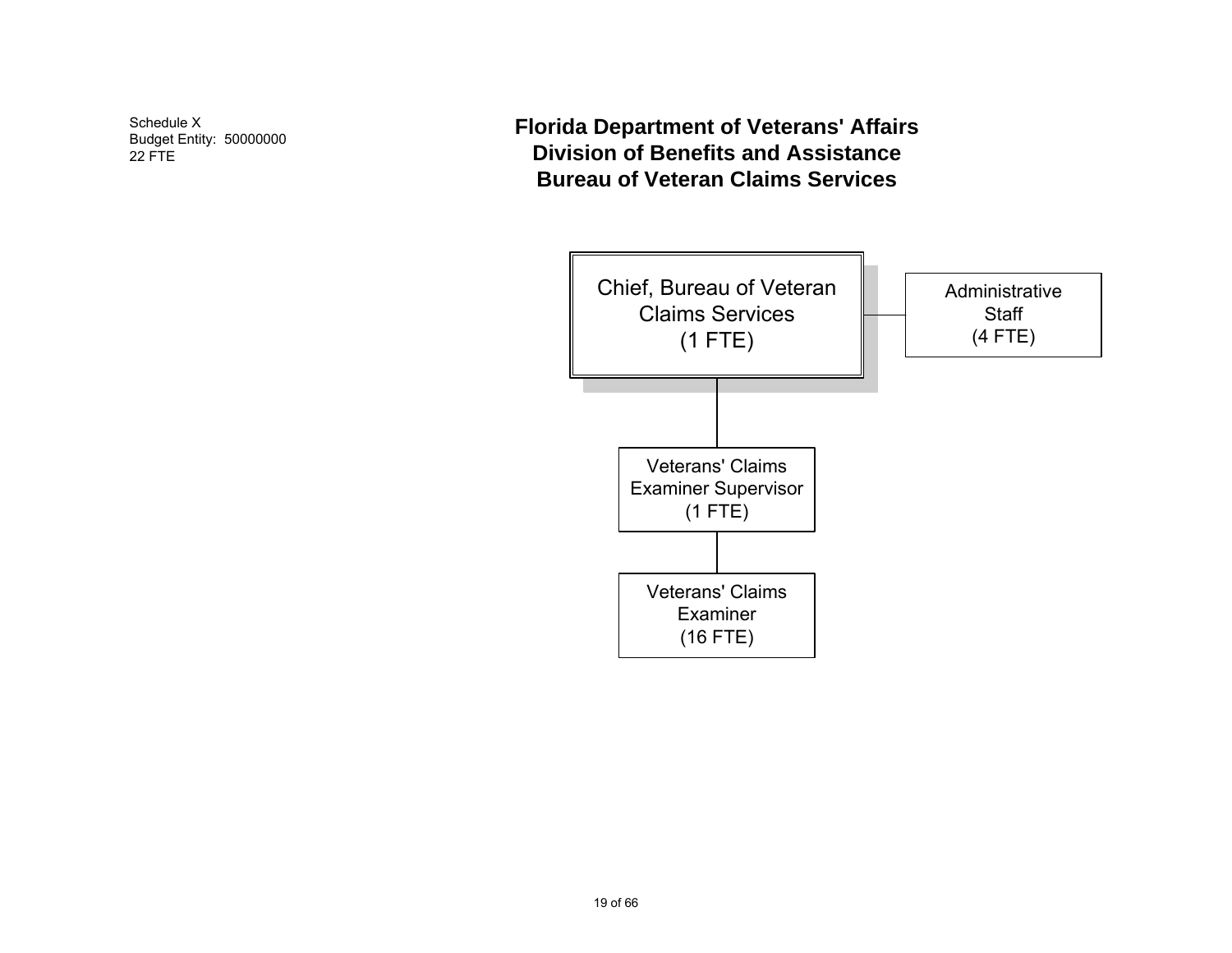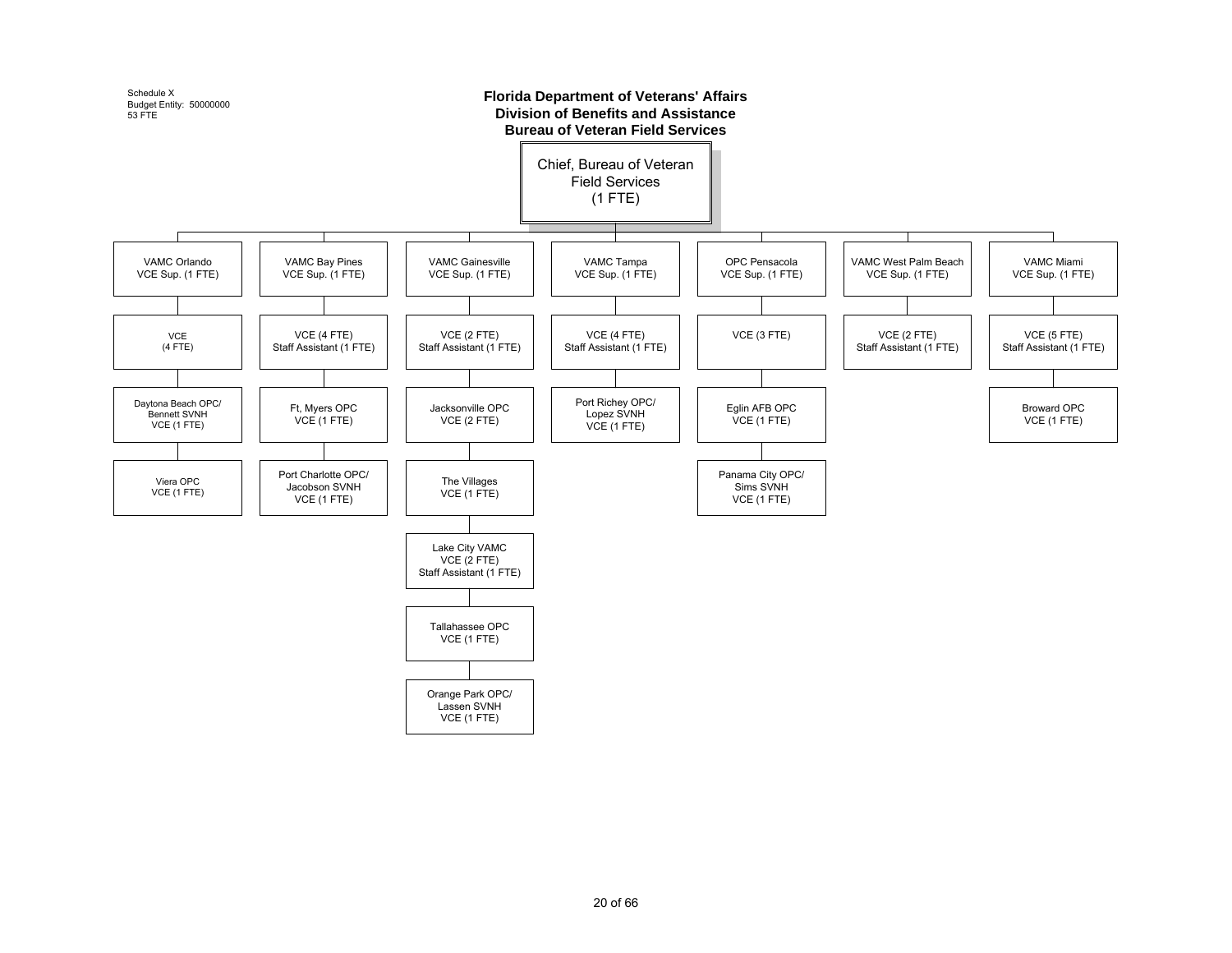Schedule X Budget Entity: 50000000 7 FTE

**Florida Department of Veterans' Affairs Division of Benefits and Assistance Bureau of State Approving for Veterans' Training**

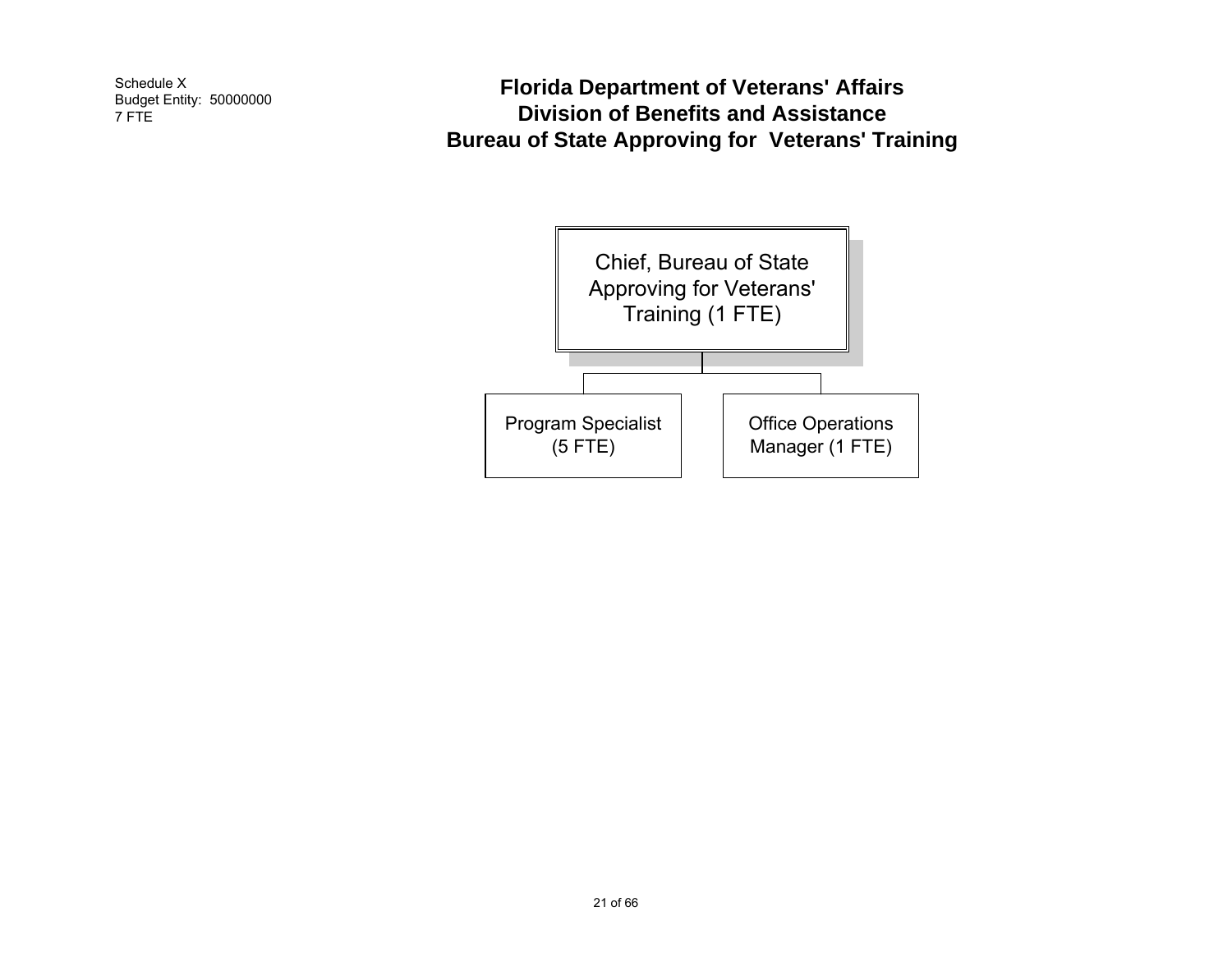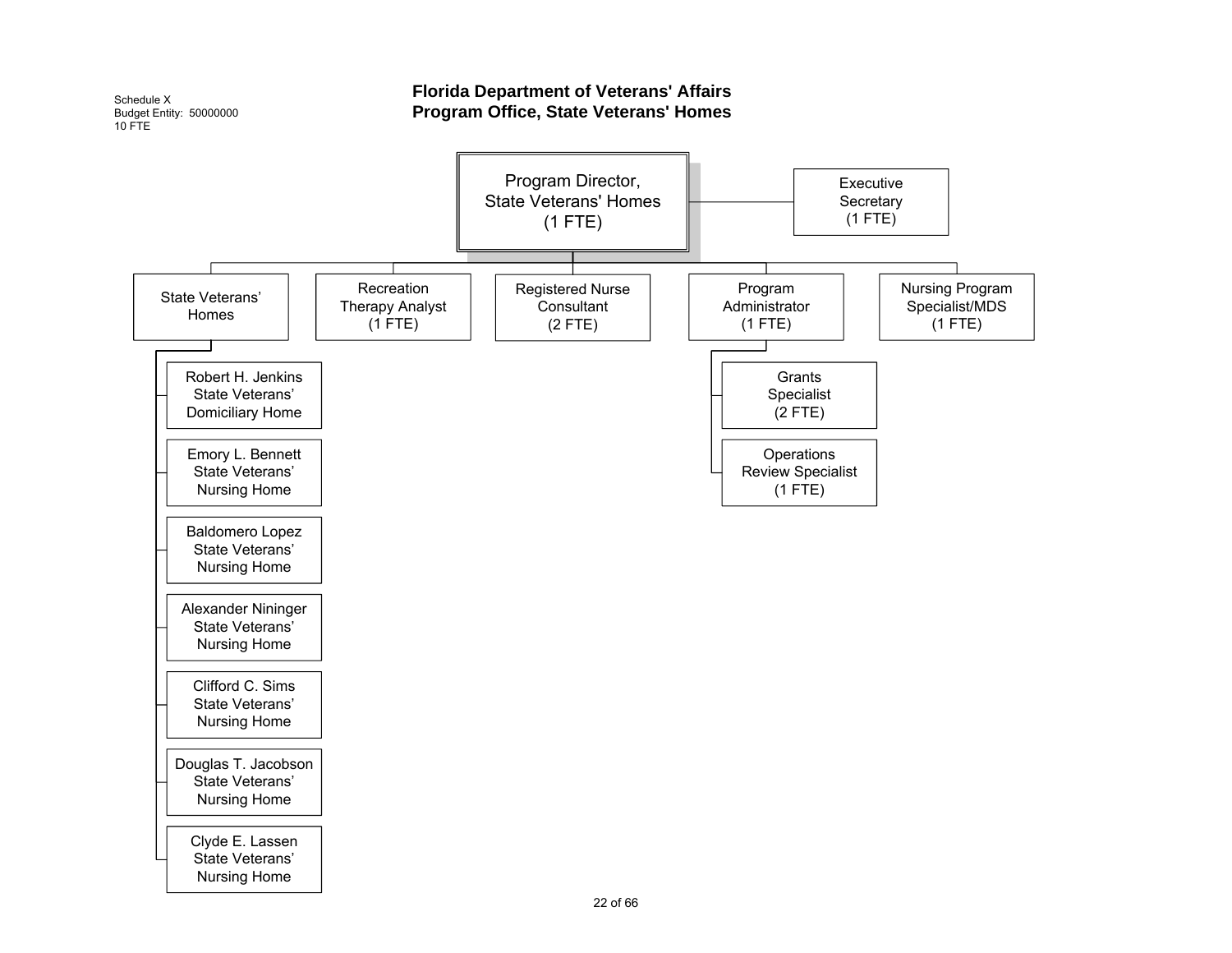Schedule X Budget Entity: 50000000 66 FTE

## **Florida Department of Veterans' Affairs State Veterans' Homes Program Robert H. Jenkins State Veterans' Domiciliary Home--Lake City**

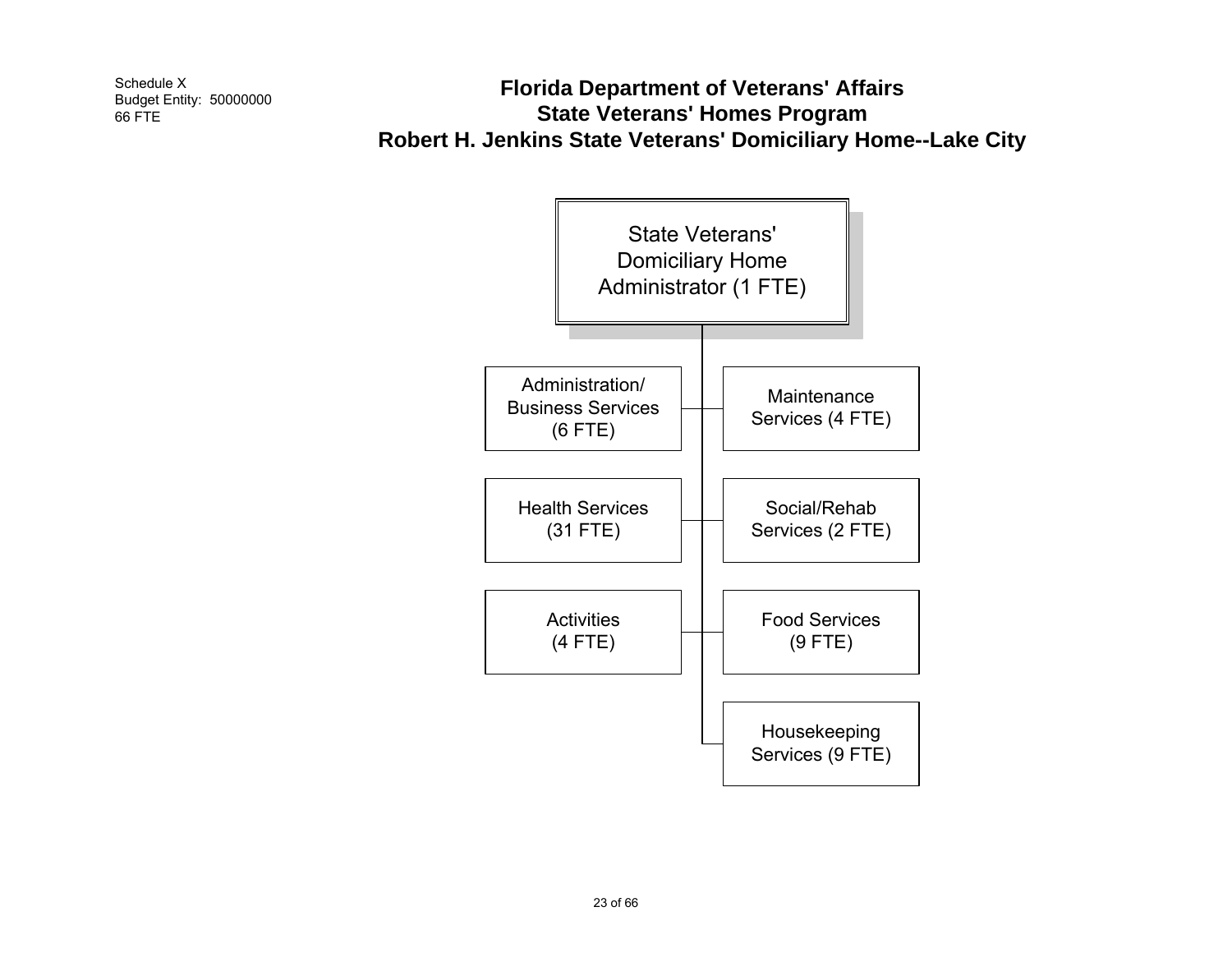Schedule X Budget Entity: 50000000 132 FTE

# **Florida Department of Veterans' Affairs State Veterans' Homes Program Emory L. Bennett State Veterans' Nursing Home--Daytona Beach**

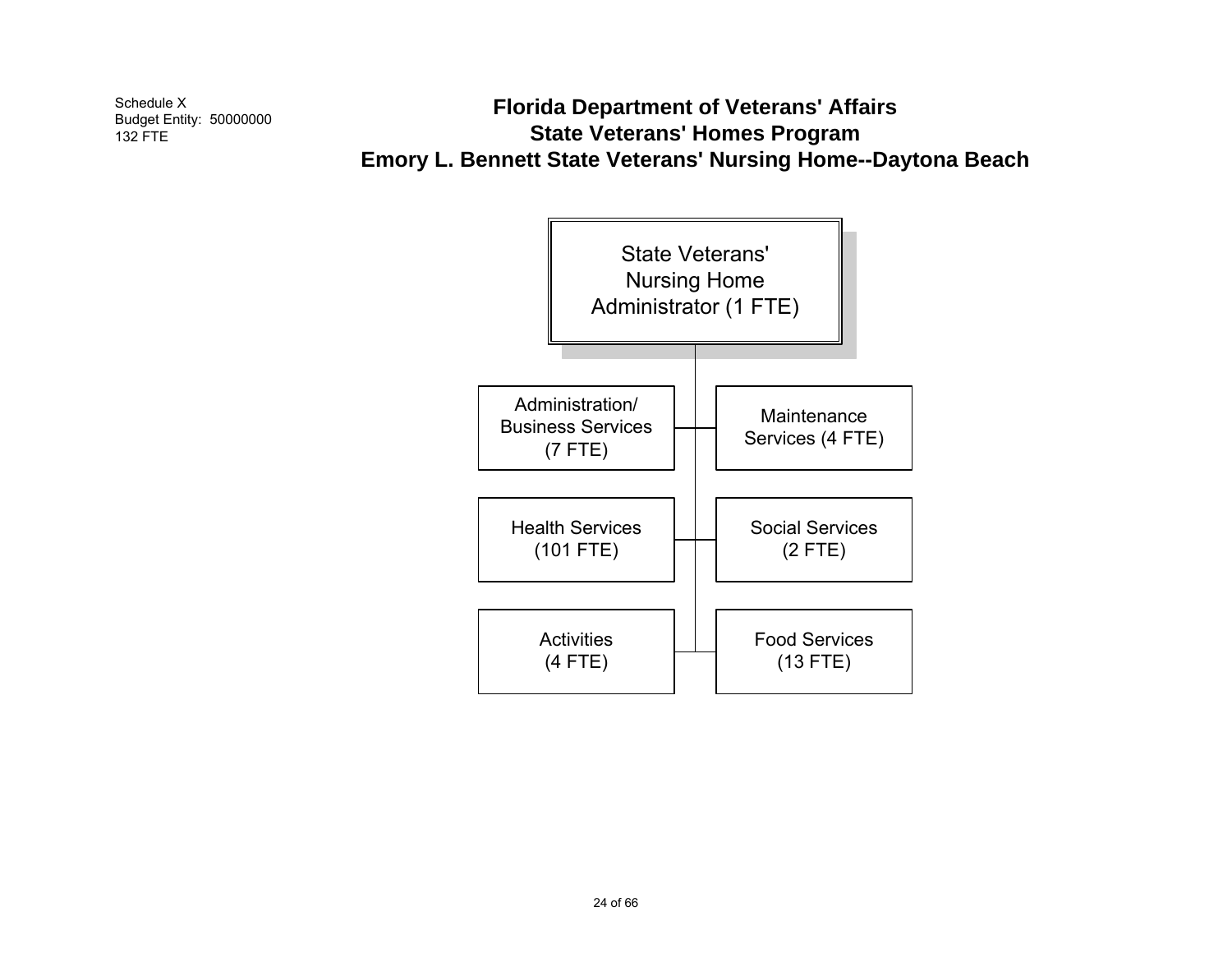Schedule X Budget Entity: 50000000 148 FTE

## **Florida Department of Veterans' Affairs State Veterans' Homes Program Baldomero Lopez State Veterans' Nursing Home--Land O' Lakes**

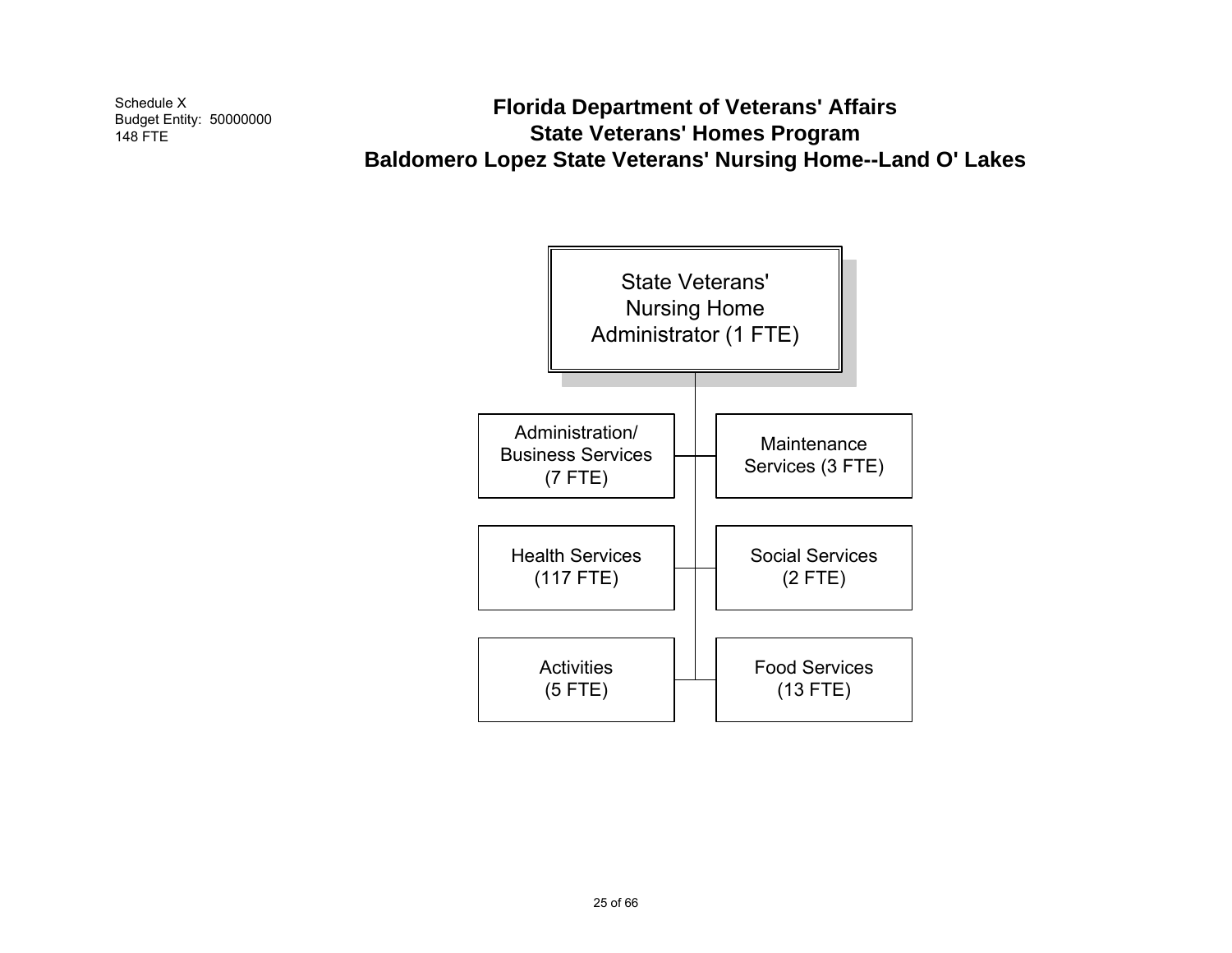Schedule X Budget Entity: 50000000 141 FTE

## **Florida Department of Veterans' Affairs State Veterans' Homes Program Alexander Nininger State Veterans' Nursing Home--Pembroke Pines**

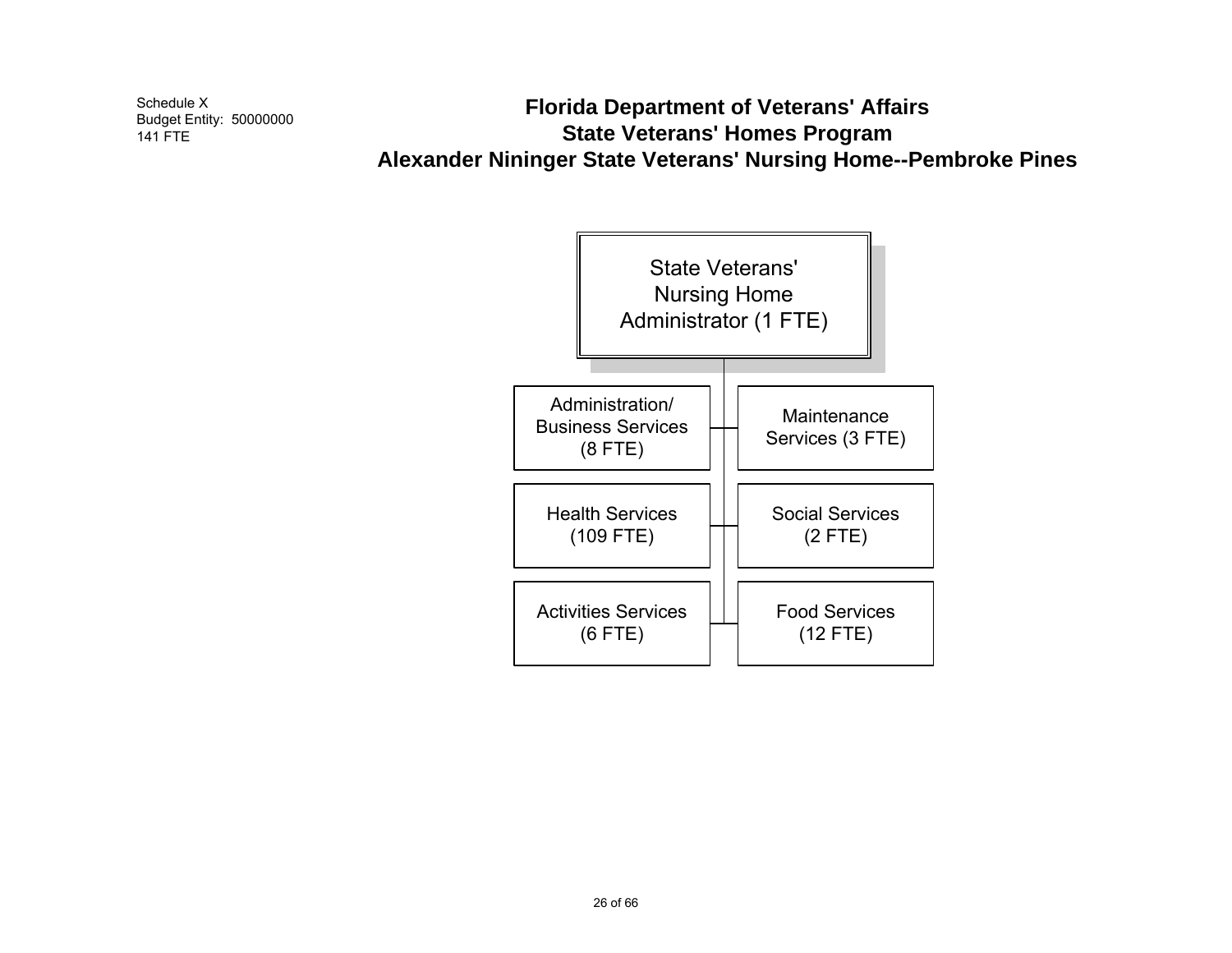Schedule X Budget Entity: 50000000 134 FTE

## **Florida Department of Veterans' Affairs State Veterans' Homes Program Clifford C. Sims State Veterans' Nursing Home—Panama City**

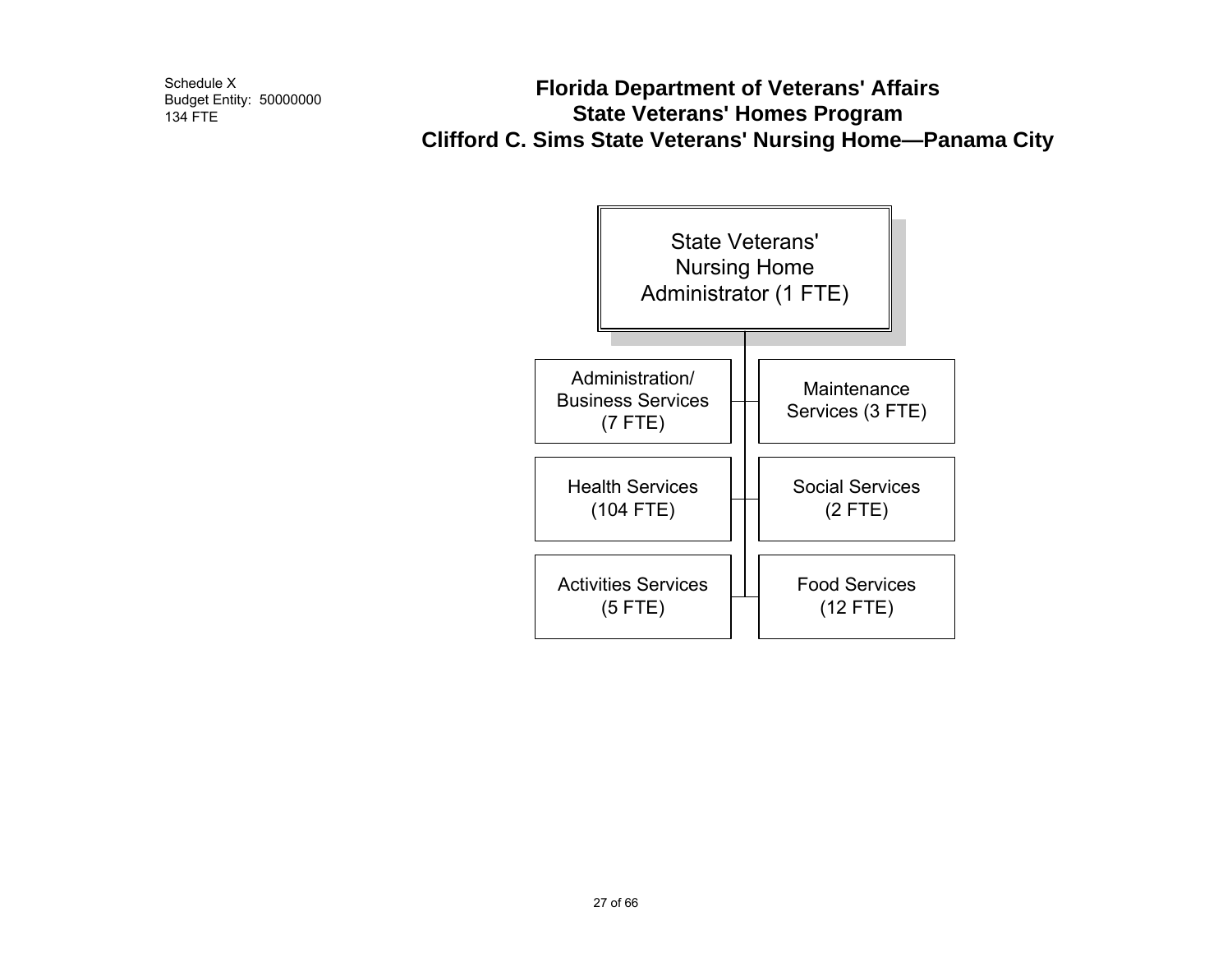Schedule X Budget Entity: 50000000 145 FTE

## **Florida Department of Veterans' Affairs State Veterans' Homes Program Douglas T. Jacobson State Veterans' Nursing Home--Port Charlotte**

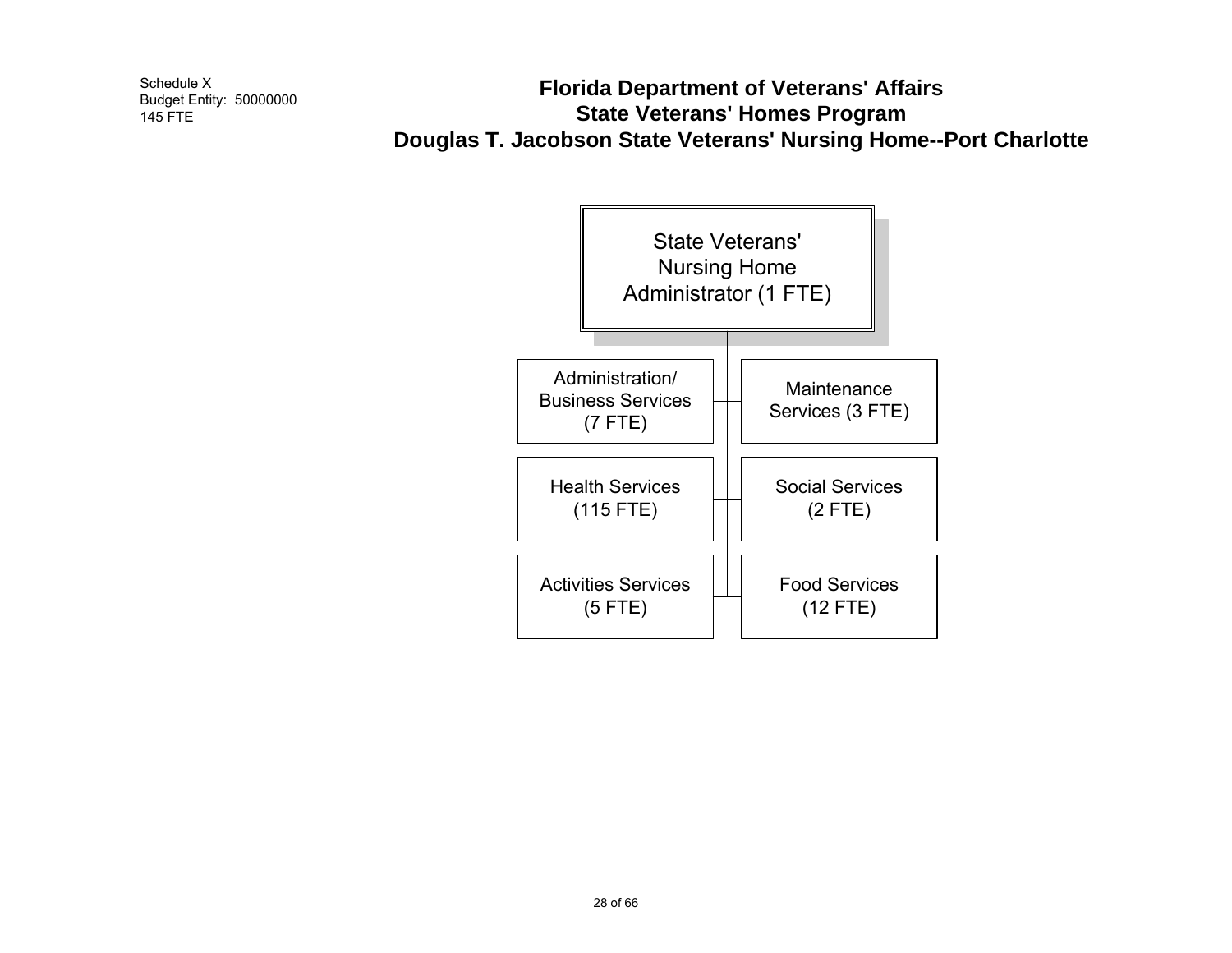Schedule X Budget Entity: 50000000 160 FTE

## **Florida Department of Veterans' Affairs State Veterans' Homes Program Clyde E. Lassen State Veterans' Nursing Home—St. Augustine**

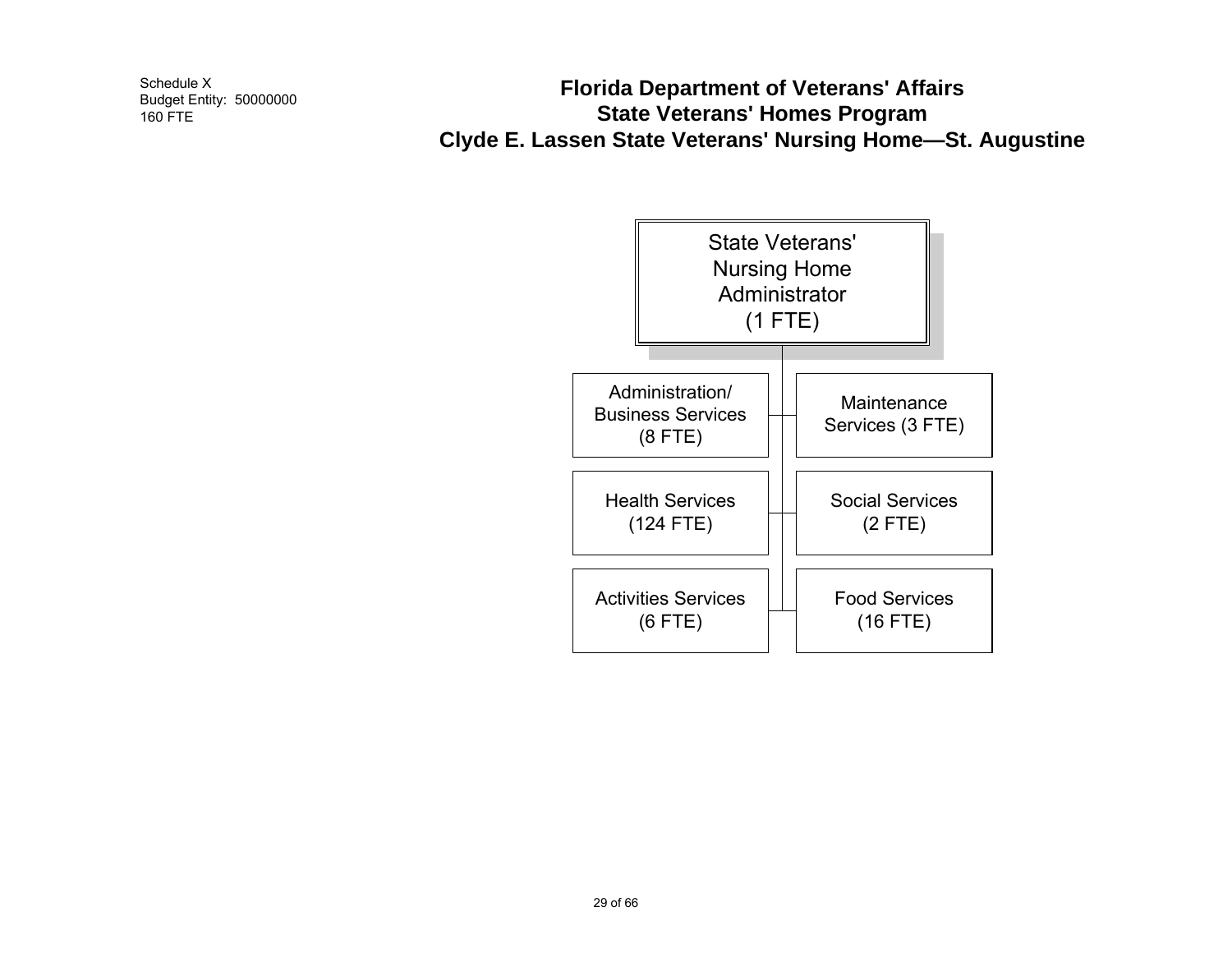| <b>VETERANS' AFFAIRS, DEPARTMENT OF</b>                                | <b>FISCAL YEAR 2011-12</b> |                  |            |              |  |
|------------------------------------------------------------------------|----------------------------|------------------|------------|--------------|--|
| <b>SECTION I: BUDGET</b>                                               |                            | <b>OPERATING</b> |            | <b>FIXED</b> |  |
| TOTAL ALL FUNDS GENERAL APPROPRIATIONS ACT                             |                            |                  | 81,986,323 | 6,630,500    |  |
| ADJUSTMENTS TO GENERAL APPROPRIATIONS ACT                              |                            | $-1,903,879$     |            |              |  |
| <b>FINAL BUDGET FOR AGENCY</b>                                         |                            | 1,435,000        |            |              |  |
|                                                                        |                            |                  |            |              |  |
| <b>SECTION II: ACTIVITIES * MEASURES</b>                               | <b>Number</b>              | $(1)$ Unit       | (2)        | $(3)$ FCO    |  |
| Executive Direction, Administrative Support and Information Technology |                            |                  |            | $\Omega$     |  |
| Veterans' Nursing Home - Daytona Beach * DAYS OF NURSING               |                            | 41,187 270.93    | 11,158,809 | 990,080      |  |
| Veterans' Nursing Home - Land O' Lakes * DAYS OF CARE                  |                            | 43,746 266.05    | 11,638,750 | 990,084      |  |
| Veterans' Domiciliary - Lake City * DAYS OF CARE PROVIDED.             |                            | 46,070 124.40    | 5,731,165  | 990,084      |  |
| Veterans' Nursing Home - Pembroke Pines * DAYS OF CARE                 |                            | 42,708 272.81    | 11,651,349 | 990,084      |  |
| Veterans' Claims Service * Number of Veterans Served                   | 100,712                    | 11.01            | 1,108,583  |              |  |
| Veterans' Field Service * Number of services to veterans'              | 578,337                    | 4.71             | 2,724,718  |              |  |
| Veterans' Education Quality Assurance * Programs Certified             | 8,923                      | 63.16            | 563,533    |              |  |
| Director - Health Care * Number of Veterans Homes beds available       | 869                        | 398.51           | 346,303    |              |  |
| Veterans' Nursing Home - Bay County * Days of Care Provided.           | 43,748                     | 263.45           | 11,525,364 | 990,084      |  |
| Veterans' Nursing Home - Charlotte County * Days of Care Provided.     | 43,495                     | 278.22           | 12,101,152 | 990,084      |  |
| Director - Veterans' Benefits And Assistance * Number of claims        | 28,360                     | 11.69            | 331,568    |              |  |
| Veterans' Nursing Home - Saint Augustine * DAYS OF CARE                | 36,250                     | 165.16           | 5,986,907  | 690,000      |  |
|                                                                        |                            |                  |            |              |  |
|                                                                        |                            |                  |            |              |  |
|                                                                        |                            |                  |            |              |  |
|                                                                        |                            |                  |            |              |  |
|                                                                        |                            |                  |            |              |  |
|                                                                        |                            |                  |            |              |  |
|                                                                        |                            |                  |            |              |  |
|                                                                        |                            |                  |            |              |  |
|                                                                        |                            |                  |            |              |  |
|                                                                        |                            |                  |            |              |  |
|                                                                        |                            |                  |            |              |  |
|                                                                        |                            |                  |            |              |  |
|                                                                        |                            |                  |            |              |  |
|                                                                        |                            |                  |            |              |  |
|                                                                        |                            |                  |            |              |  |
|                                                                        |                            |                  |            |              |  |
|                                                                        |                            |                  |            |              |  |
|                                                                        |                            |                  |            |              |  |
|                                                                        |                            |                  |            |              |  |

| <b>ITOTAL</b>                                                      |  | 74,868,201 | 6,630,500 |
|--------------------------------------------------------------------|--|------------|-----------|
| <b>SECTION III: RECONCILIATION TO BUDGET</b>                       |  |            |           |
| <b>IPASS THROUGHS</b>                                              |  |            |           |
| <b>TRANSFER - STATE AGENCIES</b>                                   |  |            |           |
| AID TO LOCAL GOVERNMENTS                                           |  |            |           |
| PAYMENT OF PENSIONS, BENEFITS AND CLAIMS                           |  |            |           |
| <b>OTHER</b>                                                       |  |            |           |
| <b>REVERSIONS</b>                                                  |  | 10,821,543 |           |
|                                                                    |  |            |           |
| <b>TOTAL BUDGET FOR AGENCY (Total Activities + Pass Throughs +</b> |  | 85,689,744 | 6,630,500 |
| SCHEDULE XI/EXHIBIT VI: AGENCY-LEVEL UNIT COST SUMMARY             |  |            |           |

(1) Some activity unit costs may be overstated due to the allocation of double budgeted items.

(2) Expenditures associated with Executive Direction, Administrative Support and Information Technology have been

(3) Information for FCO depicts amounts for current year appropriations only. Additional information and systems are needed

(4) Final Budget for Agency and Total Budget for Agency may not equal due to rounding.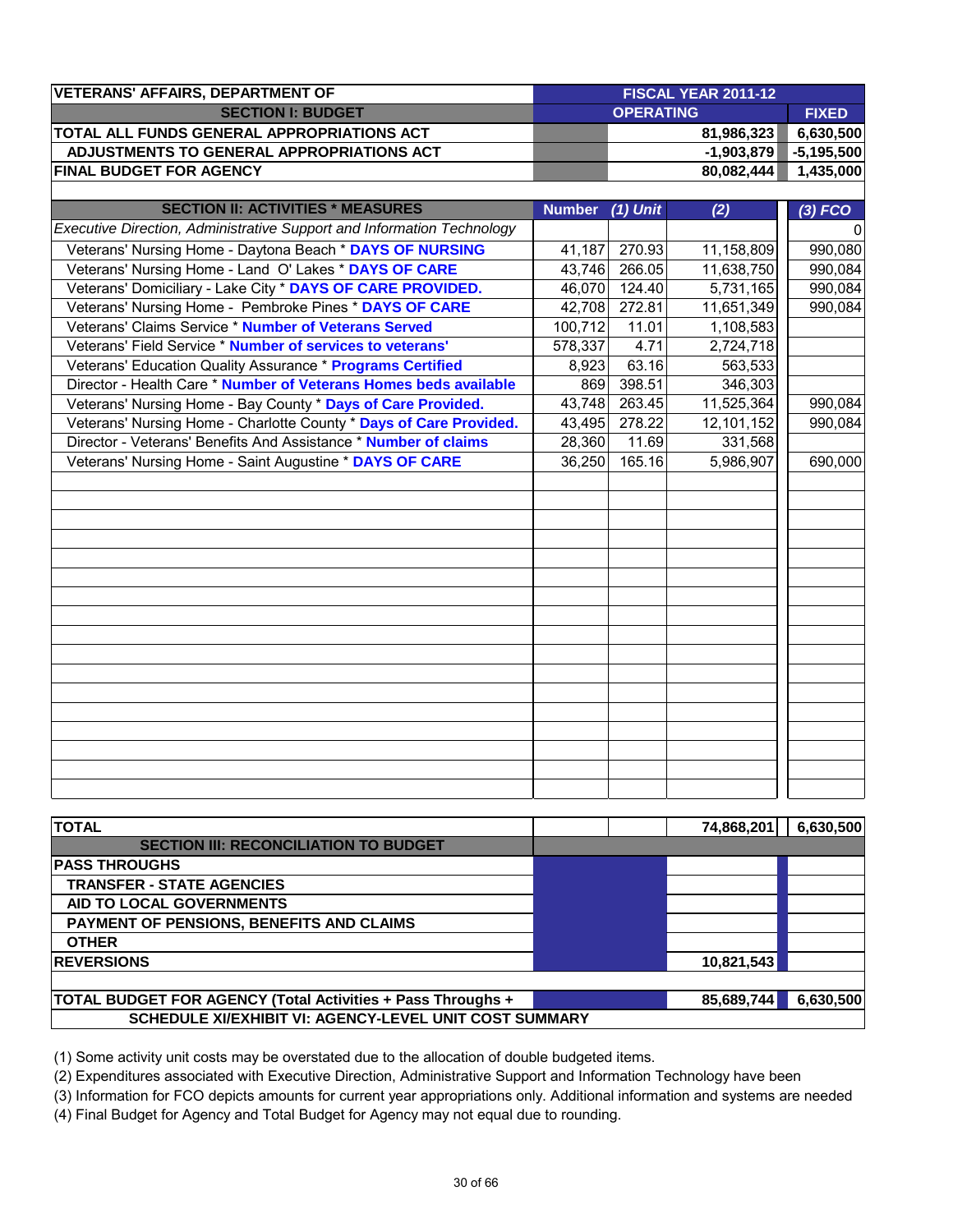NUCSSP03 LAS/PBS SYSTEM SP 09/04/2012 13:35 BUDGET PERIOD: 2003-2014 SCHED XI: AGENCY-LEVEL UNIT COST SUMMARY STATE OF FLORIDA AUDIT REPORT VETERANS' AFFAIRS, DEPT OF --------------------------------------------------------------------------------------------------------- ACTIVITY ISSUE CODES SELECTED: TRANSFER-STATE AGENCIES ACTIVITY ISSUE CODES SELECTED:  $1 - 8:$  AID TO LOCAL GOVERNMENTS ACTIVITY ISSUE CODES SELECTED: 1-8: --------------------------------------------------------------------------------------------------------- THE FOLLOWING STATEWIDE ACTIVITIES (ACT0010 THROUGH ACT0490) HAVE AN OUTPUT STANDARD (RECORD TYPE 5) AND SHOULD NOT: \*\*\* NO ACTIVITIES FOUND \*\*\* --------------------------------------------------------------------------------------------------------- THE FCO ACTIVITY (ACT0210) CONTAINS EXPENDITURES IN AN OPERATING CATEGORY AND SHOULD NOT: (NOTE: THIS ACTIVITY IS ROLLED INTO EXECUTIVE DIRECTION, ADMINISTRATIVE SUPPORT AND INFORMATION TECHNOLOGY) \*\*\* NO OPERATING CATEGORIES FOUND \*\*\* --------------------------------------------------------------------------------------------------------- THE FOLLOWING ACTIVITIES DO NOT HAVE AN OUTPUT STANDARD (RECORD TYPE 5) AND ARE REPORTED AS 'OTHER' IN SECTION III: (NOTE: 'OTHER' ACTIVITIES ARE NOT 'TRANSFER-STATE AGENCY' ACTIVITIES OR 'AID TO LOCAL GOVERNMENTS' ACTIVITIES. ALL ACTIVITIES WITH AN OUTPUT STANDARD (RECORD TYPE 5) SHOULD BE REPORTED IN SECTION II.) \*\*\* NO ACTIVITIES FOUND \*\*\* --------------------------------------------------------------------------------------------------------- TOTALS FROM SECTION I AND SECTIONS II + III: DEPARTMENT: 50 EXPENDITURES FCO FINAL BUDGET FOR AGENCY (SECTION I): 80,082,444 1,435,000 TOTAL BUDGET FOR AGENCY (SECTION III): 85,689,744 6,630,500 --------------- --------------- DIFFERENCE: 5,607,300- 5,195,500- (MAY NOT EQUAL DUE TO ROUNDING) =============== ===============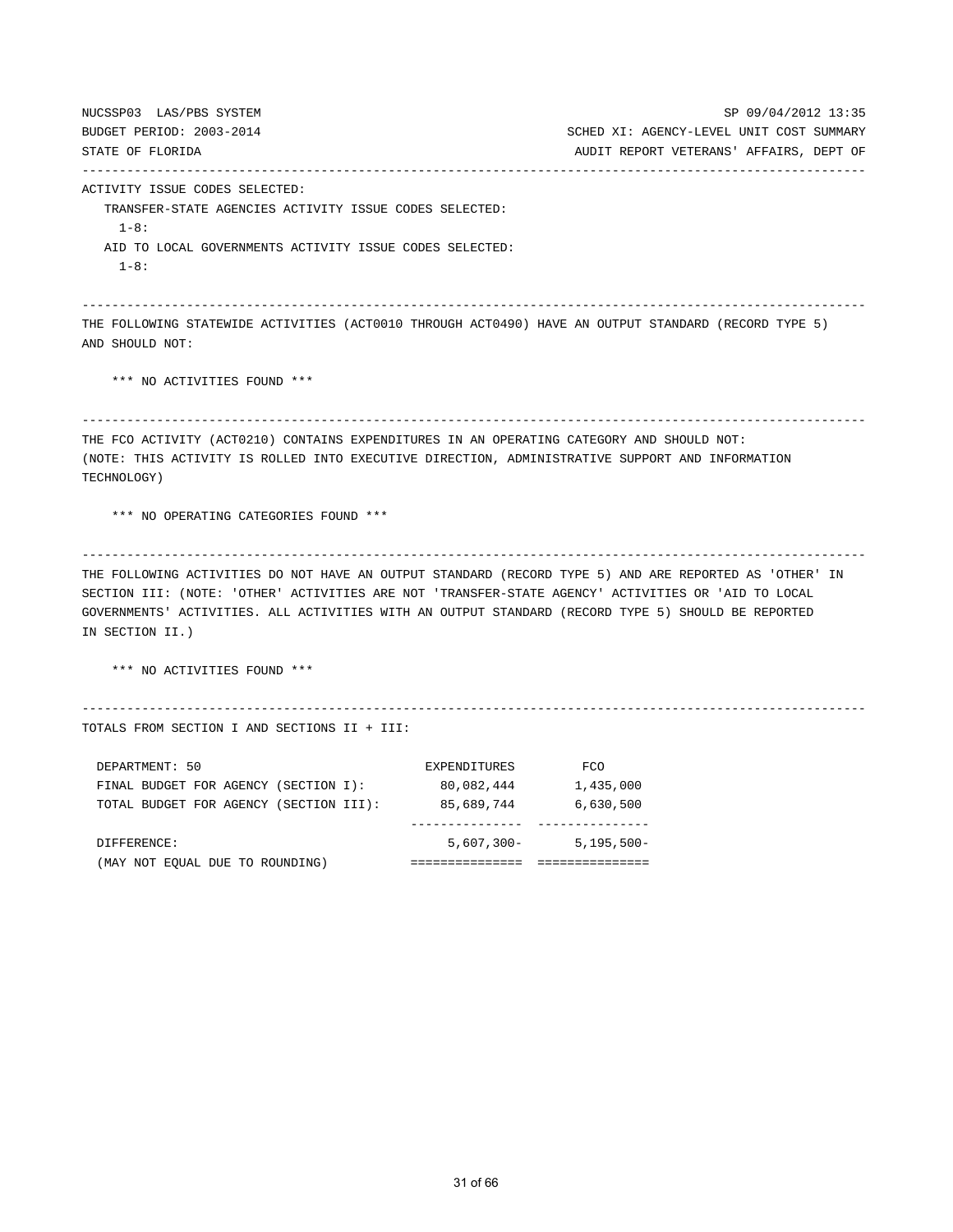### **SCHEDULE XII: OUTSOURCING OR PRIVATIZATION OF A SERVICE OR ACTIVITY**

| <b>Schedule XII Cover Sheet and Agency Project Approval</b>                                                                                                             |                                                                         |
|-------------------------------------------------------------------------------------------------------------------------------------------------------------------------|-------------------------------------------------------------------------|
| <b>Agency: Department of Veterans' Affairs</b>                                                                                                                          | <b>Schedule XII Submission Date: 10/12/12</b>                           |
| <b>Project Name: N/A</b>                                                                                                                                                | Is this project included in the Agency's LRPP?<br>Yes<br>N <sub>0</sub> |
| FY 2013-2014 LBR Issue Code: N/A                                                                                                                                        | FY 2013-2014 LBR Issue Title: N/A                                       |
| Agency Contact for Schedule XII (Name, Phone #, and E-mail address): Annemarie Whalen<br>727-518-3202 X5546, whalena@fdva.state.fl.us                                   |                                                                         |
|                                                                                                                                                                         | <b>AGENCY APPROVAL SIGNATURES</b>                                       |
| I am submitting the attached Schedule XII in support of our legislative budget request.<br>I have reviewed and agree with the information in the attached Schedule XII. |                                                                         |
| <b>Agency Head:</b>                                                                                                                                                     | Date: 10/12/12                                                          |
| mike Trende                                                                                                                                                             |                                                                         |
| <b>Printed Name: Mike Prendergast</b>                                                                                                                                   |                                                                         |
| <b>Agency Chief Information Officer:</b><br>(If applicable)                                                                                                             | Date:                                                                   |
| <b>Printed Name: N/A</b>                                                                                                                                                |                                                                         |
| <b>Budget Officer:</b>                                                                                                                                                  | Date: 10/12/12                                                          |
| <b>Printed Name: Leticia Nazario-Braddock</b>                                                                                                                           |                                                                         |
| <b>Planning Officer:</b>                                                                                                                                                | Date:                                                                   |
| <b>Printed Name: N/A</b>                                                                                                                                                |                                                                         |
| <b>Project Sponsor:</b>                                                                                                                                                 | Date:                                                                   |
| <b>Printed Name: N/A</b>                                                                                                                                                |                                                                         |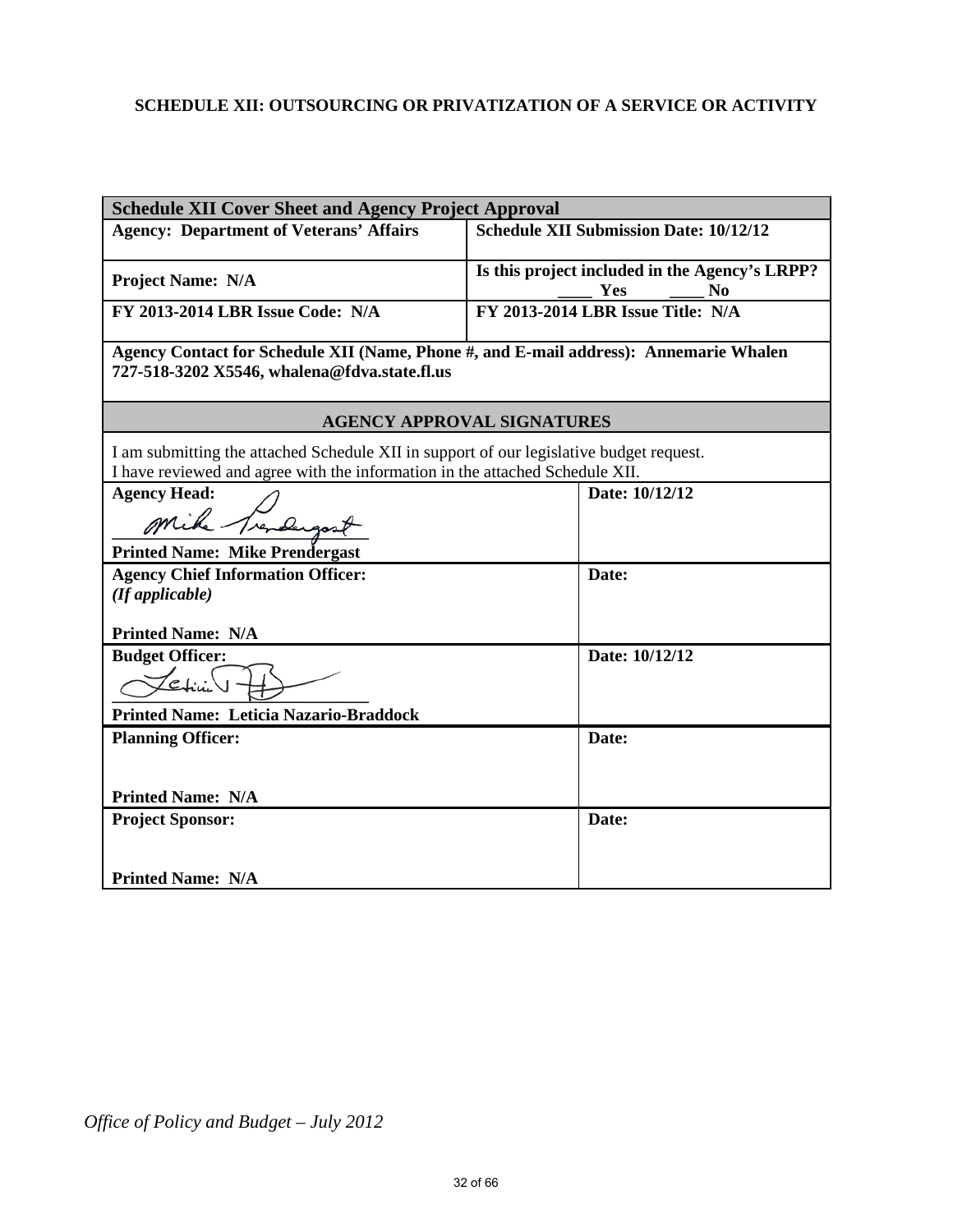### **SCHEDULE XII: OUTSOURCING OR PRIVATIZATION OF A SERVICE OR ACTIVITY**

| I. | <b>Background Information</b>                                                                                                                                                                                                                  |
|----|------------------------------------------------------------------------------------------------------------------------------------------------------------------------------------------------------------------------------------------------|
| 1. | Describe the service or activity proposed to be outsourced or privatized.                                                                                                                                                                      |
|    |                                                                                                                                                                                                                                                |
| 2. | How does the service or activity support the agency's core mission? What are the agency's desired<br>goals and objectives to be achieved through the proposed outsourcing or privatization and the rationale<br>for such goals and objectives? |
|    |                                                                                                                                                                                                                                                |
| 3. | Provide the legal citation authorizing the agency's performance of the service or activity.                                                                                                                                                    |
|    |                                                                                                                                                                                                                                                |
| 4. | Identify the service's or activity's major stakeholders, including customers, clients, and affected                                                                                                                                            |
|    | organizations or agencies.                                                                                                                                                                                                                     |
| 5. | Describe and analyze how the agency currently performs the service or activity and list the resources,<br>including information technology services and personnel resources, and processes used.                                               |
|    |                                                                                                                                                                                                                                                |
| 6. | Provide the existing or needed legal authorization, if any, for outsourcing or privatizing the service or<br>activity.                                                                                                                         |
|    |                                                                                                                                                                                                                                                |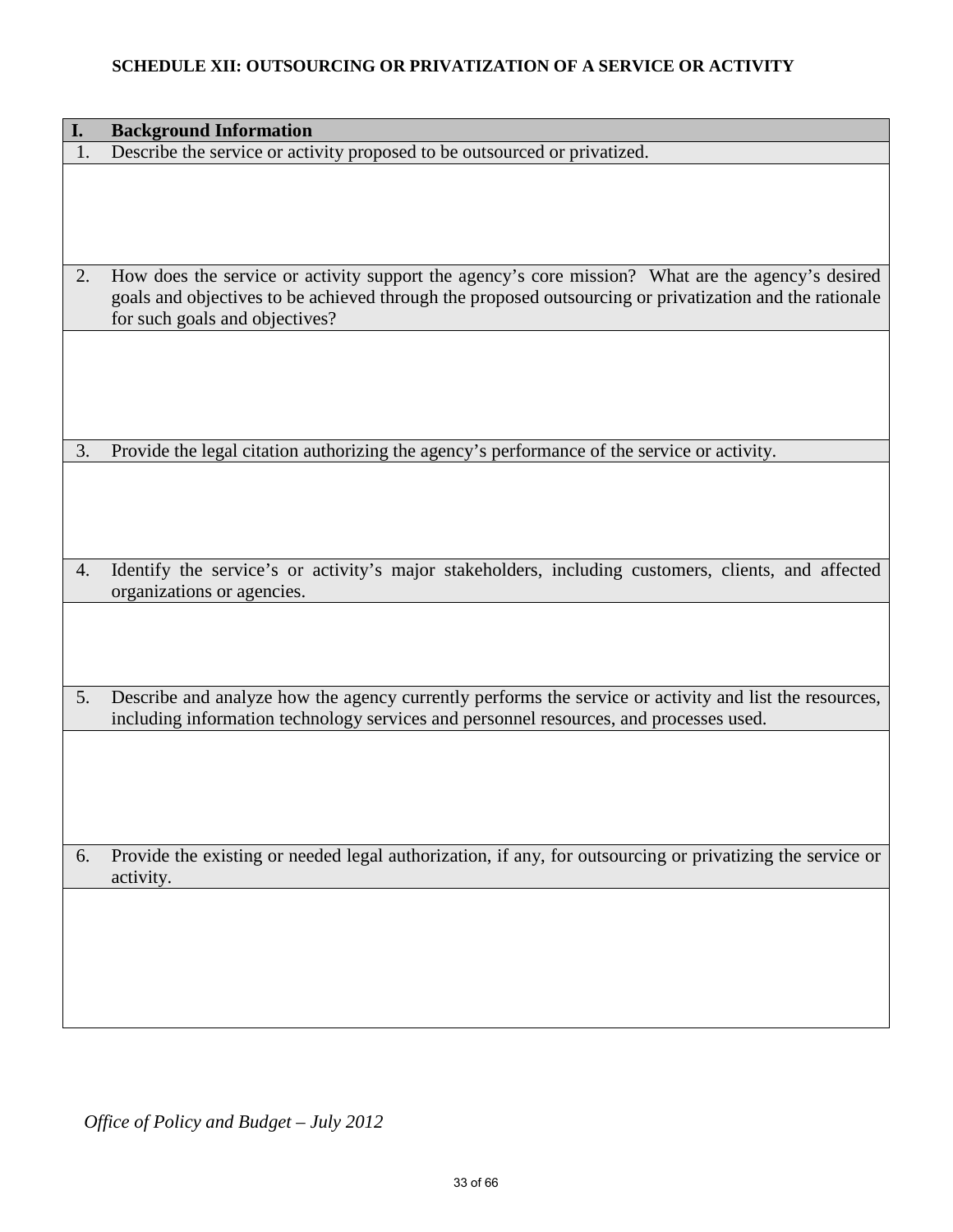7. Provide the reasons for changing the delivery or performance of the service or activity. What is the current cost of service and revenue source?

| II. | <b>Evaluation of Options</b>                                                                                                                                                                                                                                                                                                                                              |
|-----|---------------------------------------------------------------------------------------------------------------------------------------------------------------------------------------------------------------------------------------------------------------------------------------------------------------------------------------------------------------------------|
| 1.  | Provide a description of the available options for performing the service or activity and list for each<br>option the general resources and processes needed to perform the service or activity. If state<br>employees are currently performing the service or activity, provide at least one option involving<br>maintaining state provision of the service or activity. |
|     |                                                                                                                                                                                                                                                                                                                                                                           |
| 2.  | For each option, describe its current market for the service or activity under consideration for<br>outsourcing or privatizing. How many vendors are currently providing the specific service or activity<br>on a scale similar to the proposed option? How mature is this market?                                                                                        |
|     |                                                                                                                                                                                                                                                                                                                                                                           |
| 3.  | List the criteria used to evaluate the options. Include a cost-benefit analysis documenting the direct<br>and indirect specific baseline costs, savings, and qualitative and quantitative benefits involved in or<br>resulting from the implementation of the recommended option(s).                                                                                      |
|     |                                                                                                                                                                                                                                                                                                                                                                           |
| 4.  | Based upon the evaluation criteria, identify and analyze the advantages and disadvantages of each<br>option, including potential performance improvements and risks.                                                                                                                                                                                                      |
|     |                                                                                                                                                                                                                                                                                                                                                                           |
|     | For each option, describe the anticipated impact on the agency and the stakeholders, including impacts<br>on other state agencies and their operations.                                                                                                                                                                                                                   |
|     |                                                                                                                                                                                                                                                                                                                                                                           |
|     |                                                                                                                                                                                                                                                                                                                                                                           |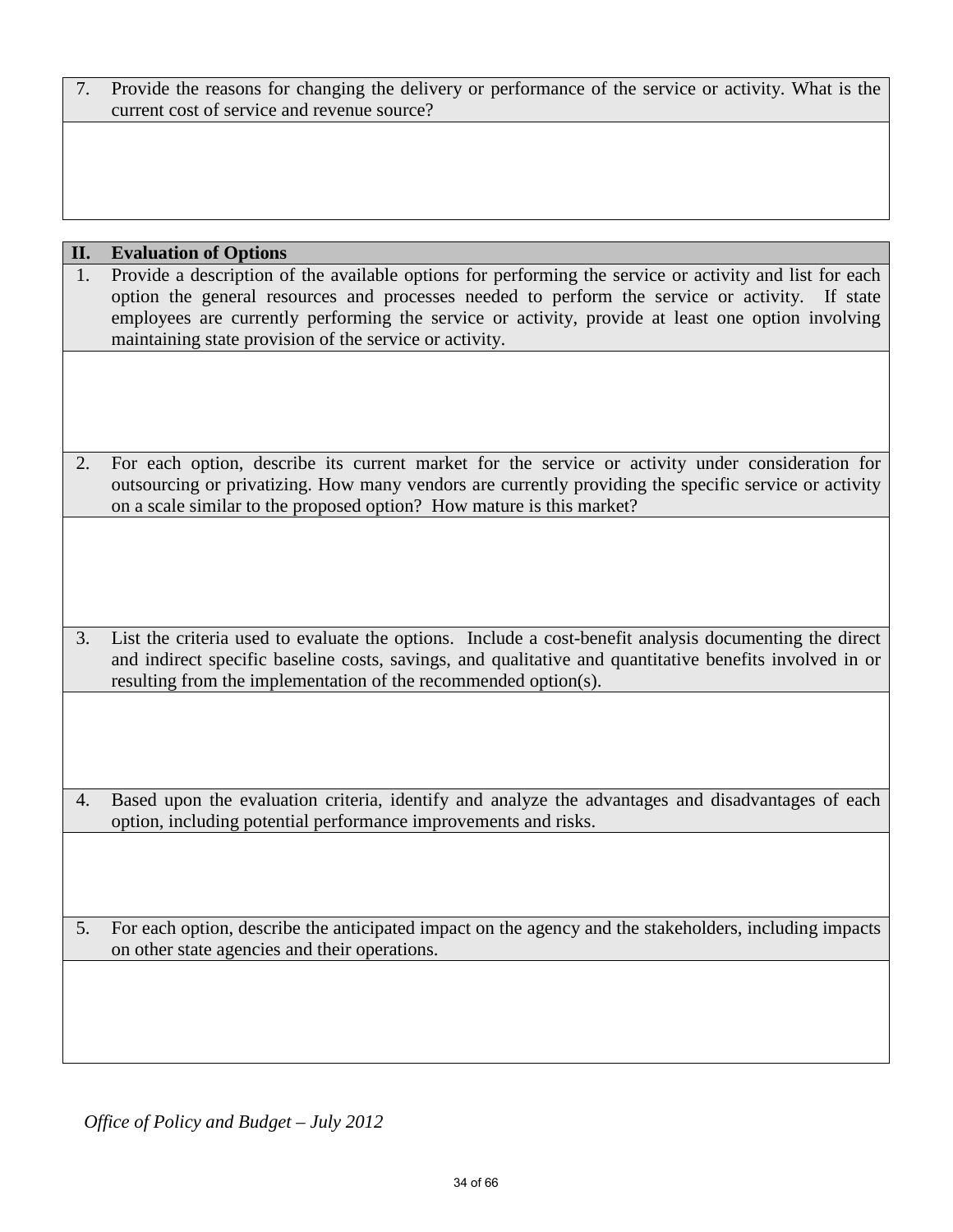6. Identify changes in cost and/or service delivery that will result from each option. Describe how the changes will be realized. Describe how benefits will be measured and provide the annual cost.

7. List the major risks for each option and how the risks could be mitigated.

8. Describe any relevant experience of other agencies, other states, or the private sector in implementing similar options.

|    | <b>III.</b> Information on Recommended Option                                                                                                                                                                                                                                                                                                                                                                                                                                                                                                                                                                                                                                                                                          |
|----|----------------------------------------------------------------------------------------------------------------------------------------------------------------------------------------------------------------------------------------------------------------------------------------------------------------------------------------------------------------------------------------------------------------------------------------------------------------------------------------------------------------------------------------------------------------------------------------------------------------------------------------------------------------------------------------------------------------------------------------|
| 1. | Identify the proposed competitive solicitation including the anticipated number of respondents.                                                                                                                                                                                                                                                                                                                                                                                                                                                                                                                                                                                                                                        |
|    |                                                                                                                                                                                                                                                                                                                                                                                                                                                                                                                                                                                                                                                                                                                                        |
| 2. | Provide the agency's projected timeline for outsourcing or privatization of the service or activity.<br>Include key events and milestones from the beginning of the procurement process through the<br>expiration of a contract and key events and milestones for transitioning the service or activity from the<br>state to the vendor. Provide a copy of the agency's transition plan for addressing changes in the<br>number of agency personnel, affected business processes, employee transition issues including<br>reemployment and retraining assistance plan for employees who are not retained by the agency or<br>employed by the contractor, and communication with stakeholders such as agency clients and the<br>public. |
|    |                                                                                                                                                                                                                                                                                                                                                                                                                                                                                                                                                                                                                                                                                                                                        |
| 3. | Identify all forms of compensation to the vendor(s) for performance of the service or activity,<br>including in-kind allowances and state resources to be transferred to the vendor(s). Provide a detailed<br>cost estimate of each.                                                                                                                                                                                                                                                                                                                                                                                                                                                                                                   |
|    |                                                                                                                                                                                                                                                                                                                                                                                                                                                                                                                                                                                                                                                                                                                                        |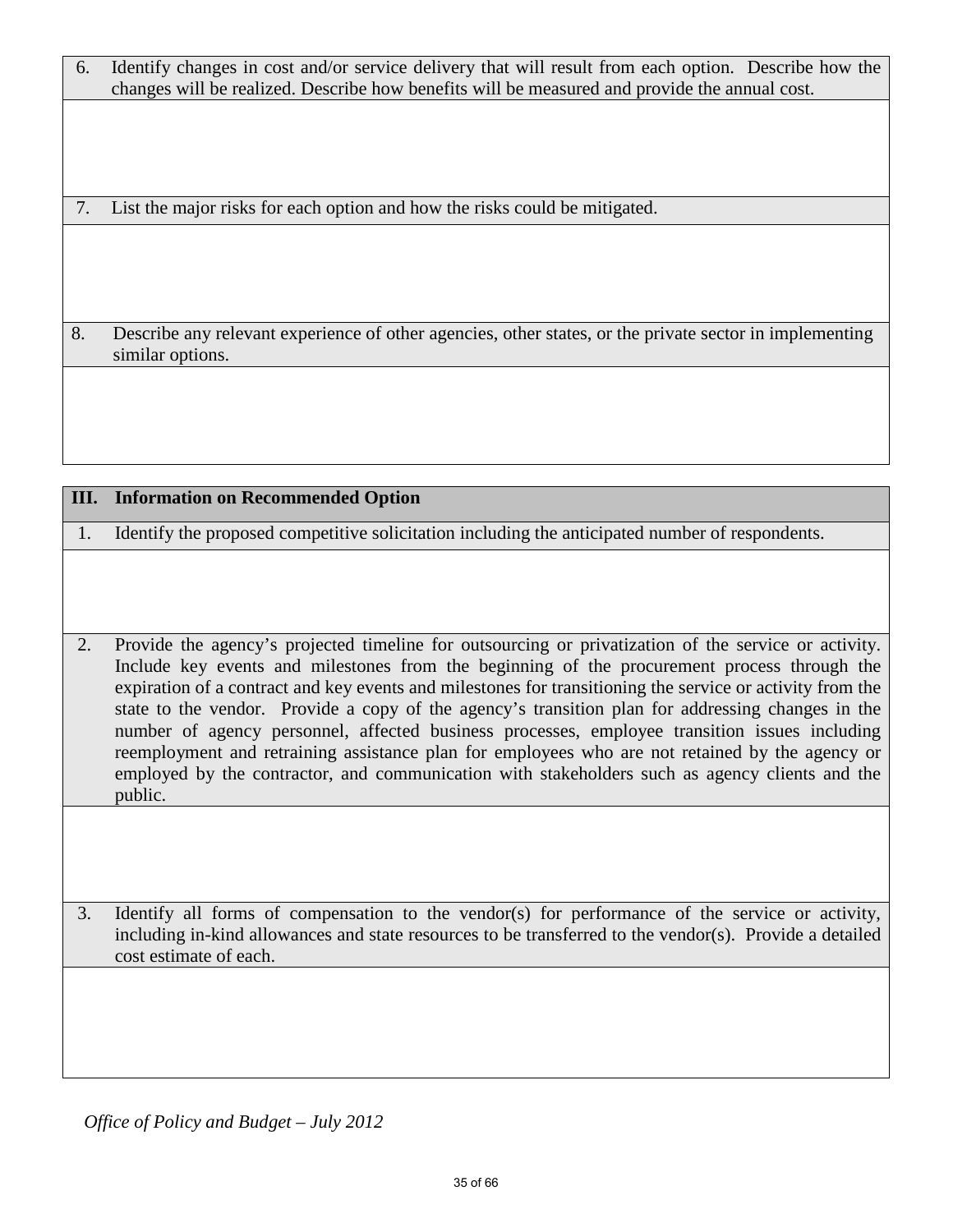4. Provide an analysis of the potential impact on federal, state, and local revenues, and expenditures. If federal dollars currently fund all or part of the service or activity, what has been the response of the federal funding agency(ies) to the proposed change in the service delivery method? If federal dollars currently fund all or part of the service or activity, does the change in the service delivery method meet federal requirements?

5. What responsibilities, if any, required for the performance of the service or activity will be retained and performed by the agency? What costs, including personnel costs, will the agency continue to incur after the change in the service delivery model? Provide these cost estimations. Provide the method for monitoring progress in achieving the specified performance standards within the contract.

6. Describe the agency's contract management process for the outsourced or privatized service or activity, including a description of the specific performance standards that must be met to ensure adequate performance and how the agency will address potential contractor nonperformance. Attach a copy of any competitive solicitation documents, requests for quote(s), service level agreements, or similar documents issued by the agency for this competitive solicitation if available.

7. Provide the agency's contingency plan(s) that describes the tasks involved in and costs required for its implementation and how the agency will resume the in-house provision of the service or activity in the event of contract termination/non-renewal.

8. Identify all other Legislative Budget Request issues that are related to this proposal.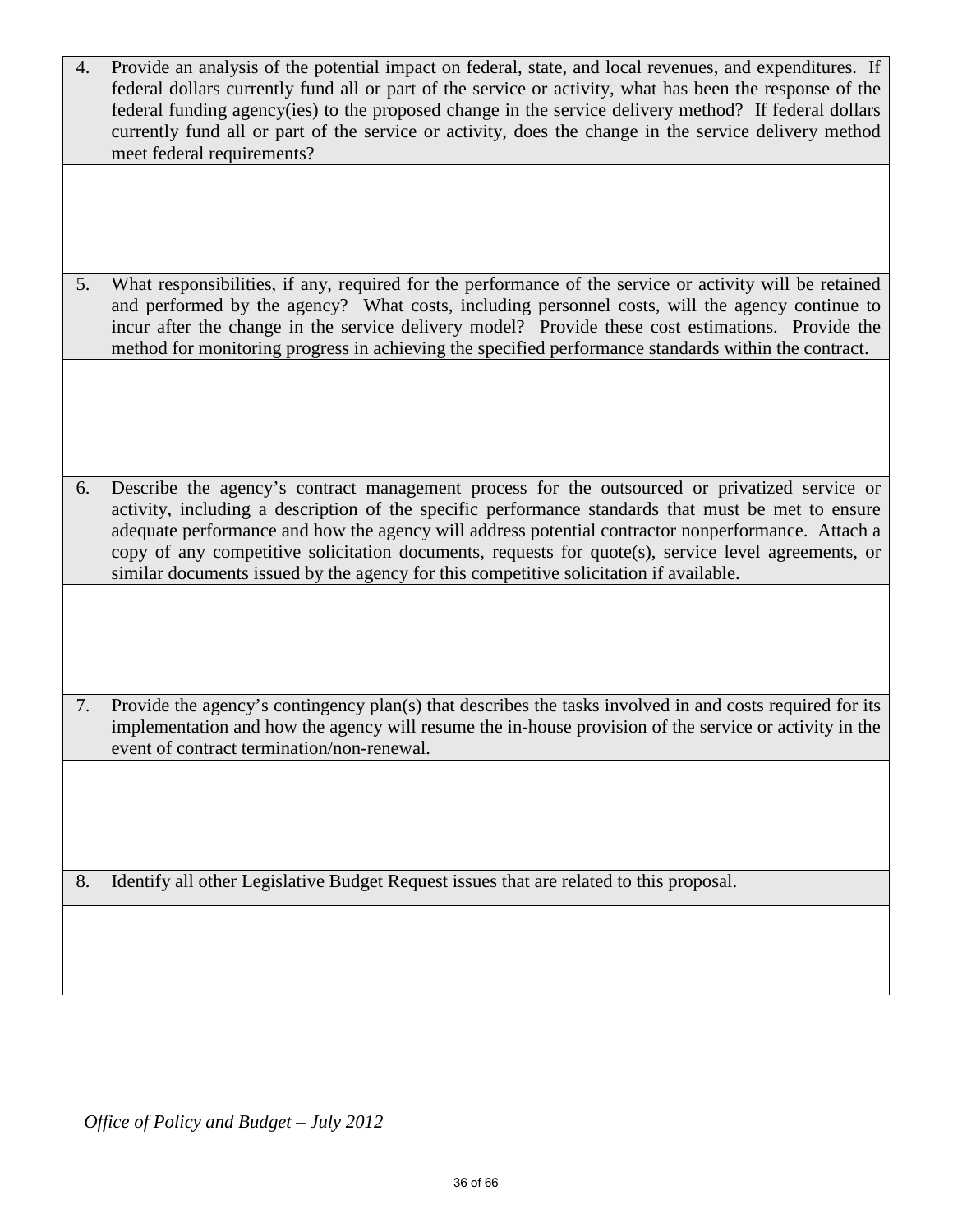- 9. Explain whether or not the agency can achieve similar results by a method other than outsourcing or privatization and at what cost. Please provide the estimated expenditures by fiscal year over the expected life of the project.
- 10. Identify the specific performance measures that are to be achieved or that will be impacted by changing the service's or activity's delivery method.

11. Provide a plan to verify vendor(s) compliance with public records laws.

12. If applicable, provide a plan to verify vender compliance with applicable federal and state law ensuring access by persons with disabilities.

13. If applicable, provide a description of potential differences among current agency policies or processes and a plan to standardize, consolidate, or revise current policies or processes.

14. If the cost of the outsourcing is anticipated to exceed \$10 million in any given fiscal year, provide a copy of the business case study (and cost benefit analysis if available) prepared by the agency for the activity or service to be outsourced or privatized pursuant to the requirements set forth in s. 287.0571, F.S.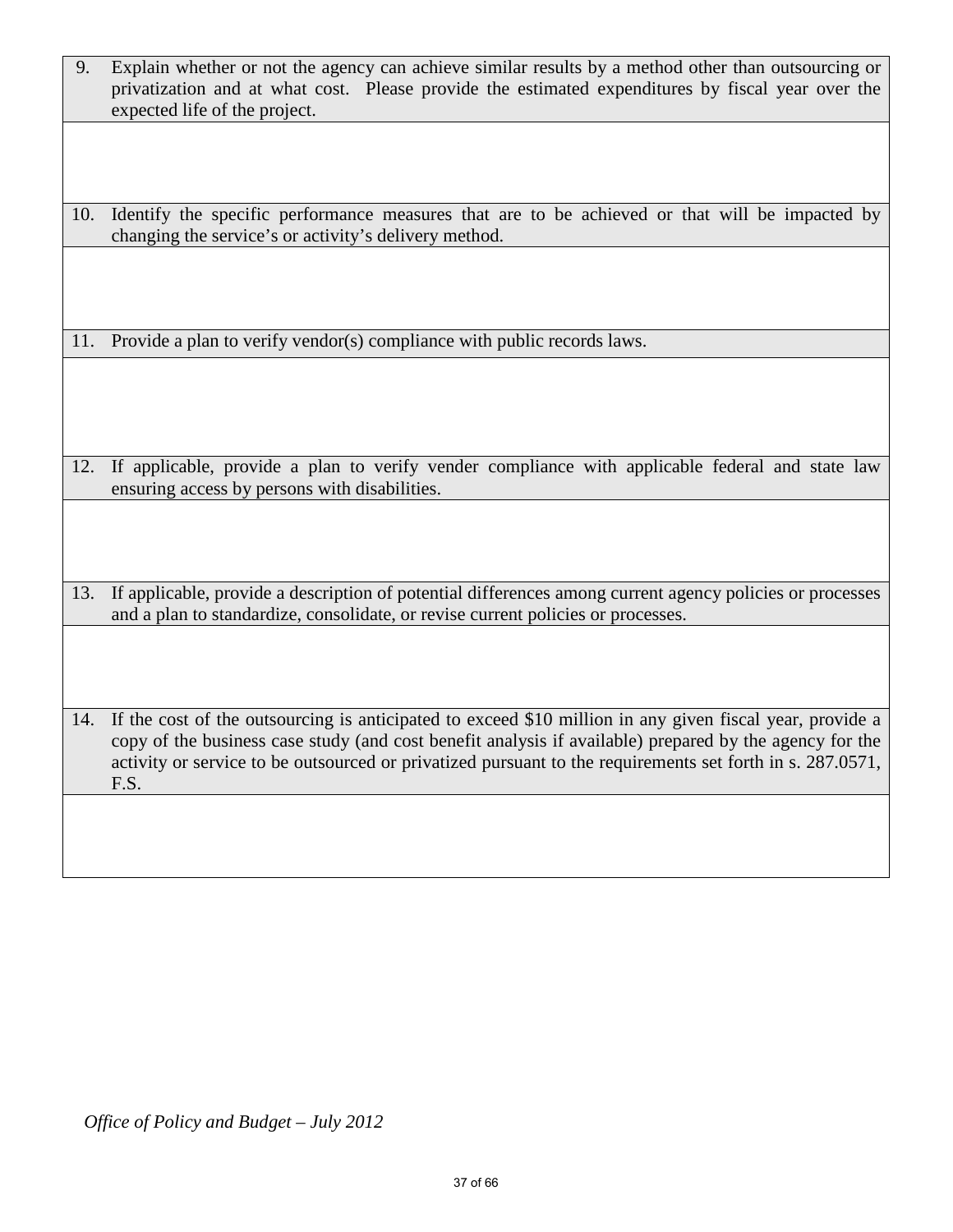## **Schedule XIV Variance from Long Range Financial Outlook**

**Agency: Department of Veterans' Affairs Contact: Leticia Nazario-Braddock, Director of Administration**

Article III, Section 19(a)3, Florida Constitution, requires each agency Legislative Budget Request to be based upon and reflect the long range financial outlook adopted by the Joint Legislative Budget Commission or to explain any variance from the outlook.

1) Does the long range financial outlook adopted by the Joint Legislative Budget Commission in September 2012 contain revenue or expenditure estimates related to your agency?



2) If yes, please list the estimates for revenues and budget drivers that reflect an estimate for your agency for Fiscal Year 2013-2014 and list the amount projected in the long range financial outlook and the amounts projected in your Schedule I or budget request.

|             |                                         |         | FY 2013-2014 Estimate/Request Amount |                                   |  |
|-------------|-----------------------------------------|---------|--------------------------------------|-----------------------------------|--|
|             |                                         |         | <b>Long Range</b>                    | <b>Legislative Budget Request</b> |  |
|             | <b>Issue (Revenue or Budget Driver)</b> | $R/B^*$ | <b>Financial Outlook</b>             |                                   |  |
| a           |                                         |         |                                      |                                   |  |
| b           |                                         |         |                                      |                                   |  |
| $\mathbf C$ |                                         |         |                                      |                                   |  |
| d           |                                         |         |                                      |                                   |  |
| e           |                                         |         |                                      |                                   |  |
|             |                                         |         |                                      |                                   |  |

3) If your agency's Legislative Budget Request does not conform to the long range financial outlook with respect to the revenue estimates (from your Schedule I) or budget drivers, please explain the variance(s) below.

<sup>\*</sup> R/B = Revenue or Budget Driver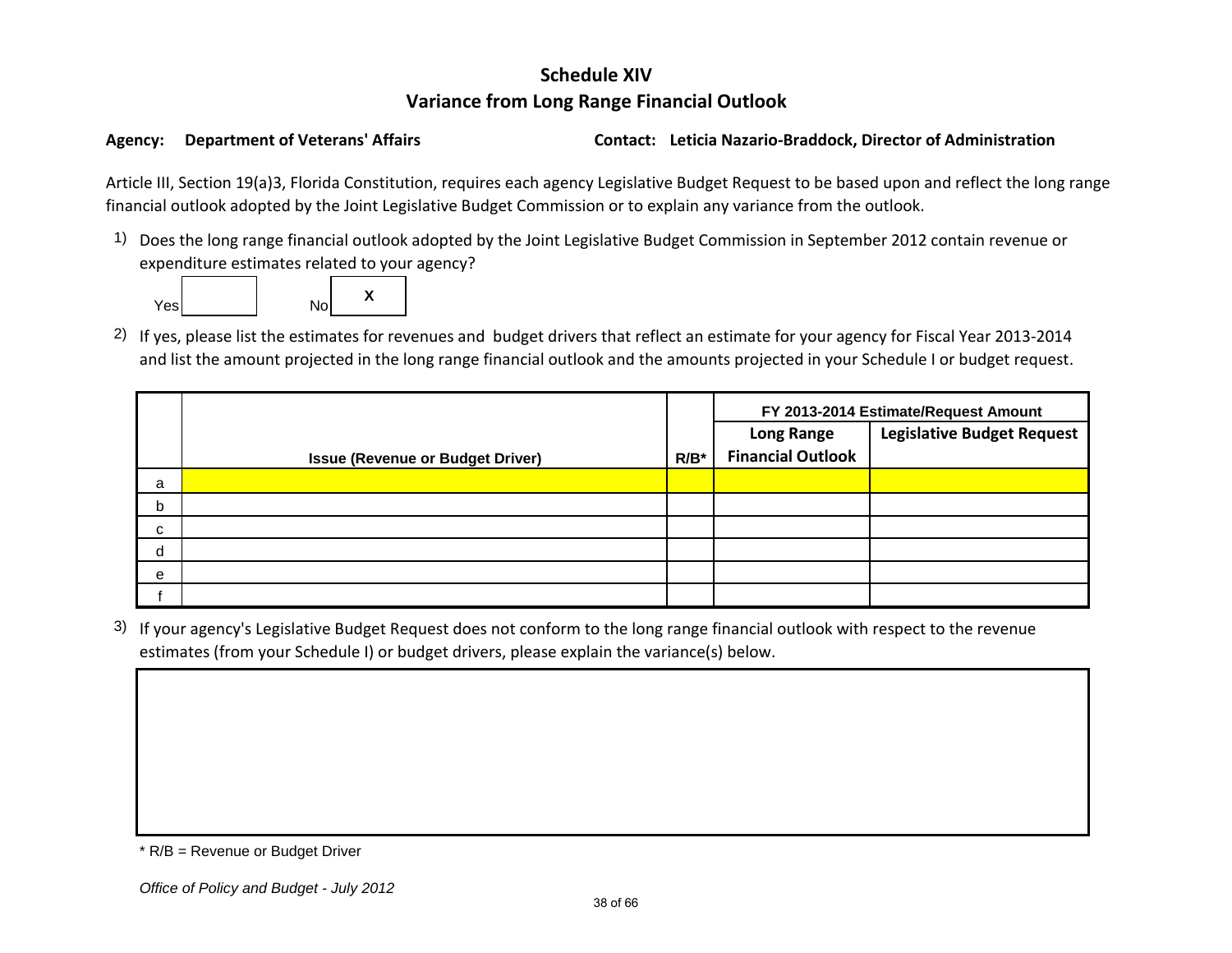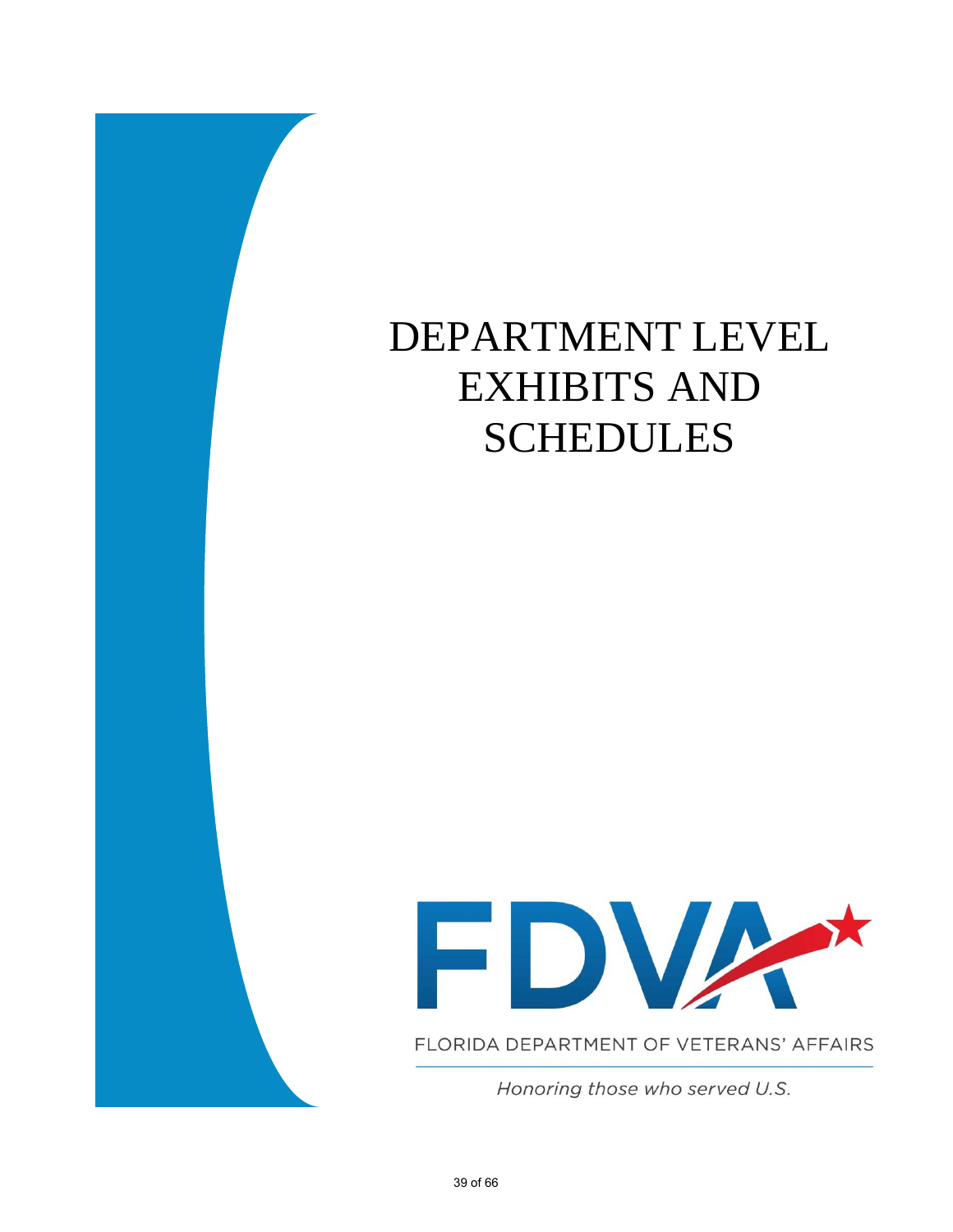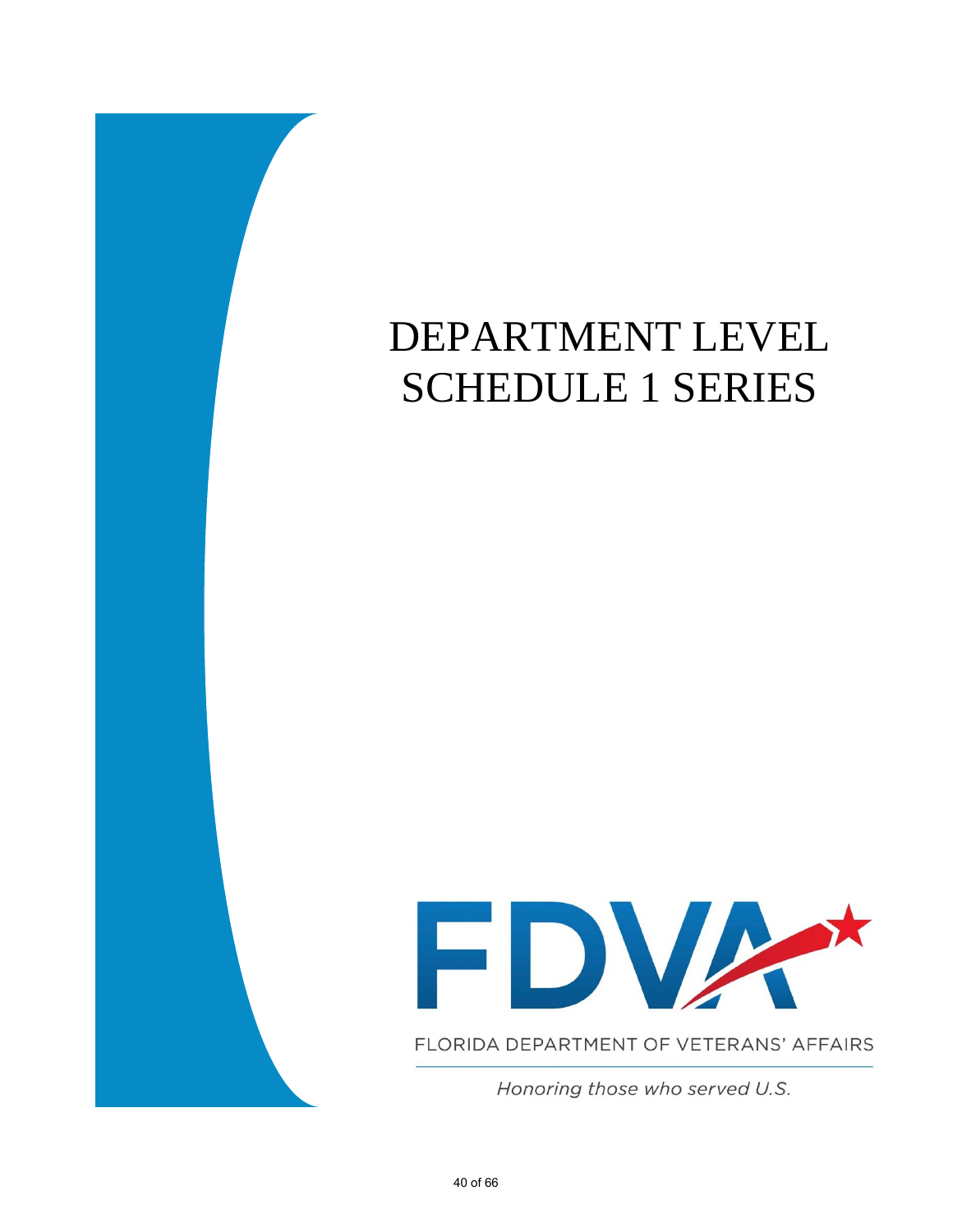|                                                                                                                                                                                                                                                                                                                                                                                                             |                            |                                                               | <b>SCHEDULE 1A: DETAIL OF FEES AND RELATED PROGRAM COSTS</b>                                                                                                               |                                  |
|-------------------------------------------------------------------------------------------------------------------------------------------------------------------------------------------------------------------------------------------------------------------------------------------------------------------------------------------------------------------------------------------------------------|----------------------------|---------------------------------------------------------------|----------------------------------------------------------------------------------------------------------------------------------------------------------------------------|----------------------------------|
| Department:<br>Program:<br>Fund:                                                                                                                                                                                                                                                                                                                                                                            | <b>50 Veterans Affairs</b> | 1303000000 Long Term Care<br>Federal Grants Trust Fund - 2261 |                                                                                                                                                                            | <b>Budget Period: 2013-2014</b>  |
| <b>Specific Authority:</b><br><b>Purpose of Fees Collected:</b>                                                                                                                                                                                                                                                                                                                                             |                            |                                                               | 96-418 s2(B) LOF, Florida Statutes 296, and 295.124<br>Cost Share Grant - Addition & Improvements of the Nursing Homes<br>State Approving Authority reimbursement contract |                                  |
| Type of Fee or Program: (Check ONE Box and answer questions as indicated.)<br>Regulatory services or oversight to businesses or professions. (Complete Sections I, II, and III and attach<br><b>Examination of Regulatory Fees Form - Part I and II.)</b><br>Non-regulatory fees authorized to cover full cost of conducting a specific program or service. (Complete<br>$X$ Sections I, II, and III only.) |                            |                                                               |                                                                                                                                                                            |                                  |
| <b>SECTION I - FEE COLLECTION</b>                                                                                                                                                                                                                                                                                                                                                                           |                            | <b>ACTUAL</b><br>FY 2011 - 2012                               | <b>ESTIMATED</b><br>FY 2012 - 2013                                                                                                                                         | <b>REQUEST</b><br>FY 2014 - 2015 |
| Receipts:<br><b>US Grants - SAA</b>                                                                                                                                                                                                                                                                                                                                                                         |                            | 373,568                                                       |                                                                                                                                                                            |                                  |
| <b>US Grant ARRA</b>                                                                                                                                                                                                                                                                                                                                                                                        |                            | 139,062                                                       |                                                                                                                                                                            |                                  |
| <b>US Grant</b>                                                                                                                                                                                                                                                                                                                                                                                             |                            | 66,166                                                        |                                                                                                                                                                            |                                  |
| Refunds                                                                                                                                                                                                                                                                                                                                                                                                     |                            | 3,779                                                         |                                                                                                                                                                            |                                  |
| <b>Anticipated Grant Revenue</b>                                                                                                                                                                                                                                                                                                                                                                            |                            | 1,808,519                                                     | 1,808,519                                                                                                                                                                  |                                  |
| <b>Total Fee Collection to Line (A) - Section III</b>                                                                                                                                                                                                                                                                                                                                                       |                            | 2,391,094                                                     | 1,808,519                                                                                                                                                                  |                                  |
| <b>SECTION II - FULL COSTS</b>                                                                                                                                                                                                                                                                                                                                                                              |                            |                                                               |                                                                                                                                                                            |                                  |
| Direct Costs:<br>Salaries and Benefits                                                                                                                                                                                                                                                                                                                                                                      |                            |                                                               |                                                                                                                                                                            |                                  |
| <b>Expenses</b>                                                                                                                                                                                                                                                                                                                                                                                             |                            | 416,175<br>135,245                                            |                                                                                                                                                                            |                                  |
|                                                                                                                                                                                                                                                                                                                                                                                                             |                            |                                                               |                                                                                                                                                                            |                                  |
| <b>Contracted Services</b>                                                                                                                                                                                                                                                                                                                                                                                  |                            | 705                                                           |                                                                                                                                                                            | $\overline{\phantom{a}}$         |
| <b>Risk Management</b><br>Transfer to DMS                                                                                                                                                                                                                                                                                                                                                                   |                            | 766<br>3,420                                                  |                                                                                                                                                                            | $\blacksquare$<br>$\blacksquare$ |
| <b>Fixed Capital Outlay</b>                                                                                                                                                                                                                                                                                                                                                                                 |                            | 227,299                                                       | 1,808,519                                                                                                                                                                  |                                  |
| Indirect Costs Charged to Trust Fund                                                                                                                                                                                                                                                                                                                                                                        |                            |                                                               |                                                                                                                                                                            |                                  |
| <b>Total Full Costs to Line (B) - Section III</b>                                                                                                                                                                                                                                                                                                                                                           |                            | 783,611                                                       | 1,808,519                                                                                                                                                                  |                                  |
| <b>Basis Used:</b>                                                                                                                                                                                                                                                                                                                                                                                          |                            |                                                               |                                                                                                                                                                            |                                  |
| <b>SECTION III - SUMMARY</b>                                                                                                                                                                                                                                                                                                                                                                                |                            |                                                               |                                                                                                                                                                            |                                  |
| <b>TOTAL SECTION I</b>                                                                                                                                                                                                                                                                                                                                                                                      | (A)                        | 2,391,094                                                     | 1,808,519                                                                                                                                                                  | $\blacksquare$                   |
| <b>TOTAL SECTION II</b>                                                                                                                                                                                                                                                                                                                                                                                     | (B)                        | 783,611                                                       | 1,808,519                                                                                                                                                                  |                                  |
| <b>TOTAL - Surplus/Deficit</b>                                                                                                                                                                                                                                                                                                                                                                              | (C)                        | 1,607,483                                                     |                                                                                                                                                                            |                                  |
| <b>EXPLANATION of LINE C:</b>                                                                                                                                                                                                                                                                                                                                                                               |                            |                                                               |                                                                                                                                                                            |                                  |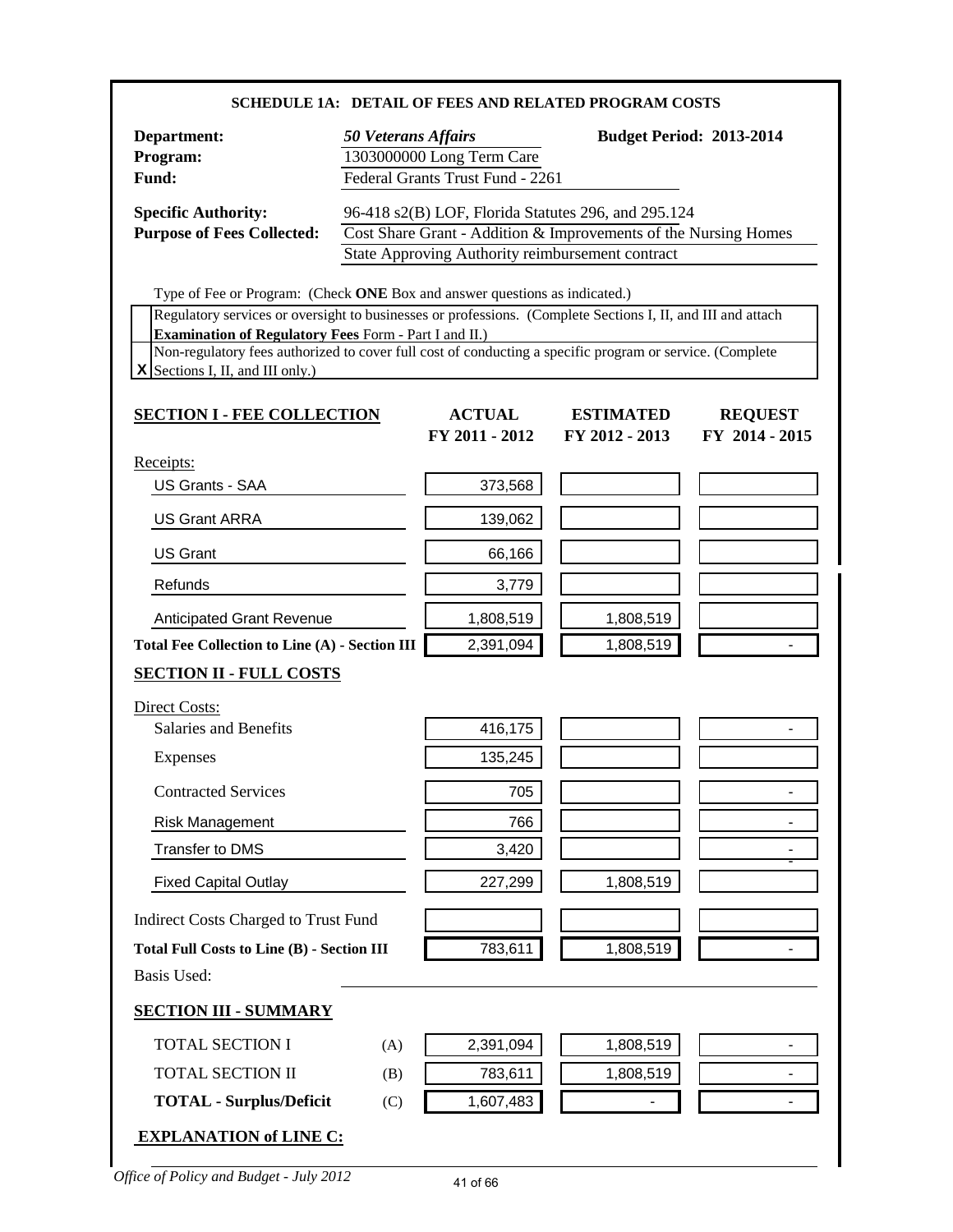#### **SCHEDULE 1A: DETAIL OF FEES AND RELATED PROGRAM COSTS**

| Department:<br>Program:<br>Fund:                                                                                                                                                                                                                                                                                                                                                                            | 50 Veterans' Affairs                                                                                                                                                      | 1303000000 Long Term Care<br>Grants & Donations Trust Fund - 2339 | <b>Budget Period: 2013-2014</b> |                |  |
|-------------------------------------------------------------------------------------------------------------------------------------------------------------------------------------------------------------------------------------------------------------------------------------------------------------------------------------------------------------------------------------------------------------|---------------------------------------------------------------------------------------------------------------------------------------------------------------------------|-------------------------------------------------------------------|---------------------------------|----------------|--|
| <b>Specific Authority:</b><br><b>Purpose of Fees Collected:</b>                                                                                                                                                                                                                                                                                                                                             | Florida Statutes 296.15, 296.38 and 320.089<br>To provide activities, recreational supplies and other items to be used for<br>the benefit of each home and its residents. |                                                                   |                                 |                |  |
| Type of Fee or Program: (Check ONE Box and answer questions as indicated.)<br>Regulatory services or oversight to businesses or professions. (Complete Sections I, II, and III and attach<br><b>Examination of Regulatory Fees Form - Part I and II.)</b><br>Non-regulatory fees authorized to cover full cost of conducting a specific program or service. (Complete<br>$X$ Sections I, II, and III only.) |                                                                                                                                                                           |                                                                   |                                 |                |  |
| <b>SECTION I - FEE COLLECTION</b>                                                                                                                                                                                                                                                                                                                                                                           |                                                                                                                                                                           | <b>ACTUAL</b>                                                     | <b>ESTIMATED</b>                | <b>REQUEST</b> |  |
|                                                                                                                                                                                                                                                                                                                                                                                                             |                                                                                                                                                                           | FY 2011 - 2012                                                    | FY 2012 - 2013                  | FY 2013 - 2014 |  |
| Receipts:<br>License Tag Fees                                                                                                                                                                                                                                                                                                                                                                               |                                                                                                                                                                           | 100,000                                                           | 100,000                         | 100,000        |  |
| Donations                                                                                                                                                                                                                                                                                                                                                                                                   |                                                                                                                                                                           | 21,836                                                            | 21,000                          | 21,000         |  |
|                                                                                                                                                                                                                                                                                                                                                                                                             |                                                                                                                                                                           |                                                                   |                                 |                |  |
|                                                                                                                                                                                                                                                                                                                                                                                                             |                                                                                                                                                                           |                                                                   |                                 |                |  |
| <b>Total Fee Collection to Line (A) - Section III</b>                                                                                                                                                                                                                                                                                                                                                       |                                                                                                                                                                           | 121,836                                                           | 121,000                         | 121,000        |  |
| <b>SECTION II - FULL COSTS</b>                                                                                                                                                                                                                                                                                                                                                                              |                                                                                                                                                                           |                                                                   |                                 |                |  |
| Direct Costs:                                                                                                                                                                                                                                                                                                                                                                                               |                                                                                                                                                                           |                                                                   |                                 |                |  |
| Salaries and Benefits                                                                                                                                                                                                                                                                                                                                                                                       |                                                                                                                                                                           |                                                                   |                                 |                |  |
| <b>Other Personal Services</b>                                                                                                                                                                                                                                                                                                                                                                              |                                                                                                                                                                           |                                                                   | $\overline{\phantom{0}}$        |                |  |
| <b>Expenses</b>                                                                                                                                                                                                                                                                                                                                                                                             |                                                                                                                                                                           | 10,432                                                            | 32,000                          | 40,200         |  |
| <b>Operating Capital Outlay</b>                                                                                                                                                                                                                                                                                                                                                                             |                                                                                                                                                                           | 57,300                                                            | 67,500                          | 33,700         |  |
| <b>Recreations Equipment &amp; Supplies</b>                                                                                                                                                                                                                                                                                                                                                                 |                                                                                                                                                                           | 61,807                                                            | 72,500                          | 72,500         |  |
| Non - Operating Expenses                                                                                                                                                                                                                                                                                                                                                                                    |                                                                                                                                                                           | 10,918                                                            | 10,860                          | 10,860         |  |
| <b>Indirect Costs Charged to Trust Fund</b>                                                                                                                                                                                                                                                                                                                                                                 |                                                                                                                                                                           |                                                                   |                                 |                |  |
| <b>Total Full Costs to Line (B) - Section III</b>                                                                                                                                                                                                                                                                                                                                                           |                                                                                                                                                                           | 140,457                                                           | 182,860                         | 157,260        |  |
| <b>Basis Used:</b>                                                                                                                                                                                                                                                                                                                                                                                          |                                                                                                                                                                           |                                                                   |                                 |                |  |
| <b>SECTION III - SUMMARY</b>                                                                                                                                                                                                                                                                                                                                                                                |                                                                                                                                                                           |                                                                   |                                 |                |  |
| <b>TOTAL SECTION I</b>                                                                                                                                                                                                                                                                                                                                                                                      | (A)                                                                                                                                                                       | 121,836                                                           | 121,000                         | 121,000        |  |
| TOTAL SECTION II                                                                                                                                                                                                                                                                                                                                                                                            | (B)                                                                                                                                                                       | 140,457                                                           | 182,860                         | 157,260        |  |
| <b>TOTAL - Surplus/Deficit</b>                                                                                                                                                                                                                                                                                                                                                                              | (C)                                                                                                                                                                       | (18, 621)                                                         | (61, 860)                       | (36, 260)      |  |
| <b>EXPLANATION of LINE C:</b><br>Any deficts will be paid from unreserved fund balance.                                                                                                                                                                                                                                                                                                                     |                                                                                                                                                                           |                                                                   |                                 |                |  |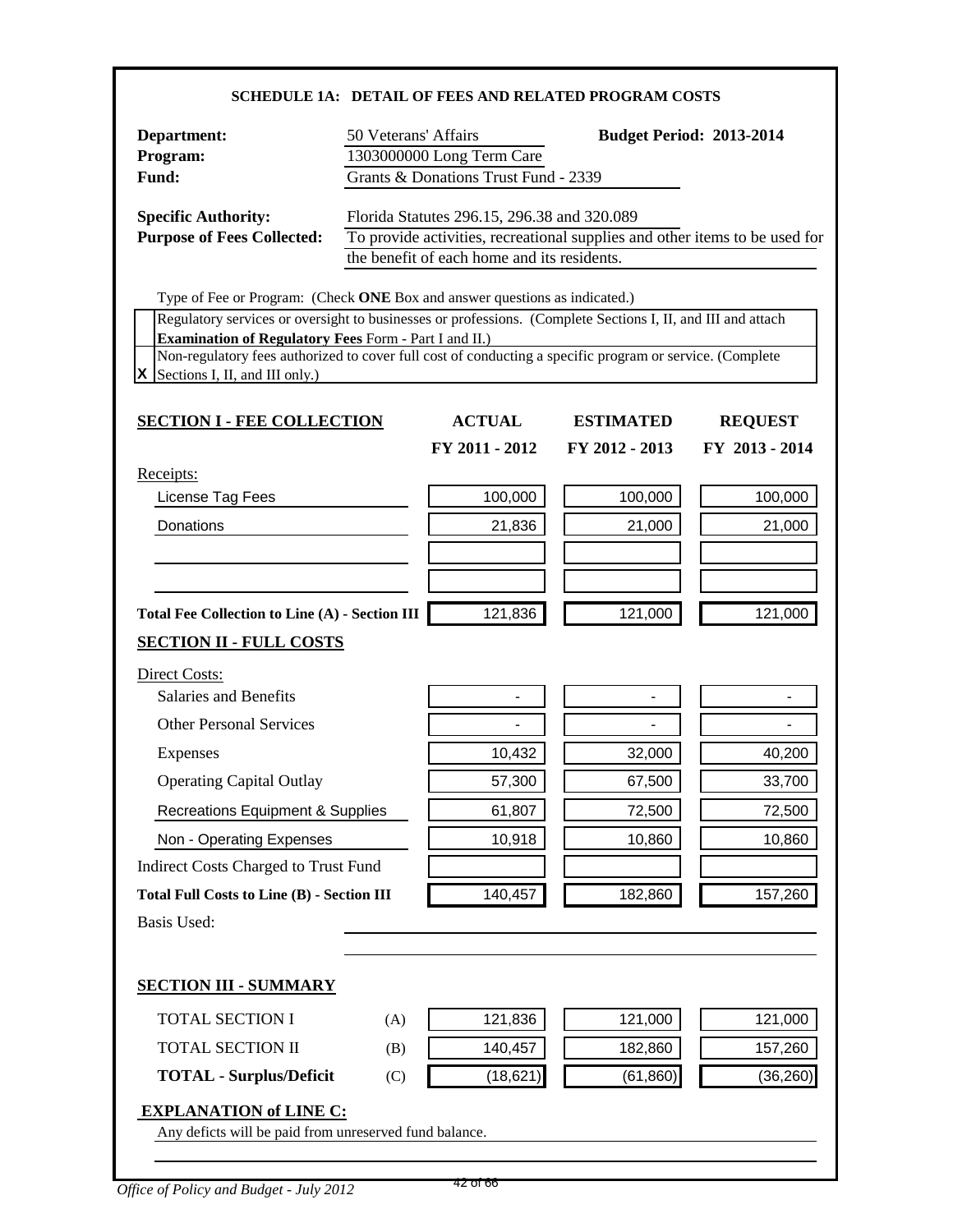| Department:<br>Program:<br>Fund:                                           | <b>50 Veterans Affairs</b> | 1303000000 Long Term Care<br>Operations and Maintenance Trust Fund-2516 |                                                              | <b>Budget Period: 2013-2014</b> |
|----------------------------------------------------------------------------|----------------------------|-------------------------------------------------------------------------|--------------------------------------------------------------|---------------------------------|
| <b>Specific Authority:</b><br><b>Purpose of Fees Collected:</b>            |                            | Florida Statues 286.11 and 296.38                                       | Operations and Maintenance for State Veterans' Nursing Homes |                                 |
| Type of Fee or Program: (Check ONE Box and answer questions as indicated.) |                            |                                                                         |                                                              |                                 |
| Regulatory services or<br>oversight to businesses or                       |                            |                                                                         |                                                              |                                 |
| Non-regulatory fees<br>authorized to cover full cost of                    |                            |                                                                         |                                                              |                                 |
| <b>SECTION I - FEE COLLECTION</b>                                          |                            | <b>ACTUAL</b>                                                           | <b>ESTIMATED</b>                                             | <b>REQUEST</b>                  |
| Receipts:                                                                  |                            | FY 2011 - 2012                                                          | FY 2012 - 2013                                               | FY 2013 - 2014                  |
| US Grants - Federal Reimbursement Per                                      |                            | 19,984,516                                                              | 32,891,039                                                   | 37,332,550                      |
| Reimbursement - Client Custodial Care                                      |                            | 33,074,882                                                              | 16,464,120                                                   | 16,867,848                      |
| Reimbursement Mediciad/Medicare                                            |                            | 18,095,636                                                              | 24,278,032                                                   | 25,099,601                      |
| Sales of Goods to Employees                                                |                            | 39,856                                                                  | 40,653                                                       | 41,060                          |
| <b>Collection of Fed/State Taxes</b>                                       |                            | 2,647                                                                   | 2,700                                                        | 2,727                           |
| Refunds                                                                    |                            | 16,201                                                                  |                                                              |                                 |
| Miscellaneous                                                              |                            | 1,670                                                                   |                                                              |                                 |
| USDVA-SAA                                                                  |                            |                                                                         | 862,599                                                      | 904,865                         |
| Total Fee Collection to Line (A) - Section III                             |                            | 71,215,408                                                              | 74,539,143                                                   | 80,248,651                      |
|                                                                            |                            |                                                                         |                                                              |                                 |
|                                                                            |                            |                                                                         |                                                              |                                 |
|                                                                            |                            |                                                                         |                                                              |                                 |
|                                                                            |                            |                                                                         |                                                              |                                 |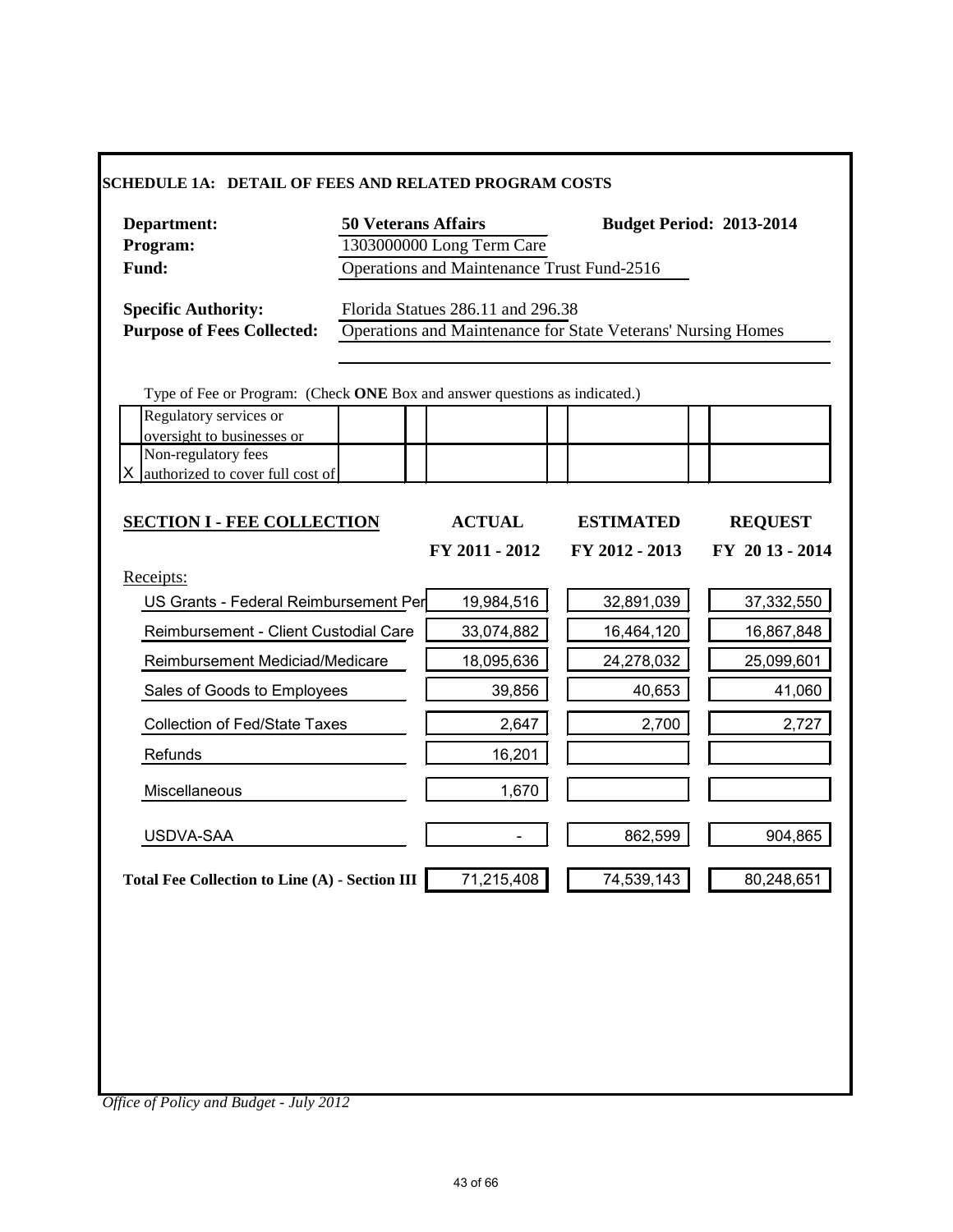| 1303000000 Long Term Care<br>Fund:<br>Operations and Maintenance Trust Fund-2516<br><b>Specific Authority:</b><br>Florida Statues 286.11 and 296.38<br><b>Purpose of Fees Collected:</b><br>Operations and Maintenance for State Veterans' Nursing Homes<br>Type of Fee or Program: (Check ONE Box and answer questions as indicated.)<br>Regulatory services or<br>oversight to businesses or<br>Non-regulatory fees<br>authorized to cover full cost of<br><b>SECTION II - FULL COSTS</b><br><b>ACTUAL</b><br><b>ESTIMATED</b><br><b>REQUEST</b><br>FY 2011 - 2012<br>FY 2012 - 2013<br>FY 2013 - 2014<br><b>Direct Costs:</b><br><b>Salaries and Benefits</b><br>36,421,802<br>43,729,420<br><b>Other Personal Services</b><br>2,755,531<br>2,996,987<br>12,306,989<br>12,275,719<br>Expenses<br><b>Operating Capital Outlay</b><br>306,837<br>333,094<br>2,738,878<br>3,226,561<br><b>Food Services</b><br>10,045,454<br>10,686,964<br><b>Contracted Services</b><br>1,741,623<br>1,742,389<br>Risk Management Insurance<br>TR/DMS/HR SVCS/STW Contract<br>363,978<br>367,754<br>Acquisition of Motor Vehicles<br>Non-Operating Expenditures<br>754,267<br>779,000<br>1,690,500<br>550,000<br><b>Fixed Capital Outlay</b><br>Indirect Costs Charged to Trust Fund<br>69,767,370<br>76,046,378<br><b>Total Full Costs to Line (B) - Section III</b><br><b>Basis Used:</b><br><b>SECTION III - SUMMARY</b><br>71,215,408<br>74,539,143<br><b>TOTAL SECTION I</b><br>(A) |            | <b>Budget Period: 2013-2014</b> |  | <b>50 Veterans Affairs</b> | Department:<br>Program: |
|---------------------------------------------------------------------------------------------------------------------------------------------------------------------------------------------------------------------------------------------------------------------------------------------------------------------------------------------------------------------------------------------------------------------------------------------------------------------------------------------------------------------------------------------------------------------------------------------------------------------------------------------------------------------------------------------------------------------------------------------------------------------------------------------------------------------------------------------------------------------------------------------------------------------------------------------------------------------------------------------------------------------------------------------------------------------------------------------------------------------------------------------------------------------------------------------------------------------------------------------------------------------------------------------------------------------------------------------------------------------------------------------------------------------------------------------------------------------------|------------|---------------------------------|--|----------------------------|-------------------------|
|                                                                                                                                                                                                                                                                                                                                                                                                                                                                                                                                                                                                                                                                                                                                                                                                                                                                                                                                                                                                                                                                                                                                                                                                                                                                                                                                                                                                                                                                           |            |                                 |  |                            |                         |
|                                                                                                                                                                                                                                                                                                                                                                                                                                                                                                                                                                                                                                                                                                                                                                                                                                                                                                                                                                                                                                                                                                                                                                                                                                                                                                                                                                                                                                                                           |            |                                 |  |                            |                         |
|                                                                                                                                                                                                                                                                                                                                                                                                                                                                                                                                                                                                                                                                                                                                                                                                                                                                                                                                                                                                                                                                                                                                                                                                                                                                                                                                                                                                                                                                           |            |                                 |  |                            |                         |
|                                                                                                                                                                                                                                                                                                                                                                                                                                                                                                                                                                                                                                                                                                                                                                                                                                                                                                                                                                                                                                                                                                                                                                                                                                                                                                                                                                                                                                                                           |            |                                 |  |                            |                         |
|                                                                                                                                                                                                                                                                                                                                                                                                                                                                                                                                                                                                                                                                                                                                                                                                                                                                                                                                                                                                                                                                                                                                                                                                                                                                                                                                                                                                                                                                           |            |                                 |  |                            |                         |
|                                                                                                                                                                                                                                                                                                                                                                                                                                                                                                                                                                                                                                                                                                                                                                                                                                                                                                                                                                                                                                                                                                                                                                                                                                                                                                                                                                                                                                                                           |            |                                 |  |                            |                         |
|                                                                                                                                                                                                                                                                                                                                                                                                                                                                                                                                                                                                                                                                                                                                                                                                                                                                                                                                                                                                                                                                                                                                                                                                                                                                                                                                                                                                                                                                           |            |                                 |  |                            |                         |
|                                                                                                                                                                                                                                                                                                                                                                                                                                                                                                                                                                                                                                                                                                                                                                                                                                                                                                                                                                                                                                                                                                                                                                                                                                                                                                                                                                                                                                                                           |            |                                 |  |                            |                         |
|                                                                                                                                                                                                                                                                                                                                                                                                                                                                                                                                                                                                                                                                                                                                                                                                                                                                                                                                                                                                                                                                                                                                                                                                                                                                                                                                                                                                                                                                           | 44,027,239 |                                 |  |                            |                         |
|                                                                                                                                                                                                                                                                                                                                                                                                                                                                                                                                                                                                                                                                                                                                                                                                                                                                                                                                                                                                                                                                                                                                                                                                                                                                                                                                                                                                                                                                           | 2,996,987  |                                 |  |                            |                         |
|                                                                                                                                                                                                                                                                                                                                                                                                                                                                                                                                                                                                                                                                                                                                                                                                                                                                                                                                                                                                                                                                                                                                                                                                                                                                                                                                                                                                                                                                           | 16,283,338 |                                 |  |                            |                         |
|                                                                                                                                                                                                                                                                                                                                                                                                                                                                                                                                                                                                                                                                                                                                                                                                                                                                                                                                                                                                                                                                                                                                                                                                                                                                                                                                                                                                                                                                           | 372,821    |                                 |  |                            |                         |
|                                                                                                                                                                                                                                                                                                                                                                                                                                                                                                                                                                                                                                                                                                                                                                                                                                                                                                                                                                                                                                                                                                                                                                                                                                                                                                                                                                                                                                                                           | 3,226,561  |                                 |  |                            |                         |
|                                                                                                                                                                                                                                                                                                                                                                                                                                                                                                                                                                                                                                                                                                                                                                                                                                                                                                                                                                                                                                                                                                                                                                                                                                                                                                                                                                                                                                                                           | 9,768,854  |                                 |  |                            |                         |
|                                                                                                                                                                                                                                                                                                                                                                                                                                                                                                                                                                                                                                                                                                                                                                                                                                                                                                                                                                                                                                                                                                                                                                                                                                                                                                                                                                                                                                                                           | 2,309,125  |                                 |  |                            |                         |
|                                                                                                                                                                                                                                                                                                                                                                                                                                                                                                                                                                                                                                                                                                                                                                                                                                                                                                                                                                                                                                                                                                                                                                                                                                                                                                                                                                                                                                                                           | 373,137    |                                 |  |                            |                         |
|                                                                                                                                                                                                                                                                                                                                                                                                                                                                                                                                                                                                                                                                                                                                                                                                                                                                                                                                                                                                                                                                                                                                                                                                                                                                                                                                                                                                                                                                           | 409,050    |                                 |  |                            |                         |
|                                                                                                                                                                                                                                                                                                                                                                                                                                                                                                                                                                                                                                                                                                                                                                                                                                                                                                                                                                                                                                                                                                                                                                                                                                                                                                                                                                                                                                                                           | 809,796    |                                 |  |                            |                         |
|                                                                                                                                                                                                                                                                                                                                                                                                                                                                                                                                                                                                                                                                                                                                                                                                                                                                                                                                                                                                                                                                                                                                                                                                                                                                                                                                                                                                                                                                           | 550,000    |                                 |  |                            |                         |
|                                                                                                                                                                                                                                                                                                                                                                                                                                                                                                                                                                                                                                                                                                                                                                                                                                                                                                                                                                                                                                                                                                                                                                                                                                                                                                                                                                                                                                                                           |            |                                 |  |                            |                         |
|                                                                                                                                                                                                                                                                                                                                                                                                                                                                                                                                                                                                                                                                                                                                                                                                                                                                                                                                                                                                                                                                                                                                                                                                                                                                                                                                                                                                                                                                           | 81,126,908 |                                 |  |                            |                         |
|                                                                                                                                                                                                                                                                                                                                                                                                                                                                                                                                                                                                                                                                                                                                                                                                                                                                                                                                                                                                                                                                                                                                                                                                                                                                                                                                                                                                                                                                           |            |                                 |  |                            |                         |
|                                                                                                                                                                                                                                                                                                                                                                                                                                                                                                                                                                                                                                                                                                                                                                                                                                                                                                                                                                                                                                                                                                                                                                                                                                                                                                                                                                                                                                                                           |            |                                 |  |                            |                         |
|                                                                                                                                                                                                                                                                                                                                                                                                                                                                                                                                                                                                                                                                                                                                                                                                                                                                                                                                                                                                                                                                                                                                                                                                                                                                                                                                                                                                                                                                           | 80,248,651 |                                 |  |                            |                         |
| <b>TOTAL SECTION II</b><br>69,767,370<br>76,046,378<br>(B)                                                                                                                                                                                                                                                                                                                                                                                                                                                                                                                                                                                                                                                                                                                                                                                                                                                                                                                                                                                                                                                                                                                                                                                                                                                                                                                                                                                                                | 81,126,908 |                                 |  |                            |                         |
| <b>TOTAL - Surplus/Deficit</b><br>1,448,038<br>(1,507,235)<br>(C)                                                                                                                                                                                                                                                                                                                                                                                                                                                                                                                                                                                                                                                                                                                                                                                                                                                                                                                                                                                                                                                                                                                                                                                                                                                                                                                                                                                                         | (878, 257) |                                 |  |                            |                         |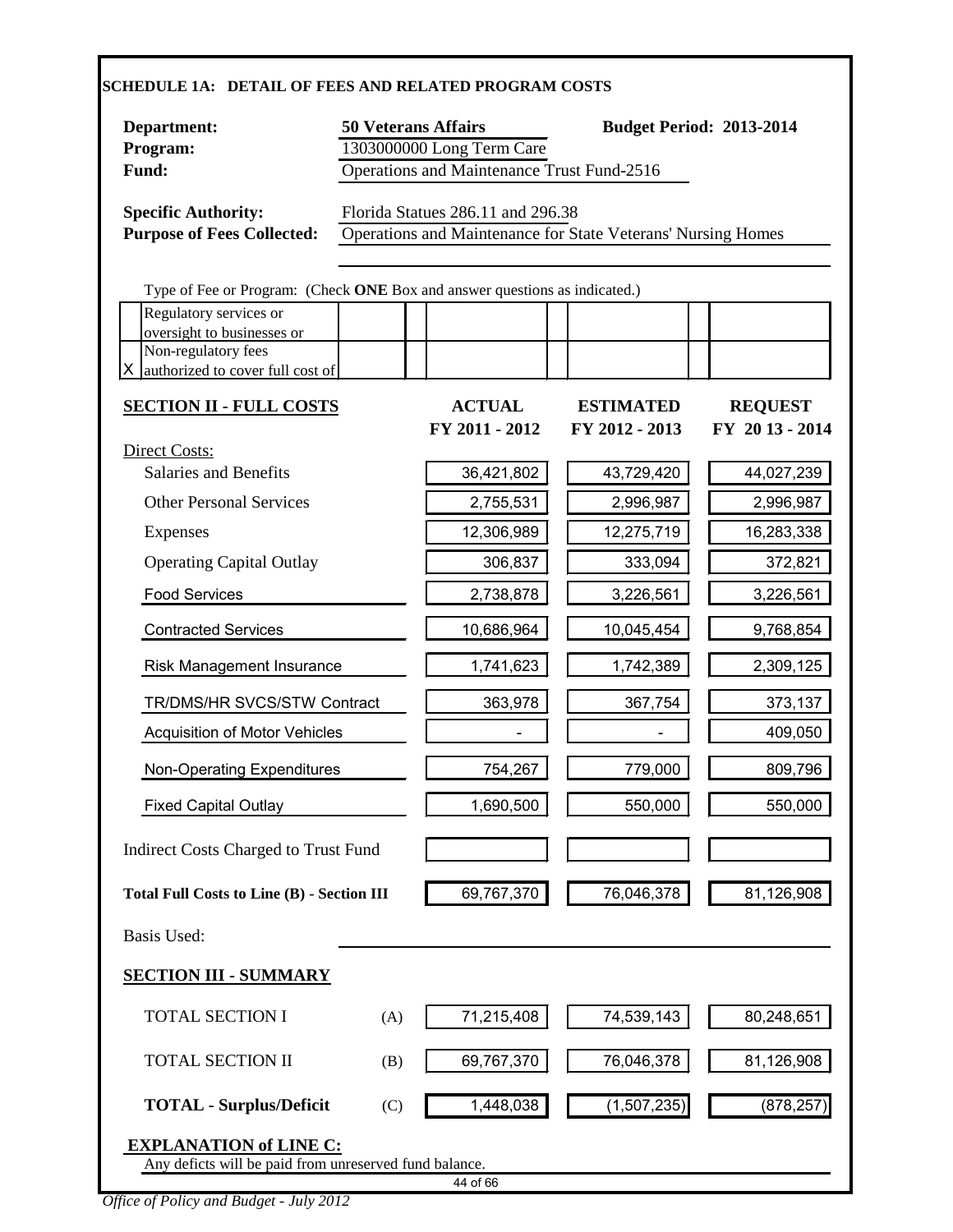|                                                                                                                                                                             |                      |                                                                         | <b>SCHEDULE 1A: DETAIL OF FEES AND RELATED PROGRAM COSTS</b>          |                                 |
|-----------------------------------------------------------------------------------------------------------------------------------------------------------------------------|----------------------|-------------------------------------------------------------------------|-----------------------------------------------------------------------|---------------------------------|
| Department:<br>Program:<br>Fund:                                                                                                                                            | 50 Veterans' Affairs | 1303000000 Long Term Care<br>State Homes for Veterans Trust Fund - 2692 |                                                                       | <b>Budget Period: 2013-2014</b> |
| <b>Specific Authority:</b><br><b>Purpose of Fees Collected:</b>                                                                                                             |                      | Florida Statutes Chapter 320.08058<br>Veterans' Nursing Homes.          | Construction, Maintenance, Capital Improvement and Operation of State |                                 |
| Type of Fee or Program: (Check ONE Box and answer questions as indicated.)                                                                                                  |                      |                                                                         |                                                                       |                                 |
| Regulatory services or oversight to businesses or professions. (Complete Sections I, II, and III and attach<br><b>Examination of Regulatory Fees Form - Part I and II.)</b> |                      |                                                                         |                                                                       |                                 |
| Non-regulatory fees authorized to cover full cost of conducting a specific program or service. (Complete                                                                    |                      |                                                                         |                                                                       |                                 |
| X<br>Sections I, II, and III only.)                                                                                                                                         |                      |                                                                         |                                                                       |                                 |
| <b>SECTION I - FEE COLLECTION</b>                                                                                                                                           |                      | <b>ACTUAL</b>                                                           | <b>ESTIMATED</b>                                                      | <b>REQUEST</b>                  |
|                                                                                                                                                                             |                      | FY 2011 - 2012                                                          | FY 2012 - 2013                                                        | FY 2013 - 2014                  |
| Receipts:                                                                                                                                                                   |                      |                                                                         |                                                                       |                                 |
| License Tag revenue subject to GR Servi                                                                                                                                     |                      | 1,974,788                                                               | 1,994,536                                                             | 2,014,481                       |
| Charge                                                                                                                                                                      |                      |                                                                         |                                                                       |                                 |
|                                                                                                                                                                             |                      |                                                                         |                                                                       |                                 |
|                                                                                                                                                                             |                      |                                                                         |                                                                       |                                 |
| Total Fee Collection to Line (A) - Section III                                                                                                                              |                      | 1,974,788                                                               | 1,994,536                                                             | 2,014,481                       |
| <b>SECTION II - FULL COSTS</b>                                                                                                                                              |                      |                                                                         |                                                                       |                                 |
| Direct Costs:                                                                                                                                                               |                      |                                                                         |                                                                       |                                 |
| <b>Salaries and Benefits</b>                                                                                                                                                |                      |                                                                         |                                                                       |                                 |
| <b>Other Personal Services</b>                                                                                                                                              |                      | $\overline{\phantom{0}}$                                                |                                                                       |                                 |
| <b>Expenses</b>                                                                                                                                                             |                      |                                                                         |                                                                       |                                 |
| <b>Operating Capital Outlay</b>                                                                                                                                             |                      |                                                                         | 95,210                                                                | $\overline{\phantom{0}}$        |
| <b>Fixed Capital Outlay</b>                                                                                                                                                 |                      | 693,788                                                                 | 894,400                                                               | 2,052,000                       |
| Non - Operating Expenses                                                                                                                                                    |                      | 166,208                                                                 | 167,870                                                               | 272,268                         |
| Indirect Costs Charged to Trust Fund                                                                                                                                        |                      |                                                                         |                                                                       |                                 |
| <b>Total Full Costs to Line (B) - Section III</b>                                                                                                                           |                      | 859,996                                                                 | 1,157,480                                                             | 2,324,268                       |
| <b>Basis Used:</b>                                                                                                                                                          |                      |                                                                         |                                                                       |                                 |
|                                                                                                                                                                             |                      |                                                                         |                                                                       |                                 |
| <b>SECTION III - SUMMARY</b>                                                                                                                                                |                      |                                                                         |                                                                       |                                 |
| <b>TOTAL SECTION I</b>                                                                                                                                                      | (A)                  | 1,974,788                                                               | 1,994,536                                                             | 2,014,481                       |
| TOTAL SECTION II                                                                                                                                                            | (B)                  | 859,996                                                                 | 1,157,480                                                             | 2,324,268                       |
| <b>TOTAL - Surplus/Deficit</b>                                                                                                                                              | (C)                  | 1,114,792                                                               | 837,056                                                               | (309, 787)                      |
| <b>EXPLANATION of LINE C:</b><br>Any deficts will be paid from unreserved fund balance.                                                                                     |                      |                                                                         |                                                                       |                                 |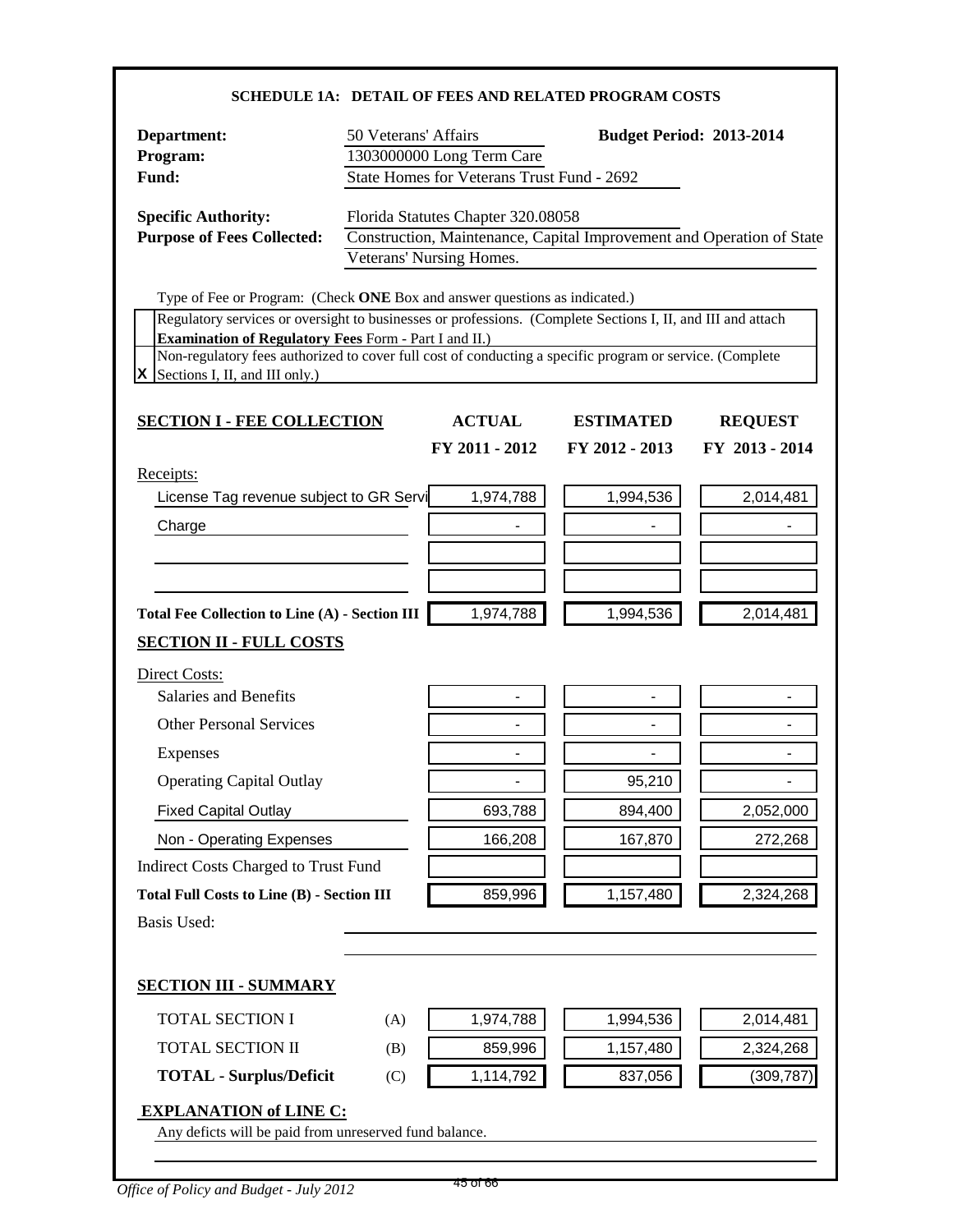| <b>Department Title:</b>    | Depa       |
|-----------------------------|------------|
| Trust Fund Title:           | Fede       |
| <b>Budget Entity:</b>       | <b>DEP</b> |
| <b>LAS/PBS Fund Number:</b> | 2261       |

**Budget Period: 2013 - 2014** Department of Veterans' Affairs **Federal Grants Trust Fund BUDGET ENTITY**<br> $\frac{DEPARTMENT LEVEL}{2261}$ 

| $1,344,587.11$ (A)<br>(B)<br>(C)<br>$0.00$ (D) | 1,344,587.11<br>0.00 |
|------------------------------------------------|----------------------|
|                                                |                      |
|                                                |                      |
|                                                |                      |
|                                                | $0.00\,$             |
| $1,808,518.95$ (E)                             | 1,808,518.95         |
| $3,153,106.06$ (F)                             | 3,153,106.06         |
| (G)                                            |                      |
| $(13,606.06)$ <sub>(H)</sub>                   | (13,606.06)          |
| (H)                                            |                      |
| $(3,139,500.00)$ (H)                           | (3,139,500.00)       |
| (1)                                            |                      |
| $0.00$ (J)                                     | 0.00                 |
|                                                | 0.00<br>**           |
|                                                | 0.00(K)<br>0.00      |

**Notes:**

**\*SWFS = Statewide Financial Statement** 

**\*\* This amount should agree with Line I, Section IV of the Schedule I for the most recent completed fiscal year and Line A for the following year.**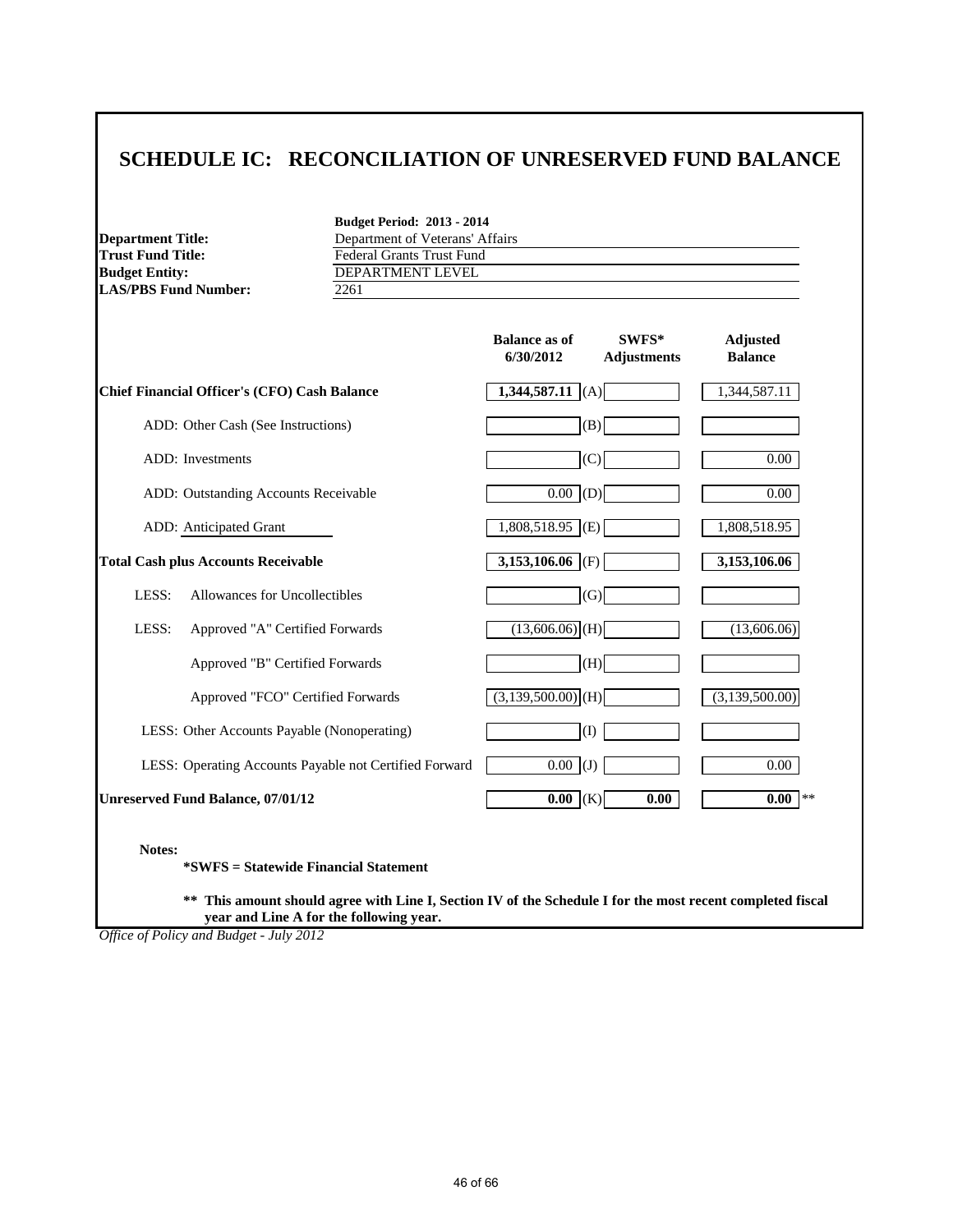**Budget Period: 2013 - 2014**

| <b>Department Title:</b>                                                                                                                                                                                                       | Department of Veteral Affairs                                |                               |                                   |  |
|--------------------------------------------------------------------------------------------------------------------------------------------------------------------------------------------------------------------------------|--------------------------------------------------------------|-------------------------------|-----------------------------------|--|
| <b>Trust Fund Title:</b><br><b>Budget Entity:</b>                                                                                                                                                                              | <b>Grants &amp; Donations Trust Fund</b><br>Department Level |                               |                                   |  |
| <b>LAS/PBS Fund Number:</b>                                                                                                                                                                                                    | 2339                                                         |                               |                                   |  |
|                                                                                                                                                                                                                                | <b>Balance as of</b><br>6/30/2012                            | $SWFS*$<br><b>Adjustments</b> | <b>Adjusted</b><br><b>Balance</b> |  |
| Chief Financial Officer's (CFO) Cash Balance                                                                                                                                                                                   | 80,688.41 $(A)$                                              |                               | 80,688.41                         |  |
| ADD: Other Cash (See Instructions)                                                                                                                                                                                             | (B)                                                          |                               |                                   |  |
| <b>ADD</b> : Investments                                                                                                                                                                                                       | 334,882.87 (C)                                               |                               | 334,882.87                        |  |
| ADD: Outstanding Accounts Receivable                                                                                                                                                                                           | 629.79 (D)                                                   |                               | 629.79                            |  |
| ADD: The contract of the contract of the contract of the contract of the contract of the contract of the contract of the contract of the contract of the contract of the contract of the contract of the contract of the contr | (E)                                                          |                               |                                   |  |
| <b>Total Cash plus Accounts Receivable</b>                                                                                                                                                                                     | 416,201.07 (F)                                               |                               | 416,201.07                        |  |
| LESS Allowances for Uncollectibles                                                                                                                                                                                             | (G)                                                          |                               |                                   |  |
| LESS Approved "A" Certified Forwards                                                                                                                                                                                           | $18,192.10$ (H)                                              |                               | 18,192.10                         |  |
| Approved "B" Certified Forwards                                                                                                                                                                                                | $5,412.95$ (H)                                               |                               | 5,412.95                          |  |
| Approved "FCO" Certified Forwards                                                                                                                                                                                              | (H)                                                          |                               |                                   |  |
| LESS: Other Accounts Payable (Nonoperating)                                                                                                                                                                                    | $33.48$ (I)                                                  |                               | 33.48                             |  |
| LESS: $\qquad$                                                                                                                                                                                                                 | (J)                                                          |                               |                                   |  |
| Unreserved Fund Balance, 07/01/12                                                                                                                                                                                              | 392,562.54 (K)                                               |                               | 392,562.54 **                     |  |

**Notes:**

**\*SWFS = Statewide Financial Statement** 

**\*\* This amount should agree with Line I, Section IV of the Schedule I for the most recent completed fiscal year and Line A for the following year.**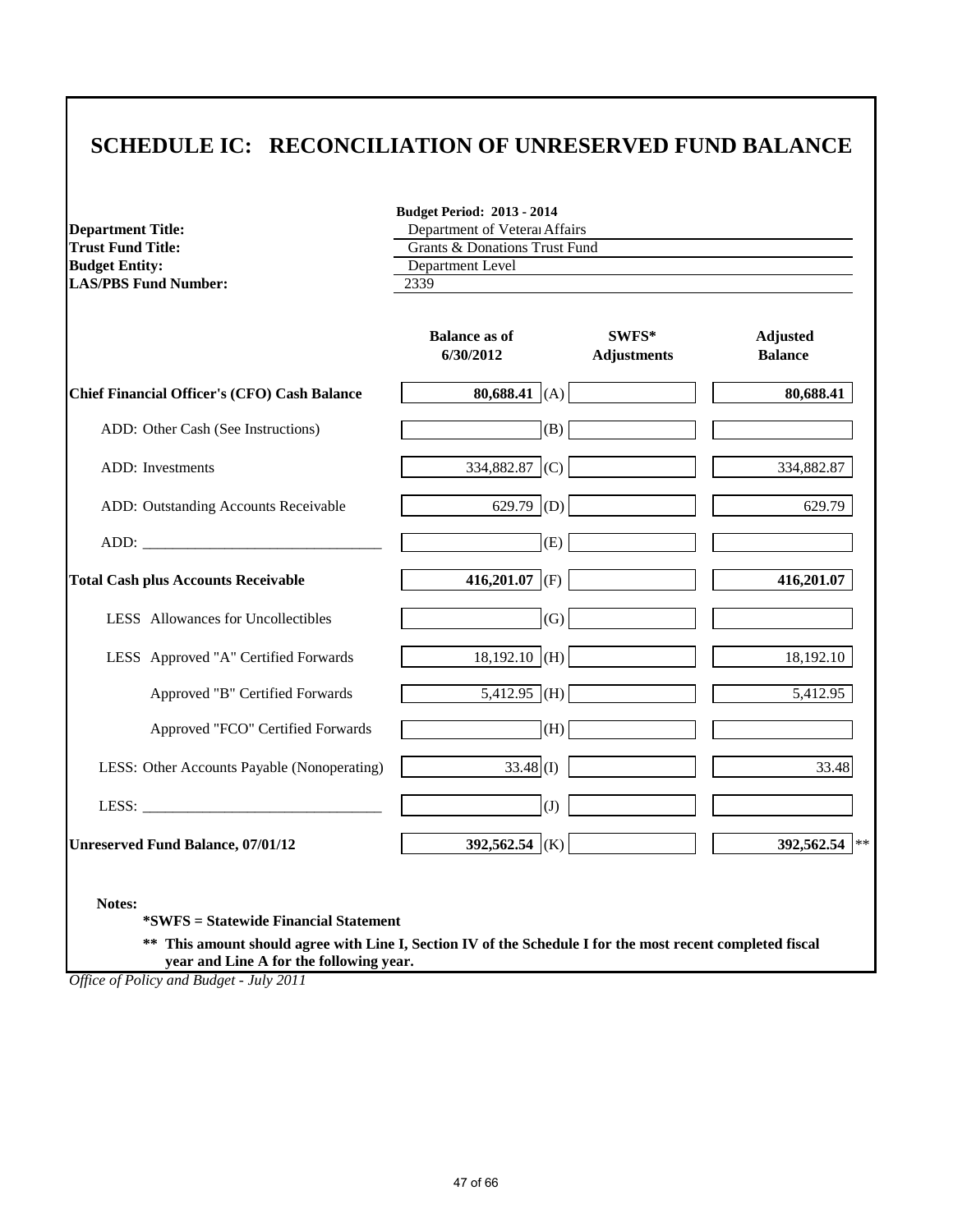**Budget Period: 2013 - 2014**

| <b>Department Title:</b><br>Department of Vetera Affairs                 |                                   |                             |                                   |  |
|--------------------------------------------------------------------------|-----------------------------------|-----------------------------|-----------------------------------|--|
| <b>Trust Fund Title:</b><br><b>Operations and Maintenance Trust Fund</b> |                                   |                             |                                   |  |
| <b>Budget Entity:</b>                                                    | <b>DEPARTMENT LEVEL</b>           |                             |                                   |  |
| <b>LAS/PBS Fund Number:</b>                                              | 2516                              |                             |                                   |  |
|                                                                          | <b>Balance as of</b><br>6/30/2012 | SWFS*<br><b>Adjustments</b> | <b>Adjusted</b><br><b>Balance</b> |  |
| <b>Chief Financial Officer's (CFO) Cash Balance</b>                      | 3,366,991.30 (A)                  |                             | 3,366,991.30                      |  |
| ADD: Other Cash (See Instructions)                                       | (B)                               |                             |                                   |  |
| ADD: Investments                                                         | 36,070,404.52 (C)                 |                             | 36,070,404.52                     |  |
| ADD: Outstanding Accounts Receivable                                     | 4,065,922.16 (D)                  |                             | 4,065,922.16                      |  |
|                                                                          | (E)                               |                             |                                   |  |
| <b>Total Cash plus Accounts Receivable</b>                               | 43,503,317.98 (F)                 |                             | 43,503,317.98                     |  |
| LESS Allowances for Uncollectibles                                       | (G)                               |                             | $\sim$                            |  |
| LESS Approved "A" Certified Forwards                                     | 3,341,401.72 $ $ (H)              |                             | 3,341,401.72                      |  |
| Approved "B" Certified Forwards                                          | $1,454,548.19$ (H)                |                             | 1,454,548.19                      |  |
| Approved "FCO" Certified Forwards                                        | (H)                               |                             |                                   |  |
| LESS: Other Accounts Payable (Nonoperating)                              | $3,527.04$ (I)                    |                             | 3,527.04                          |  |
| LESS:                                                                    | (J)                               |                             | $\overline{a}$                    |  |
| <b>Unreserved Fund Balance, 07/01/12</b>                                 | 38,336,470.91 (K)                 |                             | 38,336,470.91 **                  |  |

**\*SWFS = Statewide Financial Statement** 

**\*\* This amount should agree with Line I, Section IV of the Schedule I for the most recent completed fiscal year and Line A for the following year.**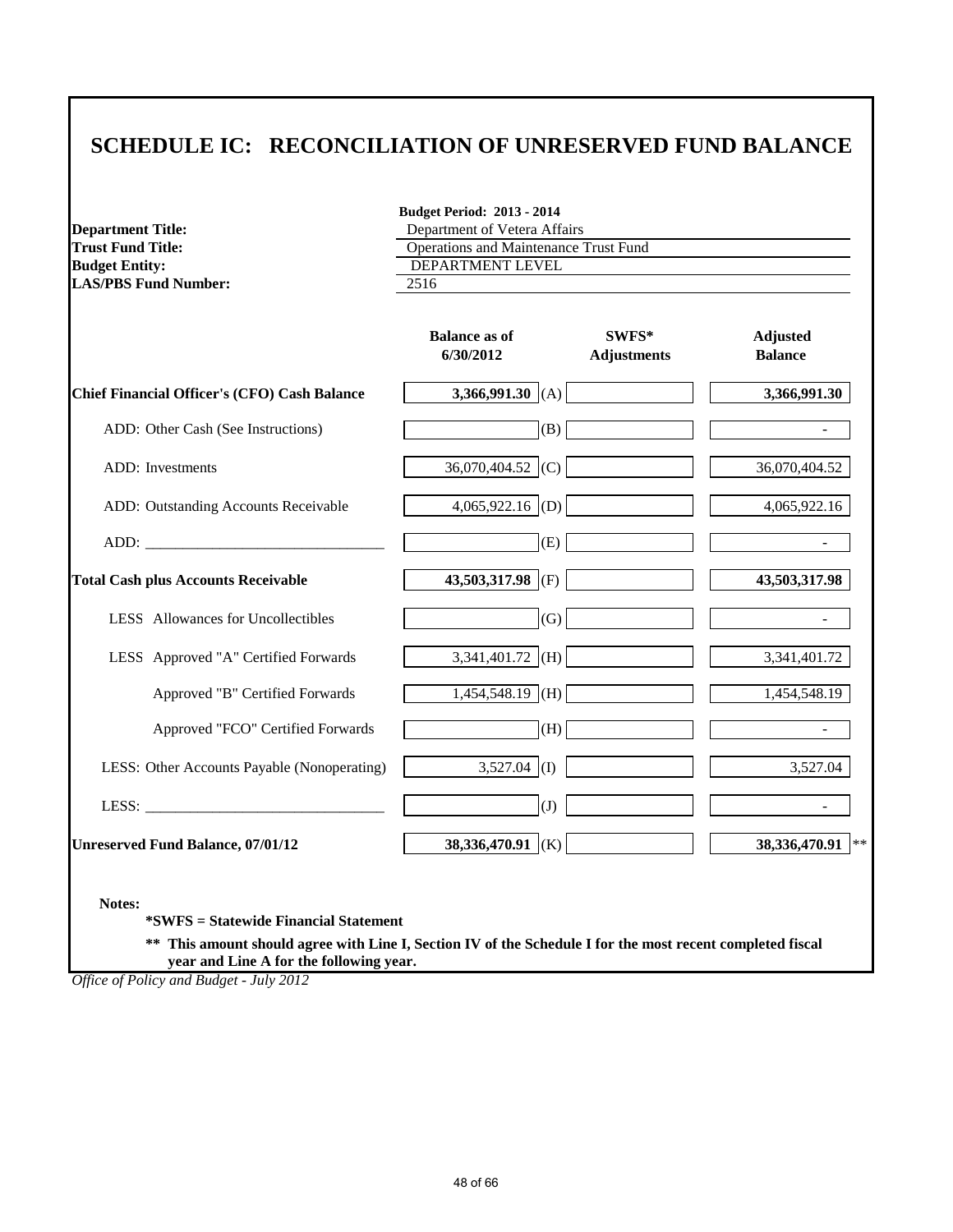**Budget Period: 2013 - 2014**

| <b>Department Title:</b>                            | Department of Veteral Affairs              |                             |                                   |  |
|-----------------------------------------------------|--------------------------------------------|-----------------------------|-----------------------------------|--|
| <b>Trust Fund Title:</b>                            | <b>State Homes for Veterans Trust Fund</b> |                             |                                   |  |
| <b>Budget Entity:</b>                               | Department Level                           |                             |                                   |  |
| <b>LAS/PBS Fund Number:</b>                         | 2692                                       |                             |                                   |  |
|                                                     | <b>Balance as of</b><br>6/30/2012          | SWFS*<br><b>Adjustments</b> | <b>Adjusted</b><br><b>Balance</b> |  |
| <b>Chief Financial Officer's (CFO) Cash Balance</b> | 1,286,489.90 (A)                           |                             | 1,286,489.90                      |  |
| ADD: Other Cash (See Instructions)                  | (B)                                        |                             |                                   |  |
| <b>ADD</b> : Investments                            | 3,551,481.38 (C)                           |                             | 3,551,481.38                      |  |
| ADD: Outstanding Accounts Receivable                | $50,482.73$ (D)                            |                             | 50,482.73                         |  |
|                                                     | (E)                                        |                             |                                   |  |
| <b>Total Cash plus Accounts Receivable</b>          | 4,888,454.01 (F)                           |                             | 4,888,454.01                      |  |
| LESS Allowances for Uncollectibles                  | (G)                                        |                             |                                   |  |
| LESS Approved "A" Certified Forwards                | (H)                                        |                             |                                   |  |
| Approved "B" Certified Forwards                     | (H)<br>$\blacksquare$                      |                             |                                   |  |
| Approved "FCO" Certified Forwards                   | $3,412,168.19$ (H)                         |                             |                                   |  |
| LESS: Other Accounts Payable (Nonoperating)         | $355.14$ (I)                               |                             | 355.14                            |  |
|                                                     | $\left( J\right)$                          |                             |                                   |  |
| <b>Unreserved Fund Balance, 07/01/12</b>            | 1,475,930.68 (K)                           |                             | 4,888,098.87                      |  |

**\*SWFS = Statewide Financial Statement** 

**\*\* This amount should agree with Line I, Section IV of the Schedule I for the most recent completed fiscal year and Line A for the following year.**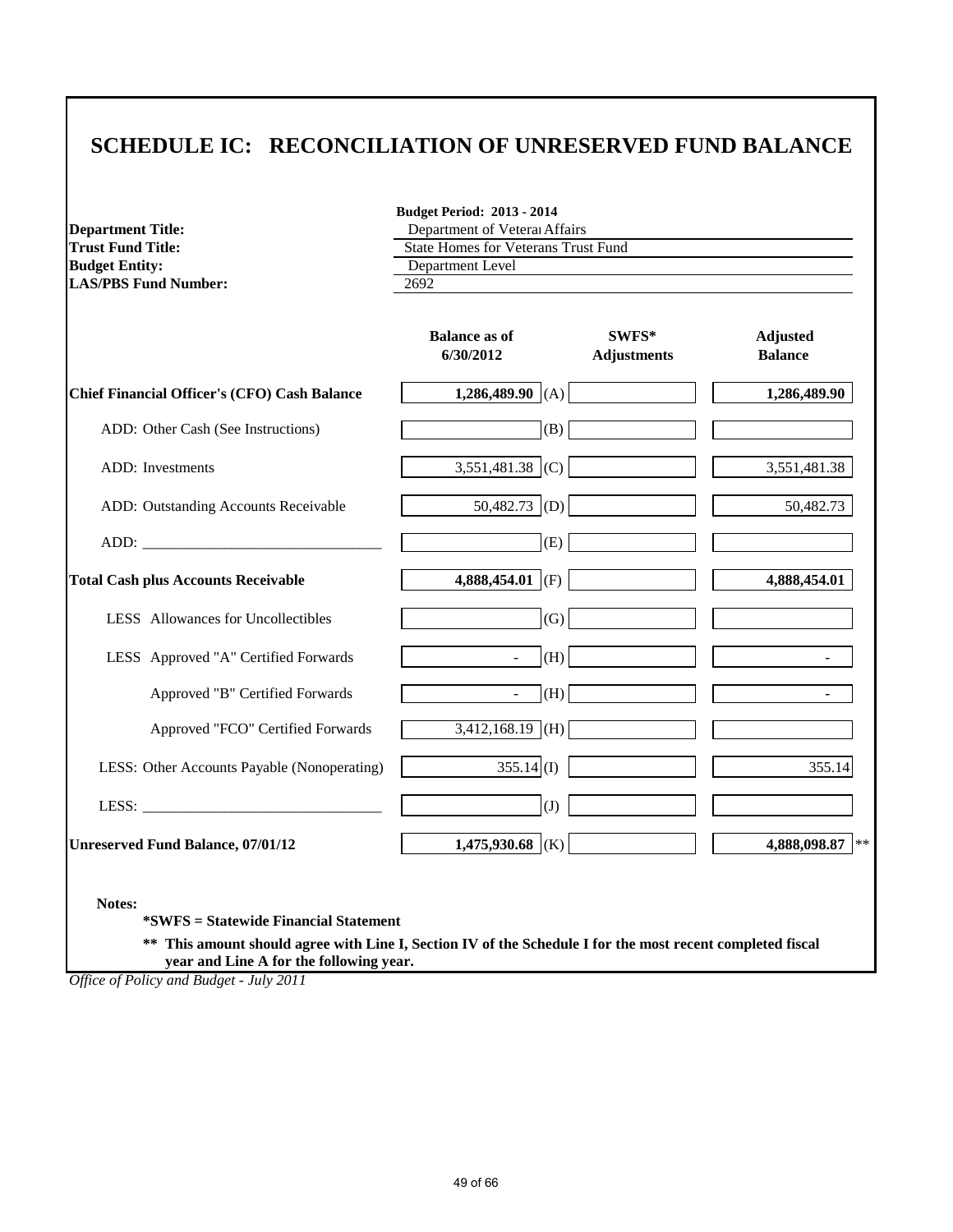| <b>Department Title:</b><br><b>Trust Fund Title:</b><br><b>LAS/PBS Fund Number:</b>            | <b>Budget Period: 2013 - 2014</b><br><b>Florida Department of Veterans' Affairs</b><br><b>Federal Grants Trust Fund</b><br>2261 |                       |
|------------------------------------------------------------------------------------------------|---------------------------------------------------------------------------------------------------------------------------------|-----------------------|
| <b>BEGINNING TRIAL BALANCE:</b>                                                                |                                                                                                                                 |                       |
| Total all GLC's 5XXXX for governmental funds;<br>GLC 539XX for proprietary and fiduciary funds | <b>Total Fund Balance Per FLAIR Trial Balance, 07/01/12</b>                                                                     | 1,516,942.28<br>(A)   |
|                                                                                                | <b>Subtract Nonspendable Fund Balance (GLC 56XXX)</b>                                                                           | (B)                   |
|                                                                                                | <b>Add/Subtract Statewide Financial Statement (SWFS)Adjustments:</b>                                                            |                       |
| SWFS Adjustment # and Description                                                              |                                                                                                                                 | (C)                   |
| <b>Add/Subtract Other Adjustment(s):</b>                                                       |                                                                                                                                 | (185, 961.23)         |
|                                                                                                | Approved "B" Carry Forward (Encumbrances) per LAS/PBS                                                                           | (D)                   |
|                                                                                                | Approved "C" Carry Forward Total (FCO) per LAS/PBS                                                                              | $(3,139,500.00)$ (D)  |
| A/P not C/F-Operating Categories                                                               |                                                                                                                                 | (D)                   |
| Anticipated Grant Revenue                                                                      |                                                                                                                                 | 1,808,518.95<br>(D)   |
| <b>ADJUSTED BEGINNING TRIAL BALANCE:</b>                                                       |                                                                                                                                 | $0.00$ (E)            |
| UNRESERVED FUND BALANCE, SCHEDULE IC (Line I)                                                  |                                                                                                                                 | $\overline{0.00}$ (F) |
| <b>DIFFERENCE:</b>                                                                             |                                                                                                                                 | 0.00<br>$(G)$ *       |
| *SHOULD EQUAL ZERO.                                                                            |                                                                                                                                 |                       |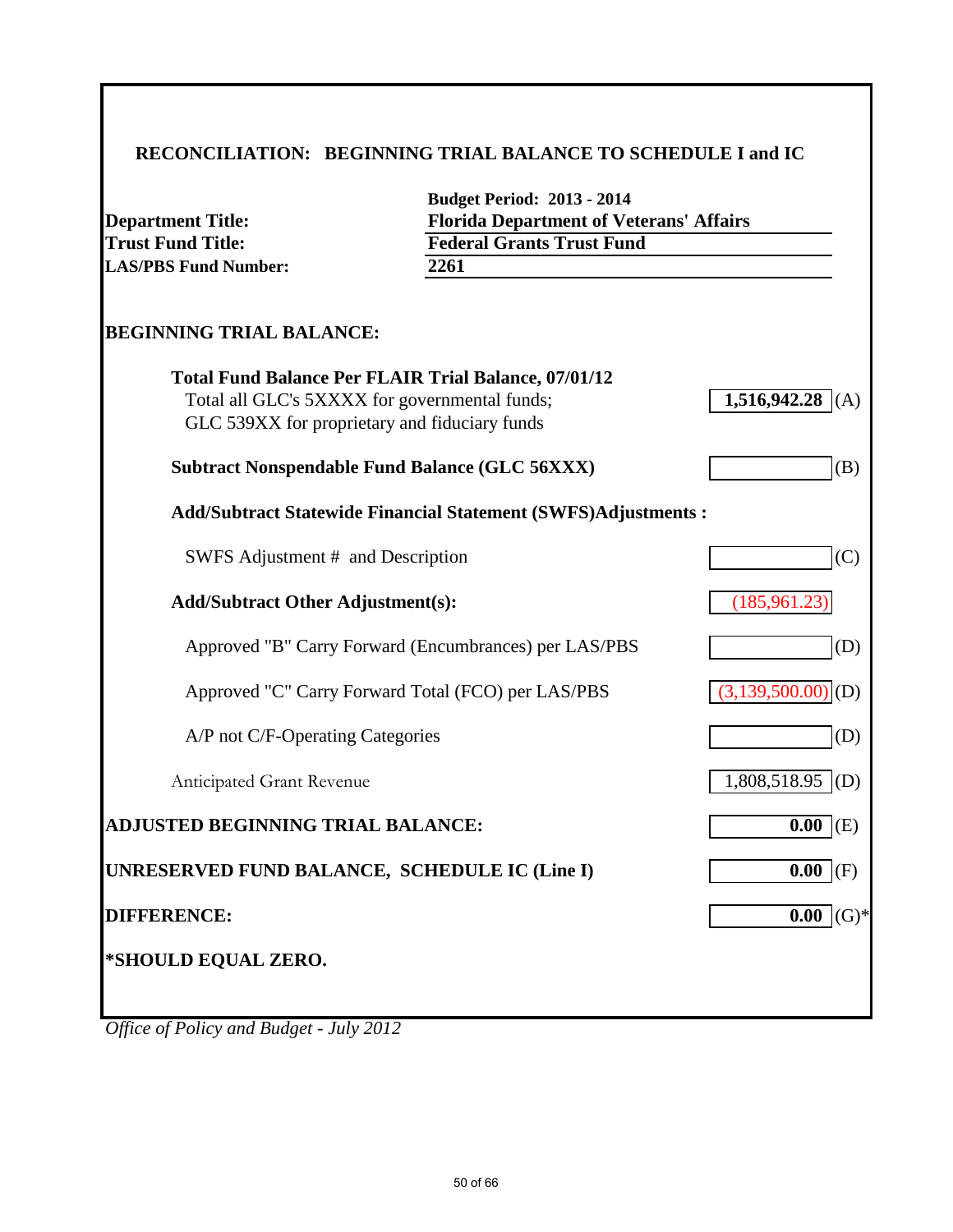| <b>Department Title:</b><br><b>Trust Fund Title:</b>                                           | <b>Budget Period: 2013 2014</b><br><b>Florida Department of Veterans' Affairs</b><br><b>Grants &amp; Donations Trust Fund</b> |                             |
|------------------------------------------------------------------------------------------------|-------------------------------------------------------------------------------------------------------------------------------|-----------------------------|
| <b>LAS/PBS Fund Number:</b>                                                                    | 2339                                                                                                                          |                             |
| <b>BEGINNING TRIAL BALANCE:</b>                                                                |                                                                                                                               |                             |
| Total all GLC's 5XXXX for governmental funds;<br>GLC 539XX for proprietary and fiduciary funds | <b>Total Fund Balance Per FLAIR Trial Balance, 07/01/12</b>                                                                   | 414,408(A)                  |
| <b>Subtract Nonspendable Fund Balance (GLC 56XXX)</b>                                          |                                                                                                                               | (B)                         |
|                                                                                                | <b>Add/Subtract Statewide Financial Statement (SWFS)Adjustments:</b>                                                          |                             |
| SWFS Adjustment # and Description                                                              |                                                                                                                               | (C)                         |
| SWFS Adjustment # and Description                                                              |                                                                                                                               | (C)                         |
| <b>Add/Subtract Other Adjustment(s):</b>                                                       |                                                                                                                               | (16, 432.47)                |
|                                                                                                | Approved "B" Carry Forward (Encumbrances) per LAS/PBS                                                                         | (5,412.95)<br>(D)           |
|                                                                                                | Approved "C" Carry Forward Total (FCO) per LAS/PBS                                                                            | (D)                         |
| A/P not C/F-Operating Categories                                                               |                                                                                                                               | (D)                         |
|                                                                                                |                                                                                                                               | (D)                         |
| ADJUSTED BEGINNING TRIAL BALANCE:                                                              |                                                                                                                               | $392,562.54$ <sup>(E)</sup> |
| UNRESERVED FUND BALANCE, SCHEDULE IC (Line I)                                                  |                                                                                                                               | 392,562.54 (F)              |
| <b>DIFFERENCE:</b>                                                                             |                                                                                                                               | $0.00$ (G)*                 |
| *SHOULD EQUAL ZERO.                                                                            |                                                                                                                               |                             |
|                                                                                                |                                                                                                                               |                             |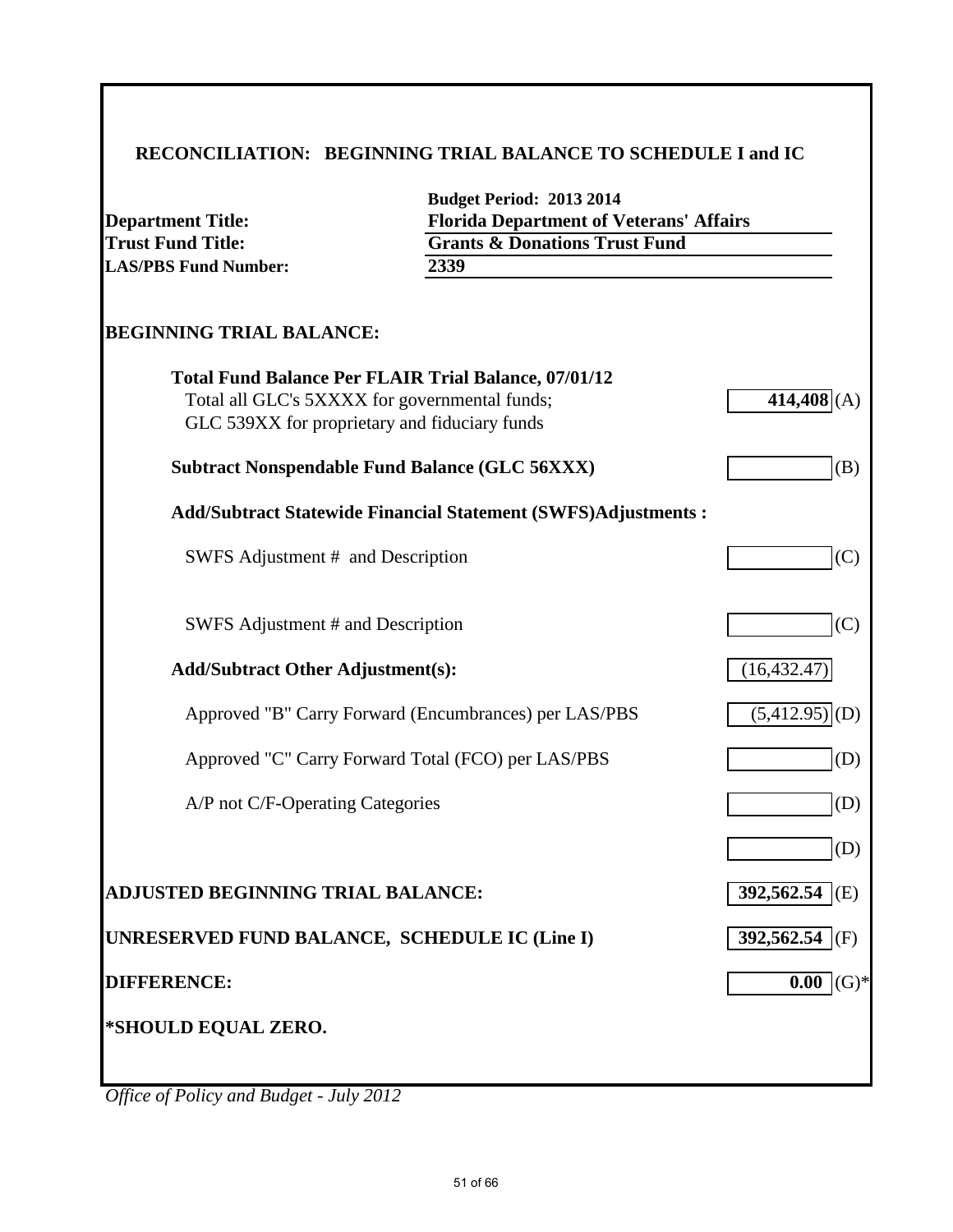| <b>Department Title:</b>                                | <b>Budget Period: 2013 - 2014</b><br>FLORIDA DEPARTMENT VETERANS' AFFAIRS |                        |
|---------------------------------------------------------|---------------------------------------------------------------------------|------------------------|
|                                                         |                                                                           |                        |
| <b>Trust Fund Title:</b><br><b>LAS/PBS Fund Number:</b> | Operations & Maintenance Trust Fund<br>2516                               |                        |
|                                                         |                                                                           |                        |
| <b>BEGINNING TRIAL BALANCE:</b>                         |                                                                           |                        |
|                                                         | Total Fund Balance Per FLAIR Trial Balance, 07/01/12                      |                        |
|                                                         | Total all GLC's 5XXXX for governmental funds;                             | 40,141,681.00(A)       |
|                                                         | GLC 539XX for proprietary and fiduciary funds                             |                        |
|                                                         | <b>Subtract Nonspendable Fund Balance (GLC 56XXX)</b>                     | $(367,370.00)$ (B)     |
|                                                         | Add/Subtract Statewide Financial Statement (SWFS)Adjustments :            |                        |
|                                                         | SWFS Adjustment # and Description                                         | (C)                    |
|                                                         | SWFS Adjustment # and Description                                         | (C)                    |
|                                                         | <b>Add/Subtract Other Adjustment(s):</b>                                  |                        |
|                                                         | Approved "B" Carry Forward (Encumbrances) per LAS/PBS                     | (D)                    |
|                                                         | Approved "C" Carry Forward Total (FCO) per LAS/PBS                        | $(1,454,548.00)$ (D)   |
|                                                         | A/P not C/F-Operating Categories                                          | 16,708.00<br>(D)       |
|                                                         |                                                                           | (D)                    |
|                                                         |                                                                           | (D)                    |
|                                                         |                                                                           | (D)                    |
| <b>ADJUSTED BEGINNING TRIAL BALANCE:</b>                |                                                                           | 38, 336, 471.00<br>(E) |
|                                                         | UNRESERVED FUND BALANCE, SCHEDULE IC (Line I)                             | 38,336,471.00<br>(F)   |
| <b>DIFFERENCE:</b>                                      |                                                                           | 0.00<br>$(G)*$         |
| *SHOULD EQUAL ZERO.                                     |                                                                           |                        |
|                                                         |                                                                           |                        |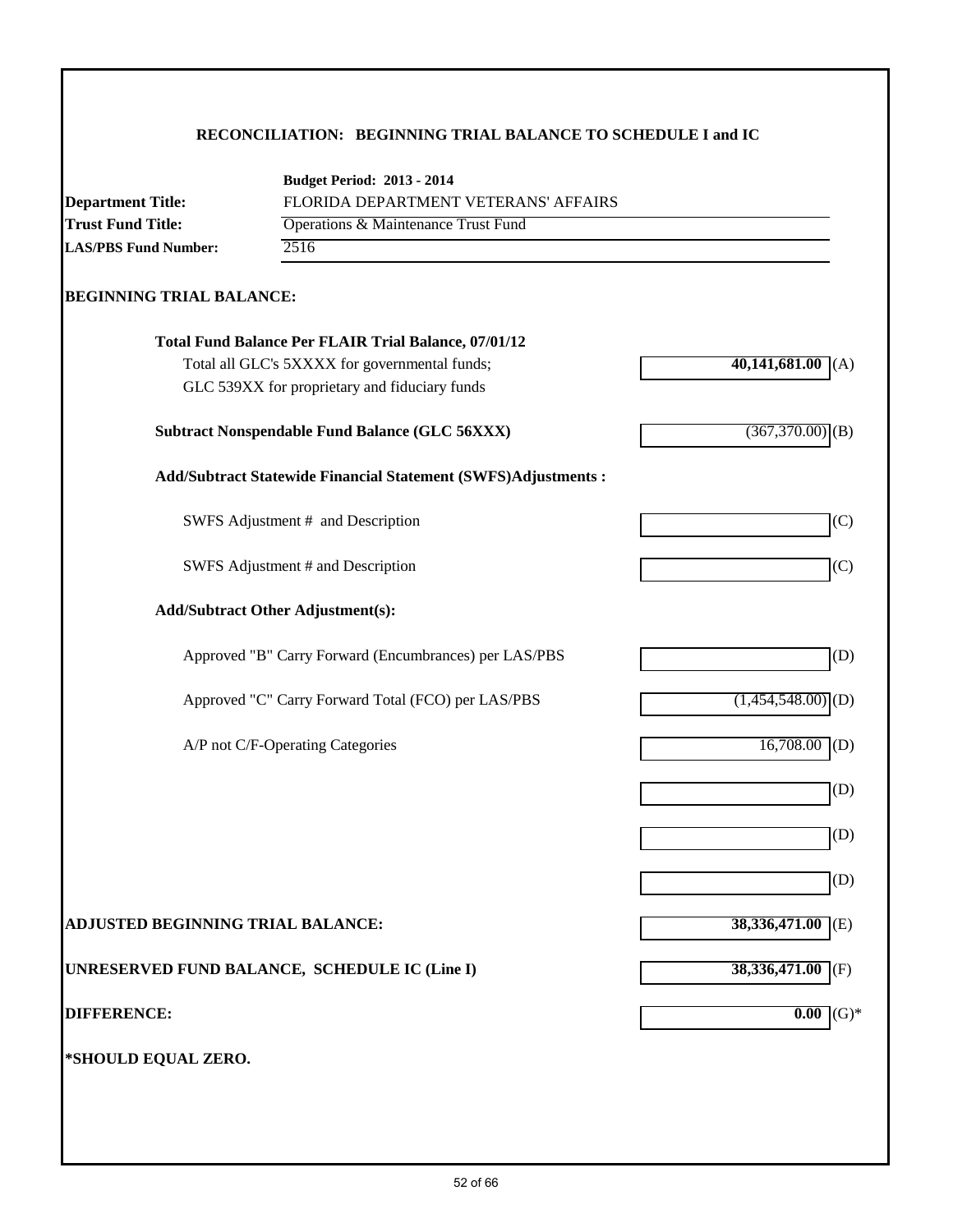|                                          | <b>Budget Period: 2013 - 2014</b>                                    |                      |
|------------------------------------------|----------------------------------------------------------------------|----------------------|
| <b>Department Title:</b>                 | Department of Veterans' Affairs                                      |                      |
| <b>Trust Fund Title:</b>                 | <b>State Homes Trust Fund</b>                                        |                      |
| <b>LAS/PBS Fund Number:</b>              | 2692                                                                 |                      |
| <b>BEGINNING TRIAL BALANCE:</b>          |                                                                      |                      |
|                                          | <b>Total Fund Balance Per FLAIR Trial Balance, 07/01/12</b>          |                      |
|                                          | Total all GLC's 5XXXX for governmental funds;                        | 4,888,099.00<br>(A)  |
|                                          | GLC 539XX for proprietary and fiduciary funds                        |                      |
|                                          | <b>Subtract Nonspendable Fund Balance (GLC 56XXX)</b>                | (B)                  |
|                                          | <b>Add/Subtract Statewide Financial Statement (SWFS)Adjustments:</b> |                      |
|                                          | SWFS Adjustment # and Description                                    | (C)                  |
|                                          | SWFS Adjustment # and Description                                    | (C)                  |
|                                          | <b>Add/Subtract Other Adjustment(s):</b>                             |                      |
|                                          | Approved "B" Carry Forward (Encumbrances) per LAS/PBS                | $(3,412,168.00)$ (D) |
|                                          | Approved "C" Carry Forward Total (FCO) per LAS/PBS                   | (D)                  |
|                                          | A/P not C/F-Operating Categories                                     | (D)                  |
|                                          |                                                                      | (D)                  |
|                                          |                                                                      | (D)                  |
|                                          |                                                                      | (D)                  |
| <b>ADJUSTED BEGINNING TRIAL BALANCE:</b> |                                                                      | 1,475,931.00<br>E(E) |
|                                          | UNRESERVED FUND BALANCE, SCHEDULE IC (Line I)                        | $1,475,931.00$ (F)   |
| <b>DIFFERENCE:</b>                       |                                                                      | 0.00<br>$(G)*$       |
|                                          |                                                                      |                      |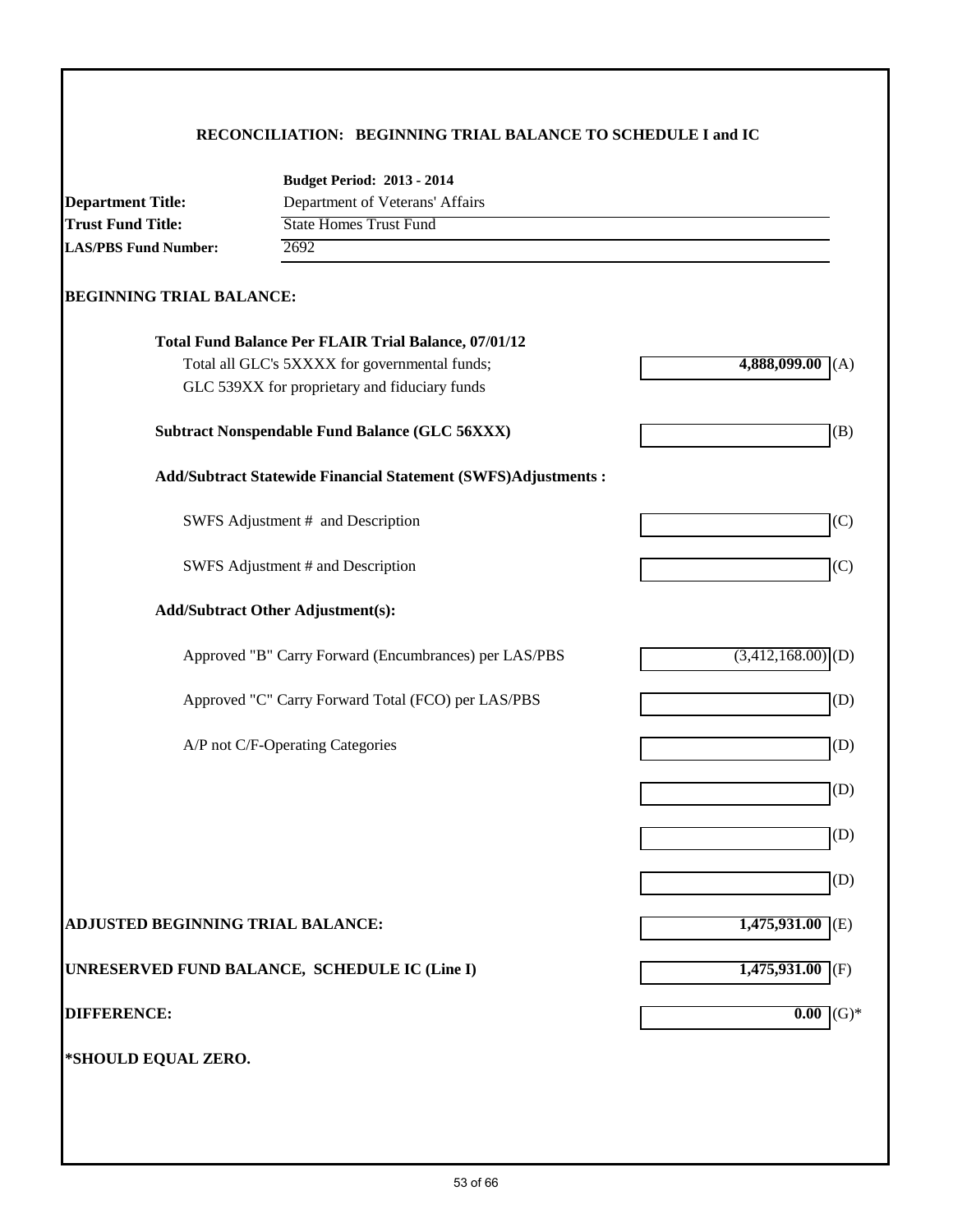|                                |                                      |                                                | <b>SCHEDULE IX: MAJOR AUDIT FINDINGS AND RECOMMENDATIONS</b>                                                                                                                                                                                                                                                                                                                                       | <b>Budget Period: 2011 - 2012</b>                                                                                                                                                                                                             |                             |
|--------------------------------|--------------------------------------|------------------------------------------------|----------------------------------------------------------------------------------------------------------------------------------------------------------------------------------------------------------------------------------------------------------------------------------------------------------------------------------------------------------------------------------------------------|-----------------------------------------------------------------------------------------------------------------------------------------------------------------------------------------------------------------------------------------------|-----------------------------|
|                                | <b>Department: Veterans' Affairs</b> |                                                | Chief Internal Auditor: Kenneth Oliver                                                                                                                                                                                                                                                                                                                                                             |                                                                                                                                                                                                                                               |                             |
| <b>Budget Entity:</b>          | 50000000                             |                                                | <b>Phone Number:</b> (727) 518-3202                                                                                                                                                                                                                                                                                                                                                                |                                                                                                                                                                                                                                               |                             |
| (1)                            | (2)                                  | (3)                                            | (4)                                                                                                                                                                                                                                                                                                                                                                                                | (5)                                                                                                                                                                                                                                           | (6)                         |
| <b>REPORT</b><br><b>NUMBER</b> | <b>PERIOD</b><br><b>ENDING</b>       | <b>UNIT/AREA</b>                               | <b>SUMMARY OF</b><br>FINDINGS AND RECOMMENDATIONS                                                                                                                                                                                                                                                                                                                                                  | <b>SUMMARY OF</b><br><b>CORRECTIVE ACTION TAKEN</b>                                                                                                                                                                                           | <b>ISSUE</b><br><b>CODE</b> |
| IA-1201                        | 6/30/2012                            | Internal Audit -                               | FDVA's controls over data received under the<br>Information Technology Memorandum of Understanding with the<br>Florida Department of Highway Safety and<br>Motor Vehicles, as designed and implemented,<br>provided reasonable assurance that the data was<br>protected from unauthorized access,<br>distribution, use, modification or disclosure.<br>Also, FDVA was generally in compliance with | No Corrective Action Required                                                                                                                                                                                                                 |                             |
| IA-1202                        | 6/30/2012                            | Internal Audit -<br><b>Contract Monitoring</b> | FDVA could improve the procurement process<br>by including procedures for Memorandums of<br>Understanding (MOU) and Memorandums of<br>Agreement (MOA) in FDVA's Policies and<br>Drocedures 5020 200 "EDVA Durchssing                                                                                                                                                                               | Procedures for MOUs and MOAs<br>would be included in FDVA Policies<br>and Procedures 5030.300 "FDVA<br>Purchasing Policy"                                                                                                                     |                             |
| IA-1203                        | 6/30/2012                            | Internal Audit - Supply<br>Management          | FDVA establish procedures to provide<br>reasonable assurance that transactions are<br>properly recorded, processed, and summarized,<br>and that assets are safeguarded against loss from<br>unauthorized acquisition, use, or disposition.                                                                                                                                                         | The Homes program is currently<br>developing Standards/Procedures for<br>medical supplies to better manage the<br>inventory process. We are currently<br>working to improve controls over<br>supplies and have begun to implement             |                             |
|                                |                                      |                                                | FDVA establish procedures for conducting<br>independent physical counts of supply<br>inventories and reconciling those counts to<br>inventory records.                                                                                                                                                                                                                                             | The Homes program is currently<br>developing Standards/Procedures for<br>Medical Supplies to better manage the<br>inventory process. We are<br>implementing processes to physically                                                           |                             |
|                                |                                      |                                                | FDVA establish procedures to ensure the<br>reconciliation of the supply inventory to the<br>physical inventory counts is reviewed and<br>approved by a supervisory level employee who<br>is not involved in the inventory process.<br>$F = 500$                                                                                                                                                    | The Standards/Procedures for Medical<br>Supplies will indicate that a physical<br>inventory will be completed and<br>approved by a supervisory level<br>employee. We currently have<br>designated the Business Office<br>Manager/Nursing Home |                             |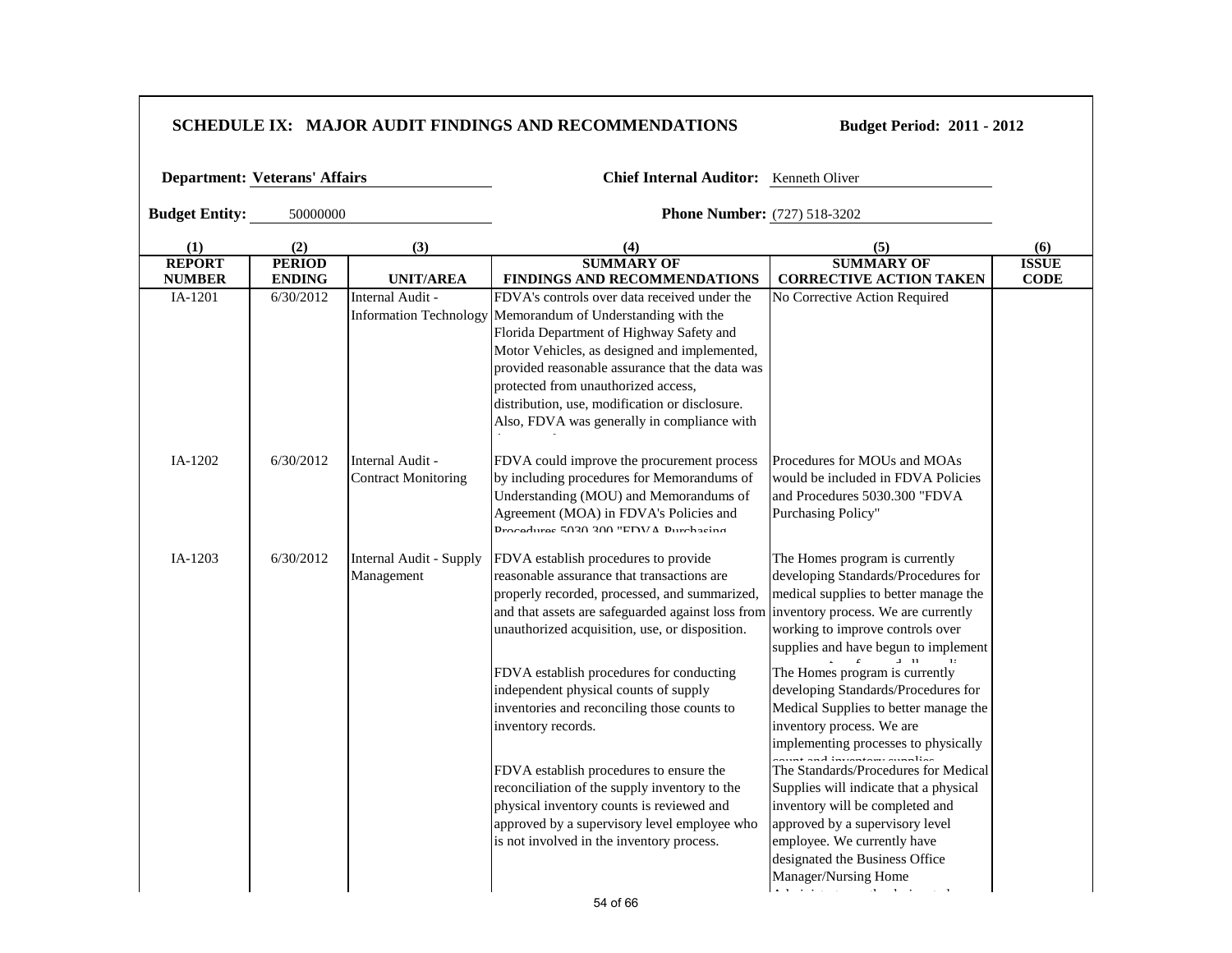| FDVA establish policies and procedures for<br>calculating inventory PAR and LOW levels.                                                                                                                                                                                                                                                          | The Standards/Procedures for Medical<br>Supplies will include designated PAR<br>and LOW levels. We currently have                                                                                                                                                                                                                                                                                                                 |
|--------------------------------------------------------------------------------------------------------------------------------------------------------------------------------------------------------------------------------------------------------------------------------------------------------------------------------------------------|-----------------------------------------------------------------------------------------------------------------------------------------------------------------------------------------------------------------------------------------------------------------------------------------------------------------------------------------------------------------------------------------------------------------------------------|
| FDVA establish policies and procedures for<br>reviewing PAR and LOW levels.                                                                                                                                                                                                                                                                      | begun developing PAR and LOW<br>lavale for all facilities for medical<br>The Standards/Procedures for Medical<br>Supplies will include designated PAR<br>and LOW levels. We currently have<br>begun developing PAR and LOW                                                                                                                                                                                                        |
| FDVA establish procedures to ensure that<br>purchases recorded for the medical supplies<br>inventory are complete and accurate.                                                                                                                                                                                                                  | levels for all Homes for supplies and<br>يتألف ومسوء والمتماز بسوائيهما أأأنت وببر<br>The Standards/Procedures for Medical<br>Supplies will provide effective<br>procedures to assure that transactions<br>are properly recorded, processed, and                                                                                                                                                                                  |
| FDVA establish procedures to ensure that an<br>audit trail exists between inventory records and<br>source documents.                                                                                                                                                                                                                             | summorizad<br>The Standards/Procedures for Medical<br>Supplies will require that<br>summarization of accounting data<br>controls are designated to provide<br>assurance that transactions are<br>accurately summarized. Totals passed<br>from one system or application to                                                                                                                                                        |
| FDVA establish procedures for researching<br>inventory gains and losses.                                                                                                                                                                                                                                                                         | The Standards/Procedures for Medical<br>Supplies will require purchase<br>amounts for supplies inventory to be<br>reconciled to accounting records<br>The Standards/Procedures for Medical<br>Supplies will indicate that an approval<br>must be obtained at a supervisory<br>level employee for all adjustments of<br>inventory either gains or losses. We                                                                       |
| FDVA establish procedures for approving<br>inventory adjustments caused by inventory gains<br>and losses.<br>FDVA review inventory items being issued to<br>residents to determine if it is cost effective to<br>track issues with insignificant values.<br>FDVA establish procedures for controlling<br>access to the medical supply inventory. | currently have designated the<br><b>Business Office Manager/Nursing</b><br>Home Administrator as the designated<br>The Standards/Procedures for Medical<br>Supplies will indicate what specific<br>supplies issued to residents are cost<br>effective to he tracked<br>The Standards/Procedures for Medical<br>Supplies will indicate the authorized<br>personnel that may have access to the<br>medical supply inventory. Access |
|                                                                                                                                                                                                                                                                                                                                                  | controls designated in this standards<br>will prove security of the medical                                                                                                                                                                                                                                                                                                                                                       |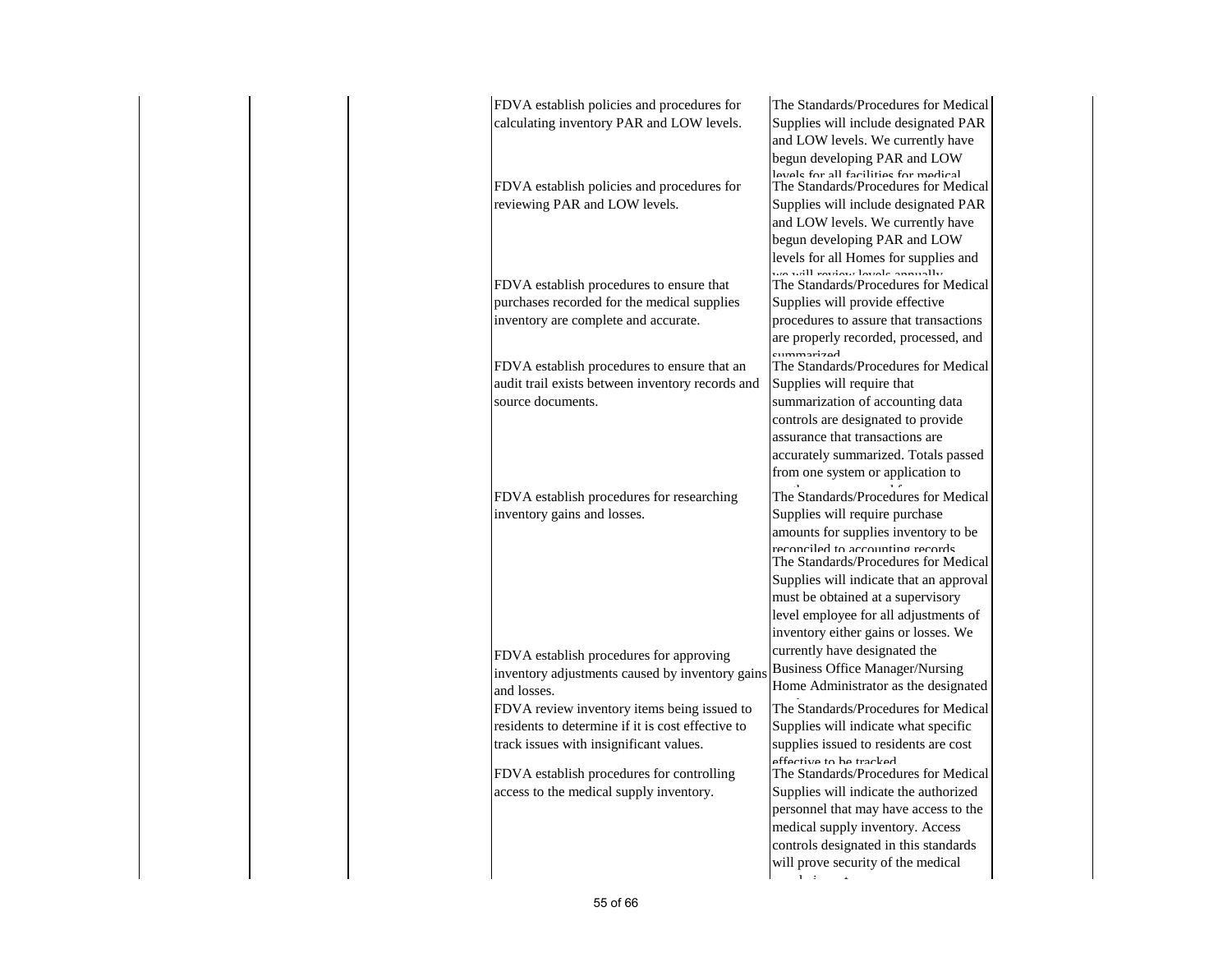|          |           |                                                          | FDVA include inventory accuracy rates at 95<br>percent or higher in the performance goals of<br>FDVA Storekeepers.                                                                                                                                                                                                                                                                                                                                                      | The Standards/Procedures for Medical<br>Supplies will indicate inventory<br>accuracy rates of 95 percent. The<br>Storekeeper II will be responsible for<br>the accuracy of the inventory and will<br>have performance standards that                                     |
|----------|-----------|----------------------------------------------------------|-------------------------------------------------------------------------------------------------------------------------------------------------------------------------------------------------------------------------------------------------------------------------------------------------------------------------------------------------------------------------------------------------------------------------------------------------------------------------|--------------------------------------------------------------------------------------------------------------------------------------------------------------------------------------------------------------------------------------------------------------------------|
|          |           |                                                          | FDVA identify personnel that will be<br>responsible for counting inventories.                                                                                                                                                                                                                                                                                                                                                                                           | $\Delta$ $\tau$<br>The Standards/Procedures for Medical<br>Supplies will indicate the personnel<br>responsible for the accuracy of the<br>inventory and hold them accountable                                                                                            |
|          |           |                                                          | FDVA establish inventory count accuracy rates<br>of 95 percent or higher in the performance goals<br>of personnel responsible for counting<br>inventories.                                                                                                                                                                                                                                                                                                              | for maintaining acquirate inventories<br>The Standards/Procedures for Medical<br>Supplies will indicate an inventory<br>accuracy goals of 95% for the physical<br>count. Setting of these performance<br>goals will establish accountability for<br>aanunta turrautautaa |
| 2012-049 | 6/30/2012 | Auditor General -<br><b>Quality Assessment</b><br>Review | The Auditor General determined that the quality No Corrective Action Required<br>assurance program related to the FDVA<br>OIG's internal audit activity was adequately<br>designed and complied with during the review<br>period to provide reasonable assurance of<br>conformance with applicable professional<br>auditing<br>standards. Also, FDVA OIG generally complied<br>with those provisions of Section 20.055,<br>Florida Statutes, governing the operation of |                                                                                                                                                                                                                                                                          |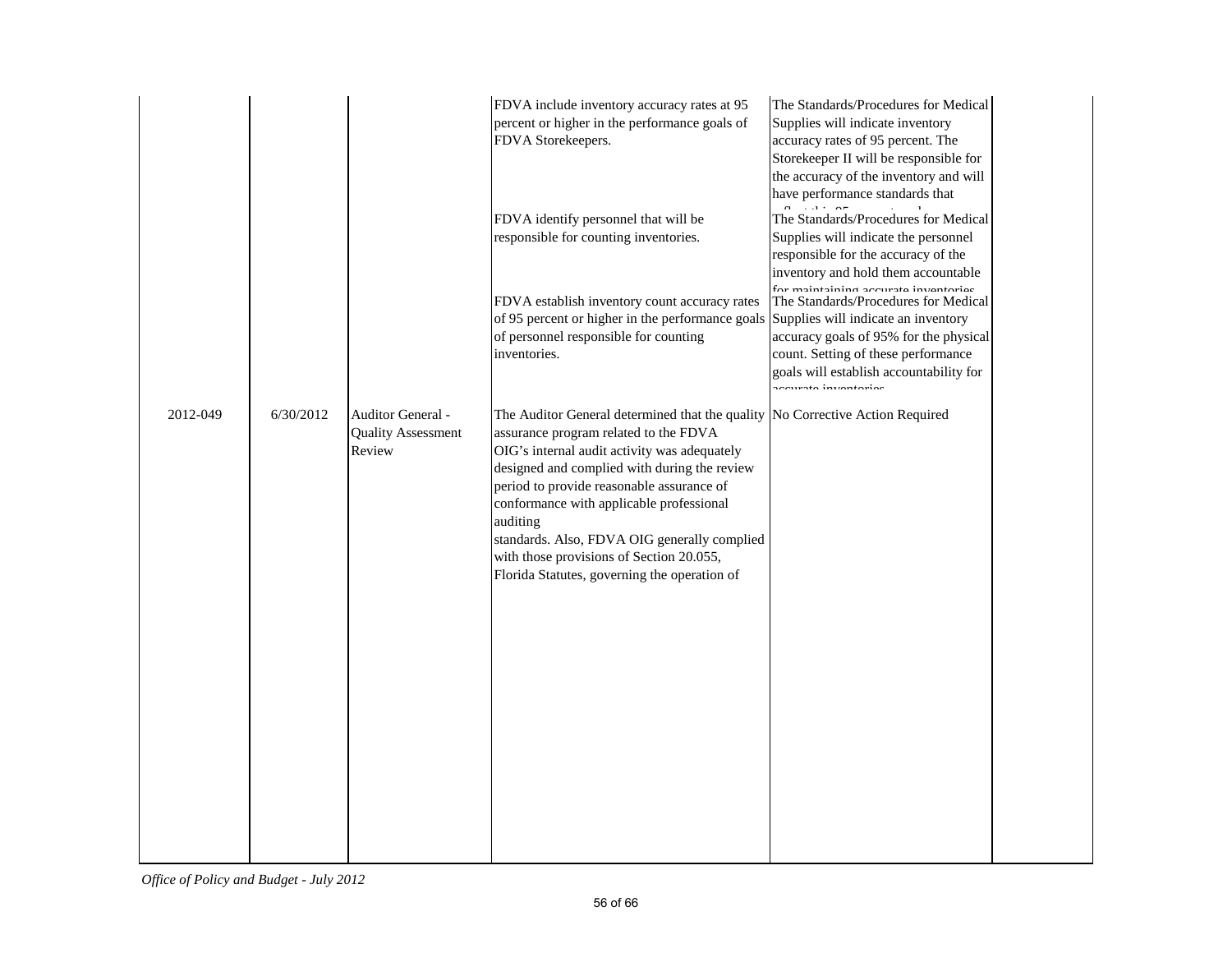# **Fiscal Year 2013-14 LBR Technical Review Checklist**

Department/Budget Entity (Service): Veterans' Affairs/50

 $\Gamma$ 

Agency Budget Officer/OPB Analyst Name: Leticia Nazario-Braddock / Tom Joos

*A "Y" indicates "YES" and is acceptable, an "N/J" indicates "NO/Justification Provided" - these require further explanation/justification (additional sheets can be used as necessary), and "TIPS" are other areas to consider.* 

|                |                                                                                                                                                                                                                                                                                                                                                | Program or Service (Budget Entity Codes) |            |            |  |
|----------------|------------------------------------------------------------------------------------------------------------------------------------------------------------------------------------------------------------------------------------------------------------------------------------------------------------------------------------------------|------------------------------------------|------------|------------|--|
|                | Action                                                                                                                                                                                                                                                                                                                                         | 50100100                                 | 50100400   | 50100700   |  |
|                |                                                                                                                                                                                                                                                                                                                                                |                                          |            |            |  |
| 1. GENERAL     |                                                                                                                                                                                                                                                                                                                                                |                                          |            |            |  |
| 1.1            | Are Columns A01, A02, A04, A05, A36, A93, IA1, IA5, IP1, IV1, IV3 and NV1<br>set to TRANSFER CONTROL for DISPLAY status and MANAGEMENT<br>CONTROL for UPDATE status for both the Budget and Trust Fund columns?<br>Are Columns A06, A07, A08 and A09 for Fixed Capital Outlay (FCO) set to<br>TRANSFER CONTROL for DISPLAY status only? (CSDI) | <b>YES</b>                               | <b>YES</b> | <b>YES</b> |  |
| 1.2            | Is Column A03 set to TRANSFER CONTROL for DISPLAY and UPDATE<br>status for both the Budget and Trust Fund columns? (CSDI)                                                                                                                                                                                                                      | <b>YES</b>                               | <b>YES</b> | <b>YES</b> |  |
| <b>AUDITS:</b> |                                                                                                                                                                                                                                                                                                                                                |                                          |            |            |  |
| 1.3            | Has Column A03 been copied to Column A12? Run the Exhibit B Audit<br>Comparison Report to verify. (EXBR, EXBA)                                                                                                                                                                                                                                 | <b>YES</b>                               | <b>YES</b> | <b>YES</b> |  |
| 1.4            | Has security been set correctly? (CSDR, CSA)                                                                                                                                                                                                                                                                                                   | <b>YES</b>                               | <b>YES</b> | <b>YES</b> |  |
| <b>TIP</b>     | The agency should prepare the budget request for submission in this order: 1)<br>Lock columns as described above; 2) copy Column A03 to Column A12; and 3)<br>set Column A12 column security to ALL for DISPLAY status and<br><b>MANAGEMENT CONTROL for UPDATE status.</b>                                                                     |                                          |            |            |  |
|                | 2. EXHIBIT A (EADR, EXA)                                                                                                                                                                                                                                                                                                                       |                                          |            |            |  |
| 2.1            | Is the budget entity authority and description consistent with the agency's LRPP<br>and does it conform to the directives provided on page 58 of the LBR<br>Instructions?                                                                                                                                                                      | <b>YES</b>                               | <b>YES</b> | <b>YES</b> |  |
| 2.2            | Are the statewide issues generated systematically (estimated expenditures,<br>nonrecurring expenditures, etc.) included?                                                                                                                                                                                                                       | <b>YES</b>                               | <b>YES</b> | <b>YES</b> |  |
| 2.3            | Are the issue codes and titles consistent with Section $\beta$ of the LBR Instructions<br>(pages 15 through 30)? Do they clearly describe the issue?                                                                                                                                                                                           | <b>YES</b>                               | <b>YES</b> | <b>YES</b> |  |
| 2.4            | Have the coding guidelines in <i>Section 3</i> of the LBR Instructions (pages 15<br>through 30) been followed?                                                                                                                                                                                                                                 | <b>YES</b>                               | <b>YES</b> | <b>YES</b> |  |
|                | 3. EXHIBIT B (EXBR, EXB)                                                                                                                                                                                                                                                                                                                       |                                          |            |            |  |
| 3.1            | Is it apparent that there is a fund shift and were the issues entered into LAS/PBS<br>correctly? Check D-3A funding shift issue 340XXX0 - a unique deduct and<br>unique add back issue should be used to ensure fund shifts display correctly on<br>the LBR exhibits.                                                                          | N/A                                      | N/A        | N/A        |  |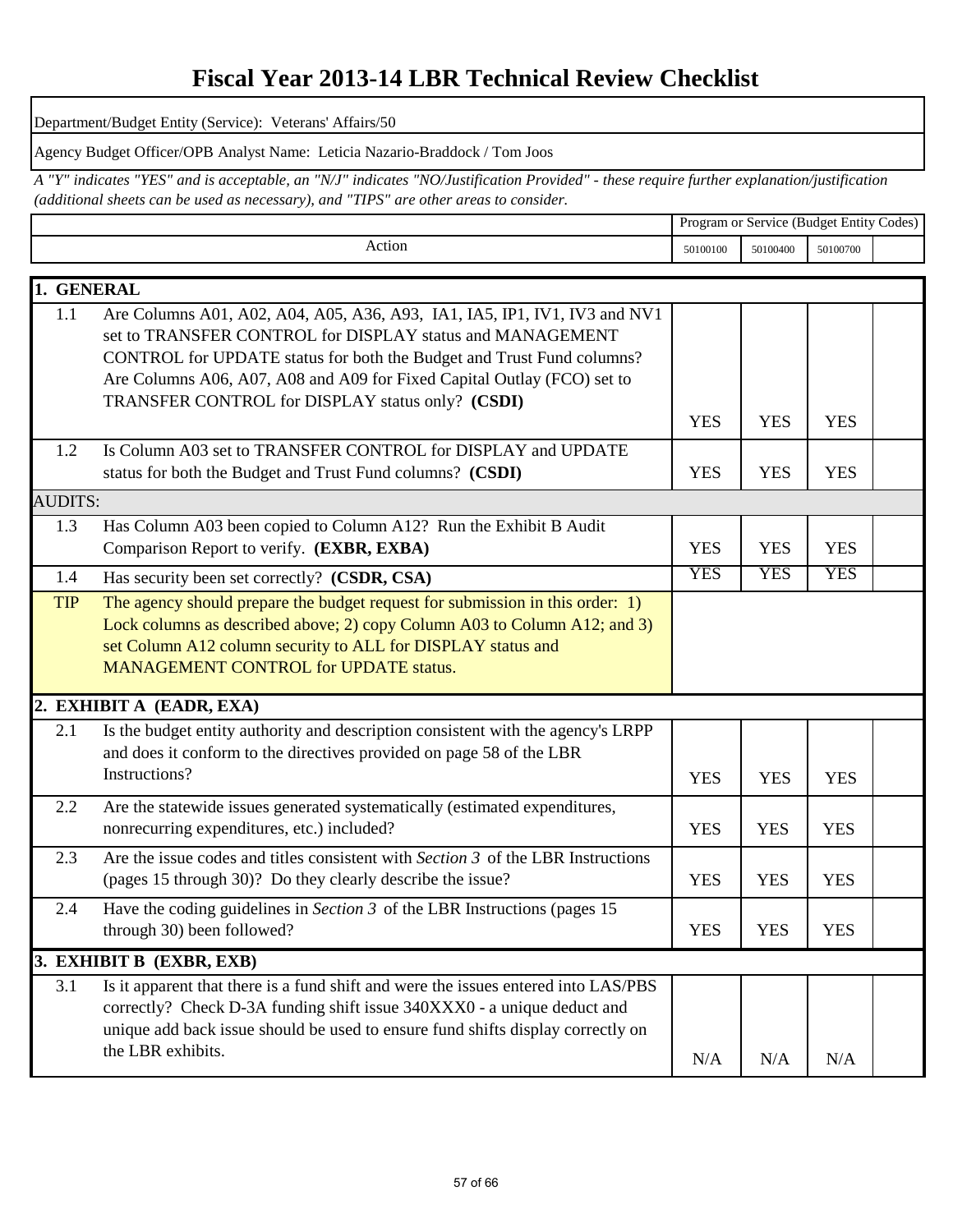|                |                                                                                     | Program or Service (Budget Entity Codes) |            |            |  |
|----------------|-------------------------------------------------------------------------------------|------------------------------------------|------------|------------|--|
|                | Action                                                                              | 50100100                                 | 50100400   | 50100700   |  |
|                |                                                                                     |                                          |            |            |  |
| 3.2            | Are the 33XXXX0 issues negative amounts only and do not restore nonrecurring        |                                          |            |            |  |
|                | cuts from a prior year or fund any issues that net to a positive or zero amount?    |                                          |            |            |  |
|                | Check D-3A issues 33XXXX0 - a unique issue should be used for issues that net       |                                          |            |            |  |
|                | to zero or a positive amount.                                                       | N/A                                      | N/A        | N/A        |  |
| <b>AUDITS:</b> |                                                                                     |                                          |            |            |  |
| 3.3            | Negative Appropriation Category Audit for Agency Request (Columns A03 and           |                                          |            |            |  |
|                | A04): Are all appropriation categories positive by budget entity at the FSI level?  |                                          |            |            |  |
|                | Are all nonrecurring amounts less than requested amounts? (NACR, NAC -              |                                          |            |            |  |
|                | Report should print "No Negative Appropriation Categories Found")                   |                                          |            |            |  |
|                |                                                                                     | <b>YES</b>                               | <b>YES</b> | <b>YES</b> |  |
| 3.4            | Current Year Estimated Verification Comparison Report: Is Column A02 equal          |                                          |            |            |  |
|                | to Column B07? (EXBR, EXBC - Report should print "Records Selected Net              |                                          |            |            |  |
|                | To Zero")                                                                           | <b>YES</b>                               | <b>YES</b> | <b>YES</b> |  |
|                |                                                                                     |                                          |            |            |  |
| <b>TIP</b>     | Generally look for and be able to fully explain significant differences between     |                                          |            |            |  |
|                | A02 and A03.                                                                        |                                          |            |            |  |
| <b>TIP</b>     | Exhibit B - A02 equal to B07: Compares Current Year Estimated column to a           |                                          |            |            |  |
|                | backup of A02. This audit is necessary to ensure that the historical detail records |                                          |            |            |  |
|                | have not been adjusted. Records selected should net to zero.                        |                                          |            |            |  |
| <b>TIP</b>     | Requests for appropriations which require advance payment authority must use        |                                          |            |            |  |
|                | the sub-title "Grants and Aids". For advance payment authority to local units of    |                                          |            |            |  |
|                | government, the Aid to Local Government appropriation category (05XXXX)             |                                          |            |            |  |
|                | should be used. For advance payment authority to non-profit organizations or        |                                          |            |            |  |
|                | other units of state government, the Special Categories appropriation category      |                                          |            |            |  |
|                | (10XXXX) should be used.                                                            |                                          |            |            |  |
|                |                                                                                     |                                          |            |            |  |
|                | 4. EXHIBIT D (EADR, EXD)                                                            |                                          |            |            |  |
| 4.1            | Is the program component objective statement consistent with the agency LRPP,       |                                          |            |            |  |
|                | and does it conform to the directives provided on page 61 of the LBR                |                                          |            |            |  |
|                | Instructions?                                                                       | <b>YES</b>                               | <b>YES</b> | <b>YES</b> |  |
| 4.2            | Is the program component code and title used correct?                               | <b>YES</b>                               | <b>YES</b> | <b>YES</b> |  |
| <b>TIP</b>     | Fund shifts or transfers of services or activities between program components will  |                                          |            |            |  |
|                | be displayed on an Exhibit D whereas it may not be visible on an Exhibit A.         |                                          |            |            |  |
|                |                                                                                     |                                          |            |            |  |
|                | 5. EXHIBIT D-1 (ED1R, EXD1)                                                         |                                          |            |            |  |
| 5.1            | Are all object of expenditures positive amounts? (This is a manual check.)          | <b>YES</b>                               | <b>YES</b> | <b>YES</b> |  |
| <b>AUDITS:</b> |                                                                                     |                                          |            |            |  |
| 5.2            | Do the fund totals agree with the object category totals within each appropriation  |                                          |            |            |  |
|                | category? (ED1R, XD1A - Report should print "No Differences Found For               |                                          |            |            |  |
|                | This Report")                                                                       | <b>YES</b>                               | <b>YES</b> | <b>YES</b> |  |
|                |                                                                                     |                                          |            |            |  |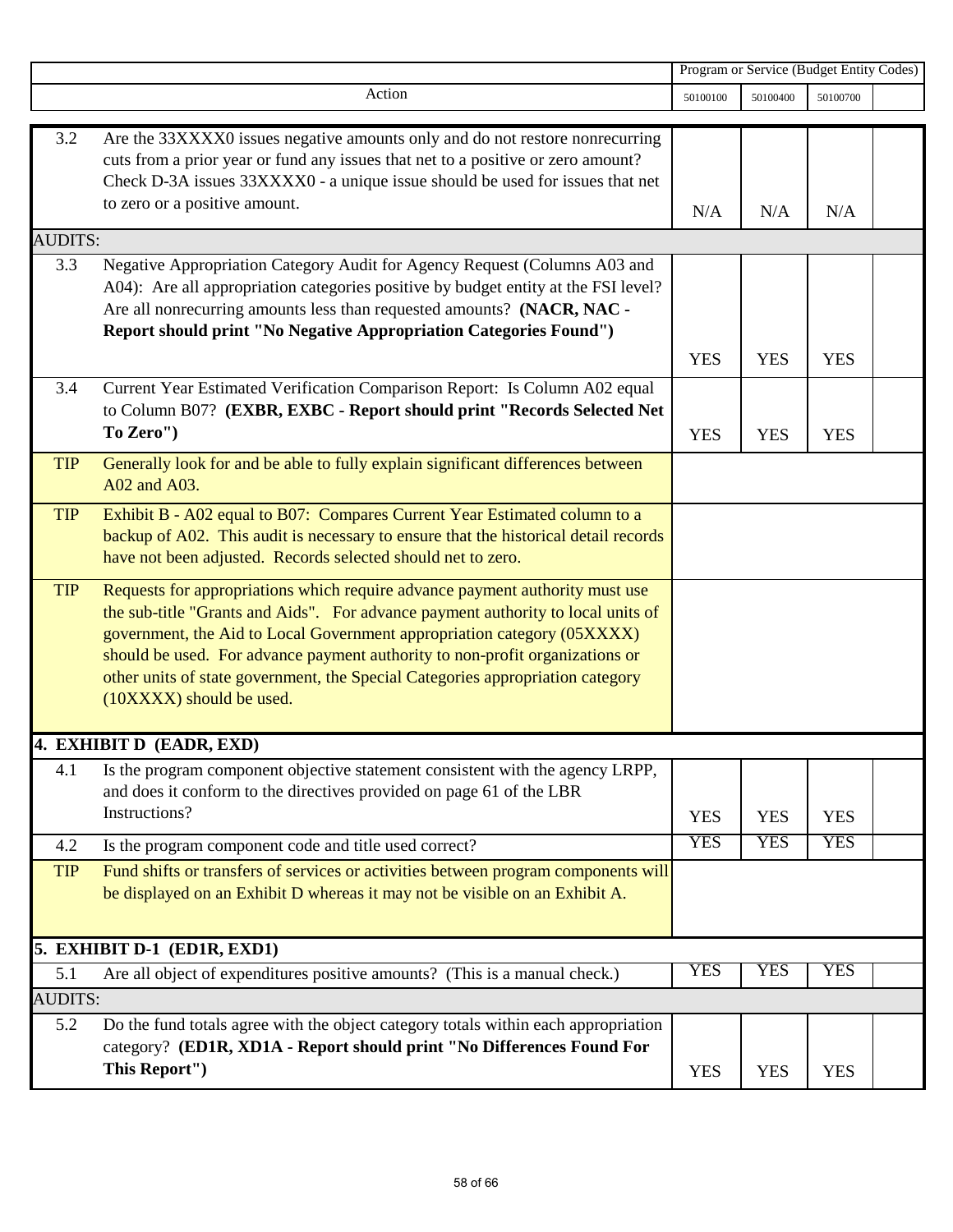|            |                                                                                                                                                                                                                                                                                                                               | Program or Service (Budget Entity Codes) |            |            |  |
|------------|-------------------------------------------------------------------------------------------------------------------------------------------------------------------------------------------------------------------------------------------------------------------------------------------------------------------------------|------------------------------------------|------------|------------|--|
|            | Action                                                                                                                                                                                                                                                                                                                        | 50100100                                 | 50100400   | 50100700   |  |
| 5.3        | FLAIR Expenditure/Appropriation Ledger Comparison Report: Is Column A01<br>less than Column B04? (EXBR, EXBB - Negative differences need to be<br>corrected in Column A01.)                                                                                                                                                   | <b>YES</b>                               | <b>YES</b> | <b>YES</b> |  |
| 5.4        | A01/State Accounts Disbursements and Carry Forward Comparison Report:<br>Does Column A01 equal Column B08? (EXBR, EXBD - Differences need to be<br>corrected in Column A01.)                                                                                                                                                  | <b>YES</b>                               | <b>YES</b> | <b>YES</b> |  |
| <b>TIP</b> | If objects are negative amounts, the agency must make adjustments to Column<br>A01 to correct the object amounts. In addition, the fund totals must be adjusted<br>to reflect the adjustment made to the object data.                                                                                                         |                                          |            |            |  |
| <b>TIP</b> | If fund totals and object totals do not agree or negative object amounts exist, the<br>agency must adjust Column A01.                                                                                                                                                                                                         |                                          |            |            |  |
| <b>TIP</b> | Exhibit B - A01 less than B04: This audit is to ensure that the disbursements and<br>carry/certifications forward in A01 are less than FY 2011-12 approved budget.<br>Amounts should be positive.                                                                                                                             |                                          |            |            |  |
| <b>TIP</b> | If B08 is not equal to A01, check the following: 1) the initial FLAIR<br>disbursements or carry forward data load was corrected appropriately in A01; 2)<br>the disbursement data from departmental FLAIR was reconciled to State<br>Accounts; and 3) the FLAIR disbursements did not change after Column B08 was<br>created. |                                          |            |            |  |
|            | <b>6. EXHIBIT D-3</b> (ED3R, ED3) (Not required in the LBR - for analytical purposes only.)                                                                                                                                                                                                                                   |                                          |            |            |  |
| 6.1        | Are issues appropriately aligned with appropriation categories?                                                                                                                                                                                                                                                               | <b>YES</b>                               | <b>YES</b> | <b>YES</b> |  |
| <b>TIP</b> | Exhibit D-3 is no longer required in the budget submission but may be needed for<br>this particular appropriation category/issue sort. Exhibit D-3 is also a useful<br>report when identifying negative appropriation category problems.                                                                                      |                                          |            |            |  |
|            | 7. EXHIBIT D-3A (EADR, ED3A)                                                                                                                                                                                                                                                                                                  |                                          |            |            |  |
| 7.1        | Are the issue titles correct and do they clearly identify the issue? (See pages 15)<br>through 30 of the LBR Instructions.)                                                                                                                                                                                                   | <b>YES</b>                               | <b>YES</b> | <b>YES</b> |  |
| 7.2        | Does the issue narrative adequately explain the agency's request and is the<br>explanation consistent with the LRPP? (See page 66-67 of the LBR Instructions.)                                                                                                                                                                | <b>YES</b>                               | <b>YES</b> | <b>YES</b> |  |
| 7.3        | Does the narrative for Information Technology (IT) issue follow the additional<br>narrative requirements described on pages 68 through 70 of the LBR Instructions?                                                                                                                                                            | <b>YES</b>                               | <b>YES</b> | <b>YES</b> |  |
| 7.4        | Are all issues with an IT component identified with a "Y" in the "IT<br>COMPONENT?" field? If the issue contains an IT component, has that<br>component been identified and documented?                                                                                                                                       | <b>YES</b>                               | <b>YES</b> | <b>YES</b> |  |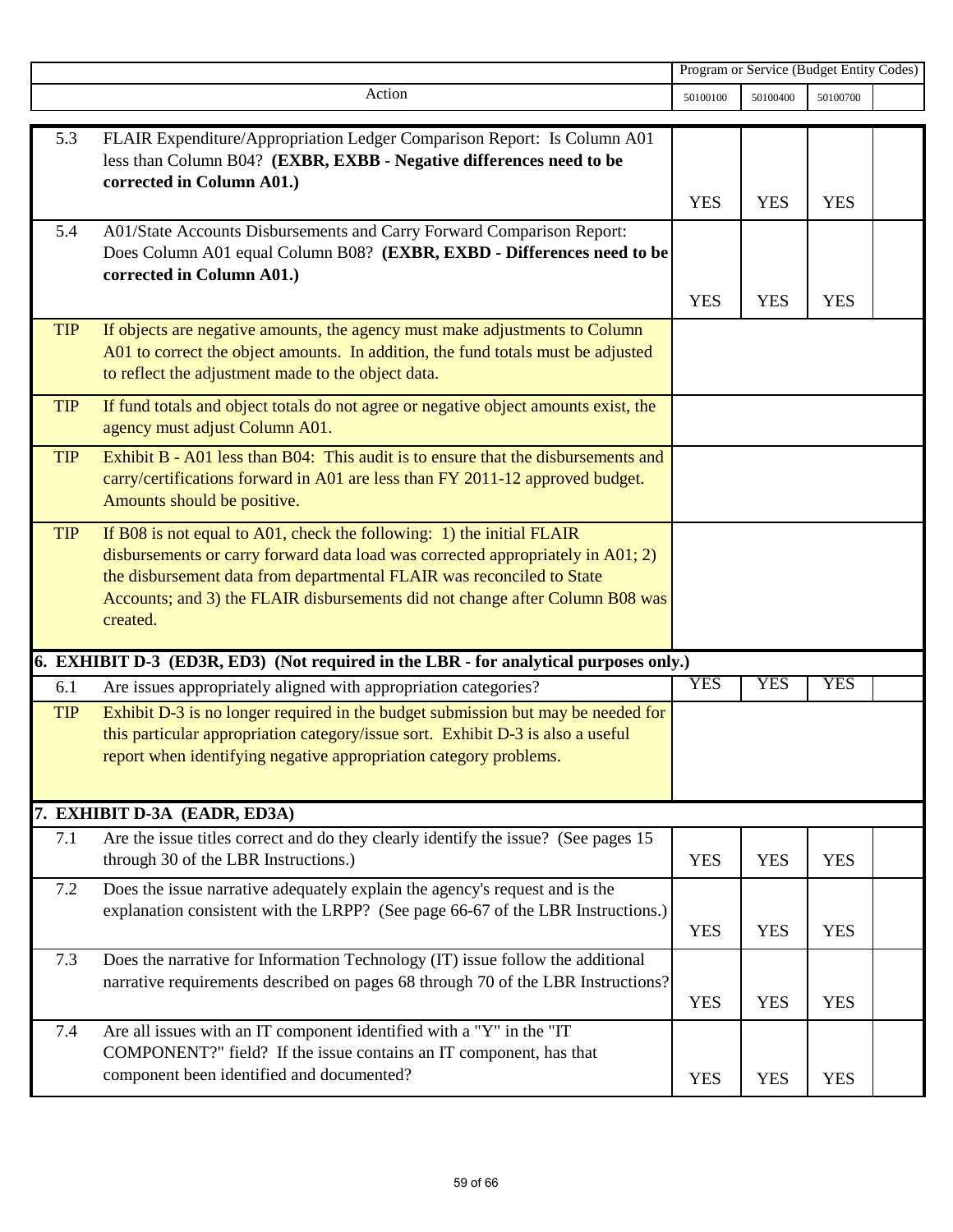|      |                                                                                                                                                                                                                                                                                 | Program or Service (Budget Entity Codes) |            |            |  |
|------|---------------------------------------------------------------------------------------------------------------------------------------------------------------------------------------------------------------------------------------------------------------------------------|------------------------------------------|------------|------------|--|
|      | Action                                                                                                                                                                                                                                                                          | 50100100                                 | 50100400   | 50100700   |  |
| 7.5  | Does the issue narrative explain any variances from the Standard Expense and<br>Human Resource Services Assessments package? Is the nonrecurring portion in<br>the nonrecurring column? (See pages E-4 and E-5 of the LBR Instructions.)                                        |                                          |            |            |  |
|      |                                                                                                                                                                                                                                                                                 | <b>YES</b>                               | <b>YES</b> | <b>YES</b> |  |
| 7.6  | Does the salary rate request amount accurately reflect any new requests and are<br>the amounts proportionate to the Salaries and Benefits request? Note: Salary rate<br>should always be annualized.                                                                            | <b>YES</b>                               | <b>YES</b> | <b>YES</b> |  |
| 7.7  | Does the issue narrative thoroughly explain/justify all Salaries and Benefits<br>amounts entered into the Other Salary Amounts transactions (OADA/C)?<br>Amounts entered into OAD are reflected in the Position Detail of Salaries and<br>Benefits section of the Exhibit D-3A. | N/A                                      | N/A        | N/A        |  |
| 7.8  | Does the issue narrative include the Consensus Estimating Conference forecast,<br>where appropriate?                                                                                                                                                                            | N/A                                      | N/A        | N/A        |  |
| 7.9  | Does the issue narrative reference the specific county(ies) where applicable?                                                                                                                                                                                                   | <b>YES</b>                               | <b>YES</b> | <b>YES</b> |  |
| 7.10 | Do the 160XXX0 issues reflect budget amendments that have been approved (or<br>in the process of being approved) and that have a recurring impact (including<br>Lump Sums)? Have the approved budget amendments been entered in Column<br>A18 as instructed in Memo #13-003?    | <b>YES</b>                               | N/A        | <b>YES</b> |  |
| 7.11 | When appropriate are there any 160XXX0 issues included to delete positions<br>placed in reserve in the OPB Position and Rate Ledger (e.g. unfunded grants)?<br>Note: Lump sum appropriations not yet allocated should not be deleted. (PLRR,<br>PLMO)                           | N/A                                      | N/A        | N/A        |  |
| 7.12 | Does the issue narrative include plans to satisfy additional space requirements<br>when requesting additional positions?                                                                                                                                                        | <b>YES</b>                               | <b>YES</b> | <b>YES</b> |  |
| 7.13 | Has the agency included a 160XXX0 issue and 210XXXX and 260XXX0 issues<br>as required for lump sum distributions?                                                                                                                                                               | N/A                                      | N/A        | N/A        |  |
| 7.14 | Do the amounts reflect appropriate FSI assignments?                                                                                                                                                                                                                             | <b>YES</b>                               | <b>YES</b> | <b>YES</b> |  |
| 7.15 | Do the issues relating to <i>salary and benefits</i> have an "A" in the fifth position of<br>the issue code (XXXXAXX) and are they self-contained (not combined with<br>other issues)? (See page 29 and 88 of the LBR Instructions.)                                            | N/A                                      | N/A        | N/A        |  |
| 7.16 | Do the issues relating to <i>Information Technology (IT)</i> have a "C" in the sixth<br>position of the issue code (36XXXCX) and are the correct issue codes used<br>(361XXC0, 362XXC0, 363XXC0, 17C01C0, 17C02C0, 17C03C0, 24010C0,<br>33001C0 or 55C01C0)?                    | <b>YES</b>                               | <b>YES</b> | N/A        |  |
| 7.17 | Are the issues relating to major audit findings and recommendations properly<br>coded (4A0XXX0, 4B0XXX0)?                                                                                                                                                                       | N/A                                      | N/A        | N/A        |  |
| 7.18 | Does the issue narrative identify the strategy or strategies in the Five Year<br>Statewide Strategic Plan for Economic Development as requested in Memo# 13-<br>010?                                                                                                            | <b>YES</b>                               | <b>YES</b> | <b>YES</b> |  |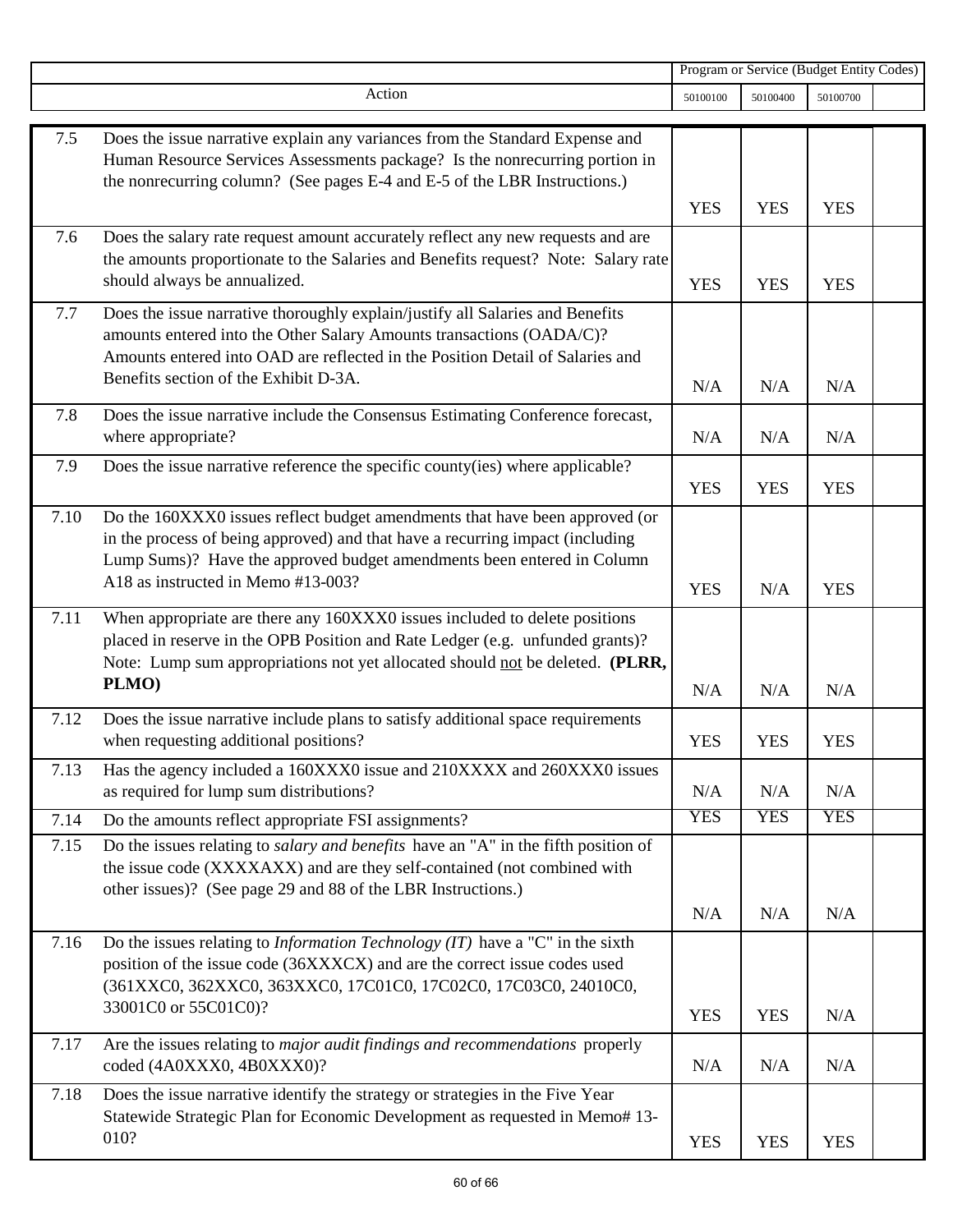|               |                                                                                                                                                                                                                                                                                                                                                    | Program or Service (Budget Entity Codes) |            |            |  |
|---------------|----------------------------------------------------------------------------------------------------------------------------------------------------------------------------------------------------------------------------------------------------------------------------------------------------------------------------------------------------|------------------------------------------|------------|------------|--|
|               | Action                                                                                                                                                                                                                                                                                                                                             | 50100100                                 | 50100400   | 50100700   |  |
| <b>AUDIT:</b> |                                                                                                                                                                                                                                                                                                                                                    |                                          |            |            |  |
| 7.19          | Are all FSI's equal to '1', '2', '3', or '9'? There should be no FSI's equal to '0'.<br>(EADR, FSIA - Report should print "No Records Selected For Reporting")                                                                                                                                                                                     | <b>YES</b>                               | <b>YES</b> | <b>YES</b> |  |
| 7.20          | Does the General Revenue for 160XXXX (Adjustments to Current Year<br>Expenditures) issues net to zero? (GENR, LBR1)                                                                                                                                                                                                                                | N/A                                      | N/A        | N/A        |  |
| 7.21          | Does the General Revenue for 180XXXX (Intra-Agency Reorganizations) issues<br>net to zero? (GENR, LBR2)                                                                                                                                                                                                                                            | N/A                                      | N/A        | N/A        |  |
| 7.22          | Does the General Revenue for 200XXXX (Estimated Expenditures Realignment)<br>issues net to zero? (GENR, LBR3)                                                                                                                                                                                                                                      | N/A                                      | N/A        | N/A        |  |
| 7.23          | Have FCO appropriations been entered into the nonrecurring column A04?<br>(GENR, LBR4 - Report should print "No Records Selected For Reporting"<br>or a listing of D-3A issue(s) assigned to Debt Service (IOE N) or in some<br>cases State Capital Outlay - Public Education Capital Outlay (IOE L))                                              | <b>YES</b>                               | N/A        | N/A        |  |
| <b>TIP</b>    | Salaries and Benefits amounts entered using the OADA/C transactions must be<br>thoroughly justified in the D-3A issue narrative. Agencies can run<br><b>OADA/OADR</b> from STAM to identify the amounts entered into OAD and ensure<br>these entries have been thoroughly explained in the D-3A issue narrative.                                   |                                          |            |            |  |
| <b>TIP</b>    | The issue narrative must completely and thoroughly explain and justify each D-<br>3A issue. Agencies must ensure it provides the information necessary for the<br>OPB and legislative analysts to have a complete understanding of the issue<br>submitted. Thoroughly review pages 66 through 70 of the LBR Instructions.                          |                                          |            |            |  |
| <b>TIP</b>    | Check BAPS to verify status of budget amendments. Check for reapprovals not<br>picked up in the General Appropriations Act. Verify that Lump Sum<br>appropriations in Column A02 do not appear in Column A03. Review budget<br>amendments to verify that 160XXX0 issue amounts correspond accurately and<br>net to zero for General Revenue funds. |                                          |            |            |  |
| <b>TIP</b>    | If an agency is receiving federal funds from another agency the FSI should $= 9$<br>(Transfer - Recipient of Federal Funds). The agency that originally receives the<br>funds directly from the federal agency should use $FSI = 3$ (Federal Funds).                                                                                               |                                          |            |            |  |
| <b>TIP</b>    | If an appropriation made in the FY 2012-13 General Appropriations Act<br>duplicates an appropriation made in substantive legislation, the agency must<br>create a unique deduct nonrecurring issue to eliminate the duplicated<br>appropriation. Normally this is taken care of through line item veto.                                            |                                          |            |            |  |
|               | 8. SCHEDULE I & RELATED DOCUMENTS (SC1R, SC1 - Budget Entity Level or SC1R, SC1D - Department Level)                                                                                                                                                                                                                                               |                                          |            |            |  |
| 8.1           | Has a separate department level Schedule I and supporting documents package<br>been submitted by the agency?                                                                                                                                                                                                                                       | <b>YES</b>                               | <b>YES</b> | <b>YES</b> |  |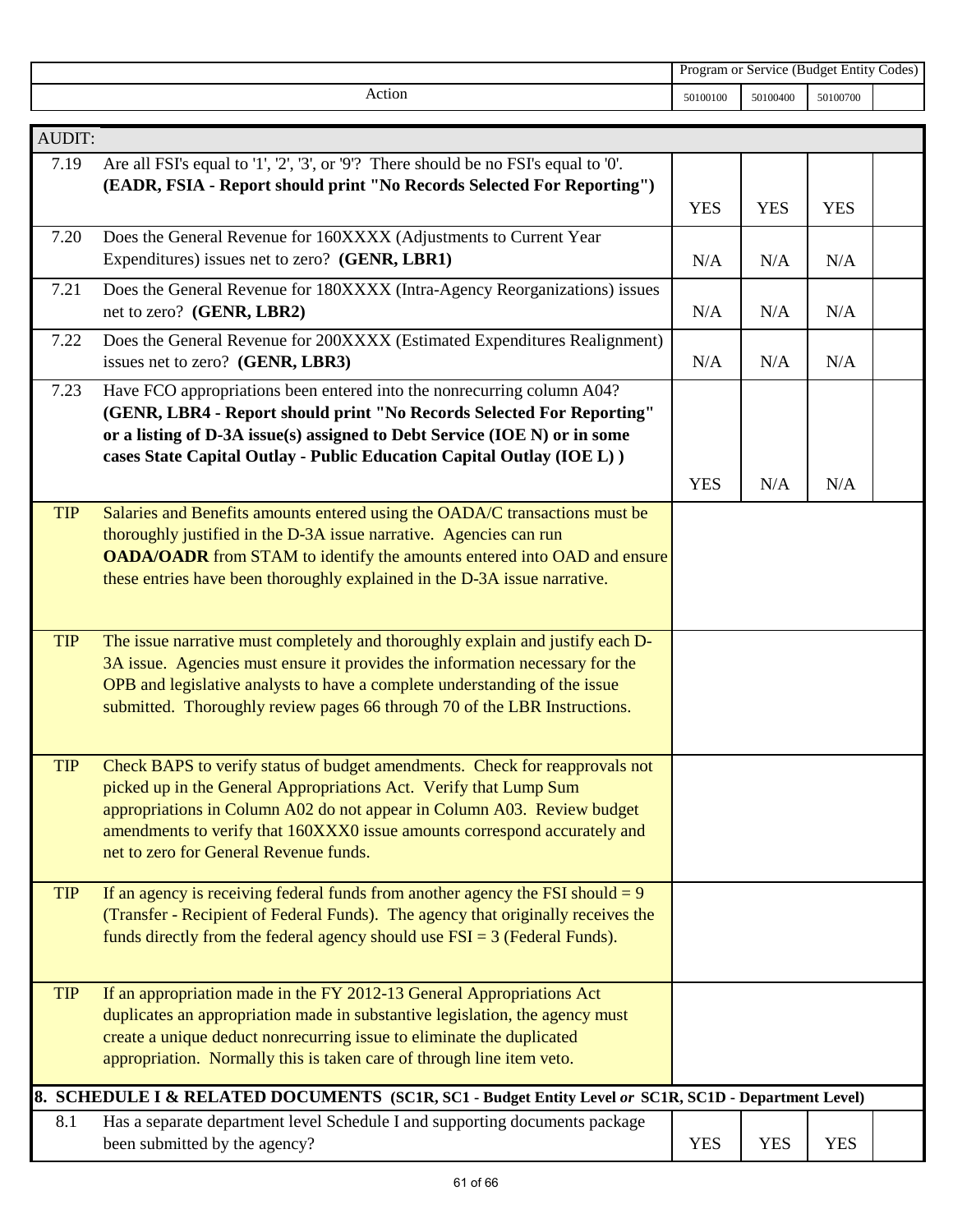|      |                                                                                                                                                                                                                                                                                                                                      |            | Program or Service (Budget Entity Codes) |            |  |
|------|--------------------------------------------------------------------------------------------------------------------------------------------------------------------------------------------------------------------------------------------------------------------------------------------------------------------------------------|------------|------------------------------------------|------------|--|
|      | Action                                                                                                                                                                                                                                                                                                                               | 50100100   | 50100400                                 | 50100700   |  |
| 8.2  | Has a Schedule I and Schedule IB been completed in LAS/PBS for each operating<br>trust fund?                                                                                                                                                                                                                                         | <b>YES</b> | <b>YES</b>                               | <b>YES</b> |  |
| 8.3  | Have the appropriate Schedule I supporting documents been included for the trust<br>funds (Schedule IA, Schedule IC, and Reconciliation to Trial Balance)?                                                                                                                                                                           | <b>YES</b> | <b>YES</b>                               | <b>YES</b> |  |
| 8.4  | Have the Examination of Regulatory Fees Part I and Part II forms been included<br>for the applicable regulatory programs?                                                                                                                                                                                                            | N/A        | N/A                                      | N/A        |  |
| 8.5  | Have the required detailed narratives been provided (5% trust fund reserve<br>narrative; method for computing the distribution of cost for general management<br>and administrative services narrative; adjustments narrative; revenue estimating<br>methodology narrative)?                                                         | <b>YES</b> | N/A                                      | N/A        |  |
| 8.6  | Has the Inter-Agency Transfers Reported on Schedule I form been included as<br>applicable for transfers totaling \$100,000 or more for the fiscal year?                                                                                                                                                                              | <b>YES</b> | N/A                                      | N/A        |  |
| 8.7  | If the agency is scheduled for the annual trust fund review this year, have the<br>Schedule ID and applicable draft legislation been included for recreation,<br>modification or termination of existing trust funds?                                                                                                                | N/A        | N/A                                      | N/A        |  |
| 8.8  | If the agency is scheduled for the annual trust fund review this year, have the<br>necessary trust funds been requested for creation pursuant to section<br>$215.32(2)(b)$ , Florida Statutes - including the Schedule ID and applicable<br>legislation?                                                                             | N/A        | N/A                                      | N/A        |  |
| 8.9  | Are the revenue codes correct? In the case of federal revenues, has the agency<br>appropriately identified direct versus indirect receipts (object codes 000700,<br>000750, 000799, 001510 and 001599)? For non-grant federal revenues, is the<br>correct revenue code identified (codes 000504, 000119, 001270, 001870,<br>001970)? | <b>YES</b> | N/A                                      | <b>YES</b> |  |
| 8.10 | Are the statutory authority references correct?                                                                                                                                                                                                                                                                                      | <b>YES</b> | <b>YES</b>                               | <b>YES</b> |  |
| 8.11 | Are the General Revenue Service Charge percentage rates used for each revenue<br>source correct? (Refer to Chapter 2009-78, Laws of Florida, for appropriate<br>general revenue service charge percentage rates.)                                                                                                                    | <b>YES</b> | <b>YES</b>                               | <b>YES</b> |  |
| 8.12 | Is this an accurate representation of revenues based on the most recent Consensus<br><b>Estimating Conference forecasts?</b>                                                                                                                                                                                                         | N/A        | N/A                                      | N/A        |  |
| 8.13 | If there is no Consensus Estimating Conference forecast available, do the revenue<br>estimates appear to be reasonable?                                                                                                                                                                                                              | <b>YES</b> | N/A                                      | <b>YES</b> |  |
| 8.14 | Are the federal funds revenues reported in Section I broken out by individual<br>grant? Are the correct CFDA codes used?                                                                                                                                                                                                             | <b>YES</b> | N/A                                      | <b>YES</b> |  |
| 8.15 | Are anticipated grants included and based on the state fiscal year (rather than<br>federal fiscal year)?                                                                                                                                                                                                                             | <b>YES</b> | N/A                                      | <b>YES</b> |  |
| 8.16 | Are the Schedule I revenues consistent with the FSI's reported in the Exhibit D-<br>3A?                                                                                                                                                                                                                                              | <b>YES</b> | N/A                                      | <b>YES</b> |  |
| 8.17 | If applicable, are nonrecurring revenues entered into Column A04?                                                                                                                                                                                                                                                                    | N/A        | N/A                                      | N/A        |  |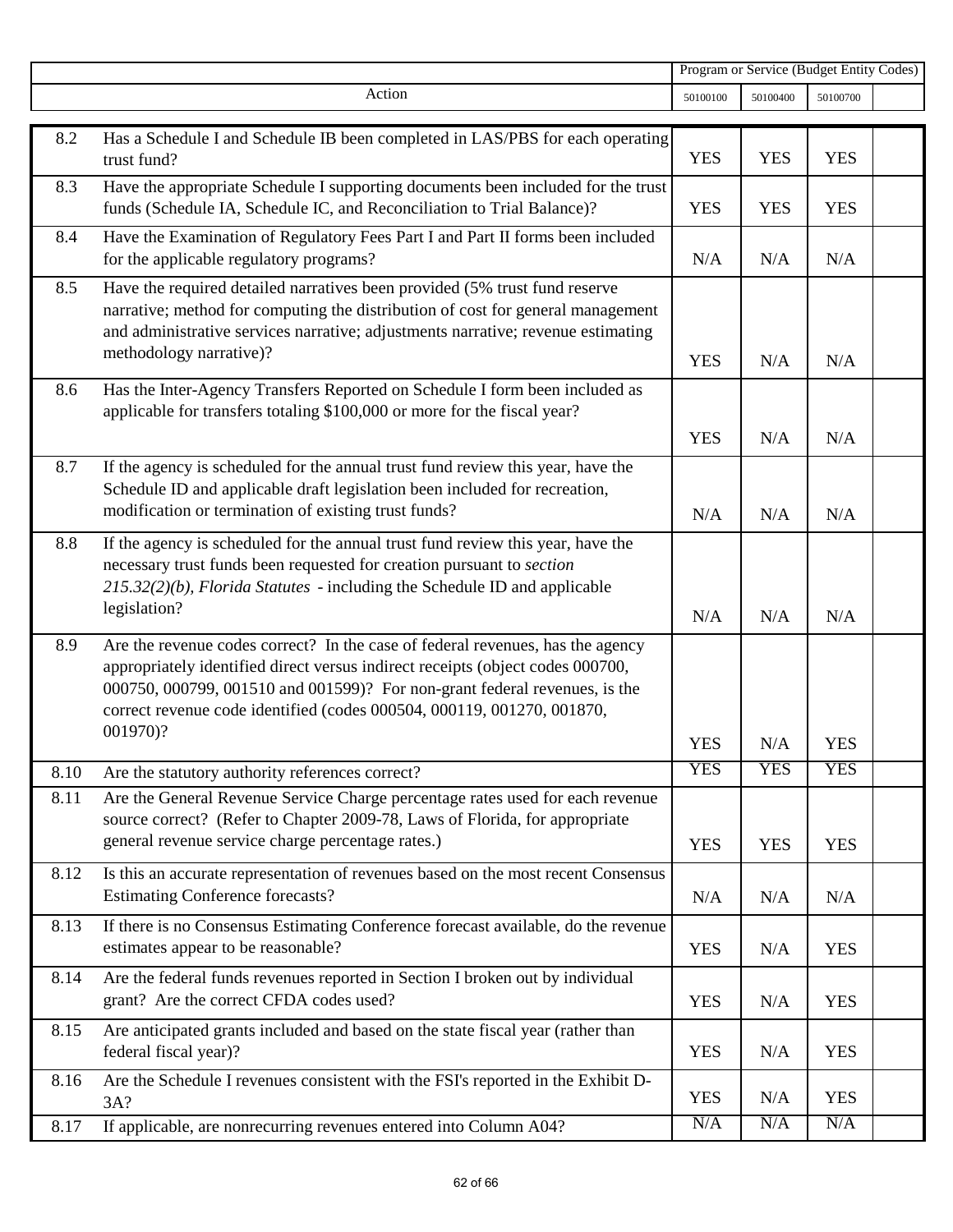|                |                                                                                                                                                                                                                                                                                                                                 | Program or Service (Budget Entity Codes) |            |            |  |
|----------------|---------------------------------------------------------------------------------------------------------------------------------------------------------------------------------------------------------------------------------------------------------------------------------------------------------------------------------|------------------------------------------|------------|------------|--|
|                | Action                                                                                                                                                                                                                                                                                                                          | 50100100                                 | 50100400   | 50100700   |  |
| 8.18           | Has the agency certified the revenue estimates in columns A02 and A03 to be the<br>latest and most accurate available? Does the certification include a statement that<br>the agency will notify OPB of any significant changes in revenue estimates that<br>occur prior to the Governor's Budget Recommendations being issued? | <b>YES</b>                               | N/A        | <b>YES</b> |  |
| 8.19           | Is a 5% trust fund reserve reflected in Section II? If not, is sufficient justification<br>provided for exemption? Are the additional narrative requirements provided?                                                                                                                                                          | <b>YES</b>                               | N/A        | N/A        |  |
| 8.20           | Are appropriate service charge nonoperating amounts included in Section II?                                                                                                                                                                                                                                                     | <b>YES</b>                               | <b>YES</b> | <b>YES</b> |  |
| 8.21           | Are nonoperating expenditures to other budget entities/departments cross-<br>referenced accurately?                                                                                                                                                                                                                             | <b>YES</b>                               | <b>YES</b> | <b>YES</b> |  |
| 8.22           | Do transfers balance between funds (within the agency as well as between<br>agencies)? (See also 8.6 for required transfer confirmation of amounts totaling<br>\$100,000 or more.)                                                                                                                                              | <b>YES</b>                               | N/A        | <b>YES</b> |  |
| 8.23           | Are nonoperating expenditures recorded in Section II and adjustments recorded in<br>Section III?                                                                                                                                                                                                                                | <b>YES</b>                               | <b>YES</b> | <b>YES</b> |  |
| 8.24           | Are prior year September operating reversions appropriately shown in column<br>A01?                                                                                                                                                                                                                                             | <b>YES</b>                               | <b>YES</b> | <b>YES</b> |  |
| 8.25           | Are current year September operating reversions appropriately shown in column<br>A02?                                                                                                                                                                                                                                           | <b>YES</b>                               | <b>YES</b> | <b>YES</b> |  |
| 8.26           | Does the Schedule IC properly reflect the unreserved fund balance for each trust<br>fund as defined by the LBR Instructions, and is it reconciled to the agency<br>accounting records?                                                                                                                                          | <b>YES</b>                               | <b>YES</b> | <b>YES</b> |  |
| 8.27           | Does Column A01 of the Schedule I accurately represent the actual prior year<br>accounting data as reflected in the agency accounting records, and is it provided<br>in sufficient detail for analysis?                                                                                                                         | <b>YES</b>                               | <b>YES</b> | <b>YES</b> |  |
| 8.28           | Does Line I of Column A01 (Schedule I) equal Line K of the Schedule IC?                                                                                                                                                                                                                                                         | <b>YES</b>                               | <b>YES</b> | <b>YES</b> |  |
| <b>AUDITS:</b> |                                                                                                                                                                                                                                                                                                                                 |                                          |            |            |  |
| 8.29           | Is Line I a positive number? (If not, the agency must adjust the budget request to<br>eliminate the deficit).                                                                                                                                                                                                                   | <b>YES</b>                               | <b>YES</b> | <b>YES</b> |  |
| 8.30           | Is the June 30 Adjusted Unreserved Fund Balance (Line I) equal to the July 1<br>Unreserved Fund Balance (Line A) of the following year? If a Schedule IB was<br>prepared, do the totals agree with the Schedule I, Line I? (SC1R, SC1A - Report<br>should print "No Discrepancies Exist For This Report")                       | <b>YES</b>                               | <b>YES</b> | <b>YES</b> |  |
| 8.31           | Has a Department Level Reconciliation been provided for each trust fund and<br>does Line A of the Schedule I equal the CFO amount? If not, the agency must<br>correct Line A. (SC1R, DEPT)                                                                                                                                      | <b>YES</b>                               | <b>YES</b> | <b>YES</b> |  |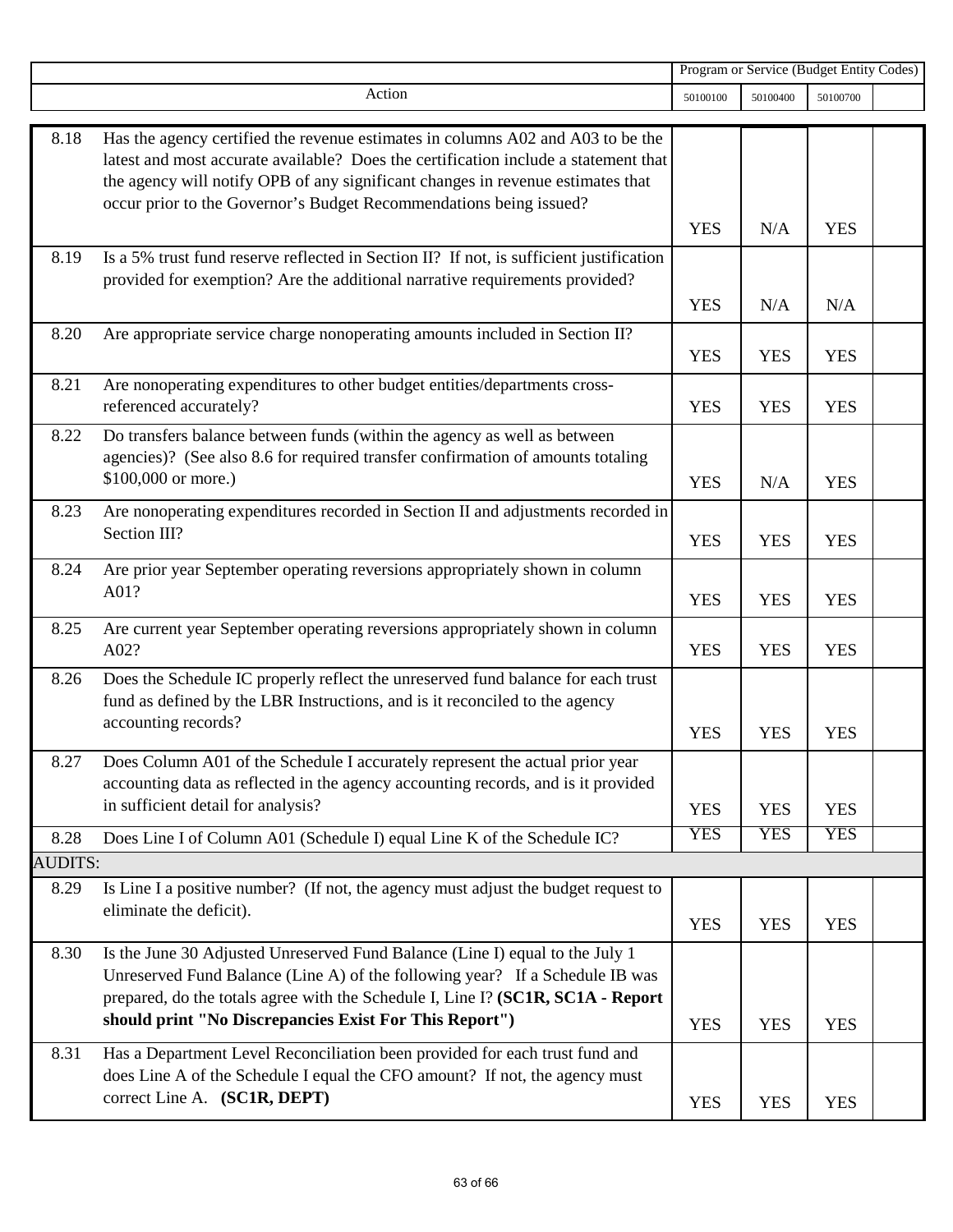|               |                                                                                                                                                                                                                                                                                                                       | Program or Service (Budget Entity Codes) |            |            |  |
|---------------|-----------------------------------------------------------------------------------------------------------------------------------------------------------------------------------------------------------------------------------------------------------------------------------------------------------------------|------------------------------------------|------------|------------|--|
|               | Action                                                                                                                                                                                                                                                                                                                | 50100100                                 | 50100400   | 50100700   |  |
| <b>TIP</b>    | The Schedule I is the most reliable source of data concerning the trust funds. It is<br>very important that this schedule is as accurate as possible!                                                                                                                                                                 |                                          |            |            |  |
| <b>TIP</b>    | Determine if the agency is scheduled for trust fund review. (See page 125 of the<br>LBR Instructions.) Transaction DFTR in LAS/PBS is also available and provides<br>an LBR review date for each trust fund.                                                                                                          |                                          |            |            |  |
| <b>TIP</b>    | Review the unreserved fund balances and compare revenue totals to expenditure<br>totals to determine and understand the trust fund status.                                                                                                                                                                            |                                          |            |            |  |
| <b>TIP</b>    | Typically nonoperating expenditures and revenues should not be a negative<br>number. Any negative numbers must be fully justified.                                                                                                                                                                                    |                                          |            |            |  |
|               | 9. SCHEDULE II (PSCR, SC2)                                                                                                                                                                                                                                                                                            |                                          |            |            |  |
| <b>AUDIT:</b> |                                                                                                                                                                                                                                                                                                                       |                                          |            |            |  |
| 9.1           | Is the pay grade minimum for salary rate utilized for positions in segments 2 and<br>3? (BRAR, BRAA - Report should print "No Records Selected For This<br>Request") Note: Amounts other than the pay grade minimum should be fully<br>justified in the D-3A issue narrative. (See Base Rate Audit on page 157 of the |                                          |            |            |  |
|               | LBR Instructions.)                                                                                                                                                                                                                                                                                                    | <b>YES</b>                               | <b>YES</b> | <b>YES</b> |  |
|               | 10. SCHEDULE III (PSCR, SC3)                                                                                                                                                                                                                                                                                          |                                          |            |            |  |
| 10.1          | Is the appropriate lapse amount applied in Segment 3? (See page 90 of the LBR<br>Instructions.)                                                                                                                                                                                                                       | N/A                                      | N/A        | N/A        |  |
| 10.2          | Are amounts in Other Salary Amount appropriate and fully justified? (See page<br>97 of the LBR Instructions for appropriate use of the OAD transaction.) Use<br><b>OADI</b> or <b>OADR</b> to identify agency other salary amounts requested.                                                                         | N/A                                      | N/A        | N/A        |  |
|               | 11. SCHEDULE IV (EADR, SC4)                                                                                                                                                                                                                                                                                           |                                          |            |            |  |
| 11.1          | Are the correct Information Technology (IT) issue codes used?                                                                                                                                                                                                                                                         | <b>YES</b>                               | <b>YES</b> | <b>YES</b> |  |
| <b>TIP</b>    | If IT issues are not coded correctly (with "C" in 6th position), they will not appear<br>in the Schedule IV.                                                                                                                                                                                                          |                                          |            |            |  |
|               | 12. SCHEDULE VIIIA (EADR, SC8A)                                                                                                                                                                                                                                                                                       |                                          |            |            |  |
| 12.1          | Is there only one #1 priority, one #2 priority, one #3 priority, etc. reported on the<br>Schedule VIII-A? Are the priority narrative explanations adequate?                                                                                                                                                           | <b>YES</b>                               | <b>YES</b> | <b>YES</b> |  |
|               | 13. SCHEDULE VIIIB-1 (EADR, S8B1)                                                                                                                                                                                                                                                                                     |                                          |            |            |  |
| 13.1          | <b>NOT REQUIRED FOR THIS YEAR</b>                                                                                                                                                                                                                                                                                     | <b>YES</b>                               | <b>YES</b> | <b>YES</b> |  |
|               | 14. SCHEDULE VIIIB-2 (EADR, S8B2)                                                                                                                                                                                                                                                                                     |                                          |            |            |  |
| 14.1          | Do the reductions comply with the instructions provided on pages 102 through<br>104 of the LBR Instructions regarding a 5% reduction in recurring General<br>Revenue and Trust Funds, including the verification that the 33BXXX0 issue has<br>NOT been used?                                                         | <b>YES</b>                               | <b>YES</b> | <b>YES</b> |  |
|               | 15. SCHEDULE XI (USCR, SCXI) (LAS/PBS Web - see page 105-109 of the LBR Instructions for detailed instructions)                                                                                                                                                                                                       |                                          |            |            |  |
|               |                                                                                                                                                                                                                                                                                                                       |                                          |            |            |  |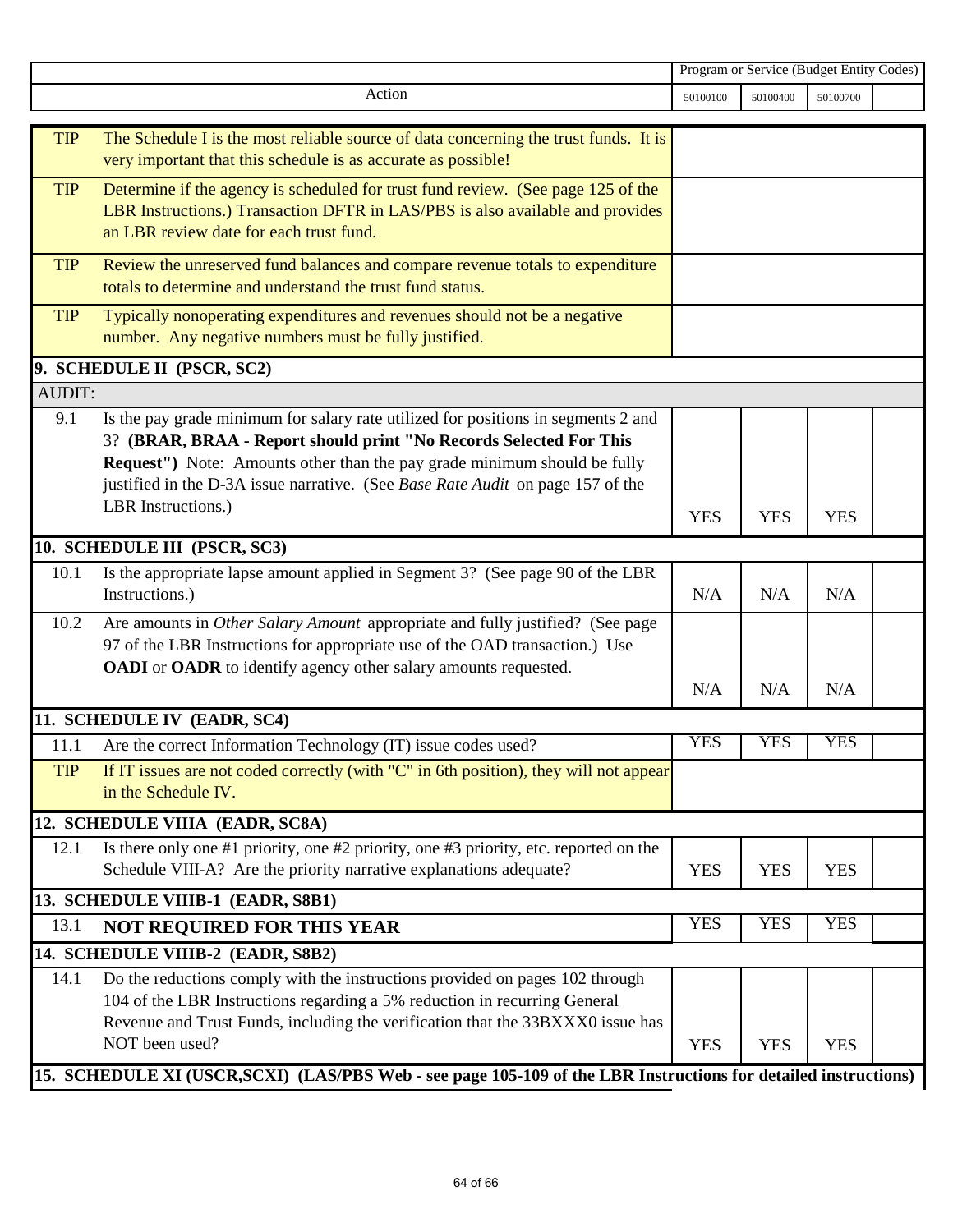|            |                                                                                                                                                                                                                                                                                                                                                                                                                                                                                                                                                                                                     | Program or Service (Budget Entity Codes) |            |            |  |
|------------|-----------------------------------------------------------------------------------------------------------------------------------------------------------------------------------------------------------------------------------------------------------------------------------------------------------------------------------------------------------------------------------------------------------------------------------------------------------------------------------------------------------------------------------------------------------------------------------------------------|------------------------------------------|------------|------------|--|
|            | Action                                                                                                                                                                                                                                                                                                                                                                                                                                                                                                                                                                                              | 50100100                                 | 50100400   | 50100700   |  |
|            |                                                                                                                                                                                                                                                                                                                                                                                                                                                                                                                                                                                                     |                                          |            |            |  |
| 15.1       | Agencies are required to generate this spreadsheet via the LAS/PBS Web. The<br>Final Excel version no longer has to be submitted to OPB for inclusion on<br>the Governor's Florida Performs Website. (Note: Pursuant to section<br>$216.023(4)$ (b), Florida Statutes, the Legislature can reduce the funding level for<br>any agency that does not provide this information.)                                                                                                                                                                                                                      |                                          |            |            |  |
|            |                                                                                                                                                                                                                                                                                                                                                                                                                                                                                                                                                                                                     | <b>YES</b>                               | <b>YES</b> | <b>YES</b> |  |
| 15.2       | Do the PDF files uploaded to the Florida Fiscal Portal for the LRPP and LBR<br>match?                                                                                                                                                                                                                                                                                                                                                                                                                                                                                                               | <b>YES</b>                               | <b>YES</b> | <b>YES</b> |  |
|            | AUDITS INCLUDED IN THE SCHEDULE XI REPORT:                                                                                                                                                                                                                                                                                                                                                                                                                                                                                                                                                          |                                          |            |            |  |
| 15.3       | Does the FY 2011-12 Actual (prior year) Expenditures in Column A36 reconcile<br>to Column A01? (GENR, ACT1)                                                                                                                                                                                                                                                                                                                                                                                                                                                                                         | <b>YES</b>                               | <b>YES</b> | <b>YES</b> |  |
| 15.4       | None of the executive direction, administrative support and information<br>technology statewide activities (ACT0010 thru ACT0490) have output standards<br>(Record Type 5)? (Audit #1 should print "No Activities Found")                                                                                                                                                                                                                                                                                                                                                                           | <b>YES</b>                               | <b>YES</b> | <b>YES</b> |  |
| 15.5       | Does the Fixed Capital Outlay (FCO) statewide activity (ACT0210) only contain<br>08XXXX or 14XXXX appropriation categories? (Audit #2 should print "No<br><b>Operating Categories Found")</b>                                                                                                                                                                                                                                                                                                                                                                                                       | <b>YES</b>                               | <b>YES</b> | <b>YES</b> |  |
| 15.6       | Has the agency provided the necessary standard (Record Type 5) for all activities<br>which should appear in Section II? (Note: Audit #3 will identify those activities<br>that do NOT have a Record Type '5' and have not been identified as a 'Pass<br>Through' activity. These activities will be displayed in Section III with the<br>'Payment of Pensions, Benefits and Claims' activity and 'Other' activities. Verify<br>if these activities should be displayed in Section III. If not, an output standard<br>would need to be added for that activity and the Schedule XI submitted again.) |                                          |            |            |  |
|            |                                                                                                                                                                                                                                                                                                                                                                                                                                                                                                                                                                                                     | <b>YES</b>                               | <b>YES</b> | <b>YES</b> |  |
| 15.7       | Does Section I (Final Budget for Agency) and Section III (Total Budget for<br>Agency) equal? (Audit #4 should print "No Discrepancies Found")                                                                                                                                                                                                                                                                                                                                                                                                                                                       | <b>YES</b>                               | <b>YES</b> | <b>YES</b> |  |
| <b>TIP</b> | If Section I and Section III have a small difference, it may be due to rounding and<br>therefore will be acceptable.                                                                                                                                                                                                                                                                                                                                                                                                                                                                                |                                          |            |            |  |
|            | <b>16. MANUALLY PREPARED EXHIBITS &amp; SCHEDULES</b>                                                                                                                                                                                                                                                                                                                                                                                                                                                                                                                                               |                                          |            |            |  |
| 16.1       | Do exhibits and schedules comply with LBR Instructions (pages 110 through 154<br>of the LBR Instructions), and are they accurate and complete?                                                                                                                                                                                                                                                                                                                                                                                                                                                      | <b>YES</b>                               | <b>YES</b> | <b>YES</b> |  |
| 16.2       | Are appropriation category totals comparable to Exhibit B, where applicable?                                                                                                                                                                                                                                                                                                                                                                                                                                                                                                                        | <b>YES</b>                               | <b>YES</b> | <b>YES</b> |  |
| 16.3       | Are agency organization charts (Schedule X) provided and at the appropriate<br>level of detail?                                                                                                                                                                                                                                                                                                                                                                                                                                                                                                     | <b>YES</b>                               | <b>YES</b> | <b>YES</b> |  |
|            | <b>AUDITS - GENERAL INFORMATION</b>                                                                                                                                                                                                                                                                                                                                                                                                                                                                                                                                                                 |                                          |            |            |  |
| <b>TIP</b> | Review Section 6: Audits of the LBR Instructions (pages 156-158) for a list of<br>audits and their descriptions.                                                                                                                                                                                                                                                                                                                                                                                                                                                                                    |                                          |            |            |  |
| <b>TIP</b> | Reorganizations may cause audit errors. Agencies must indicate that these errors<br>are due to an agency reorganization to justify the audit error.                                                                                                                                                                                                                                                                                                                                                                                                                                                 |                                          |            |            |  |